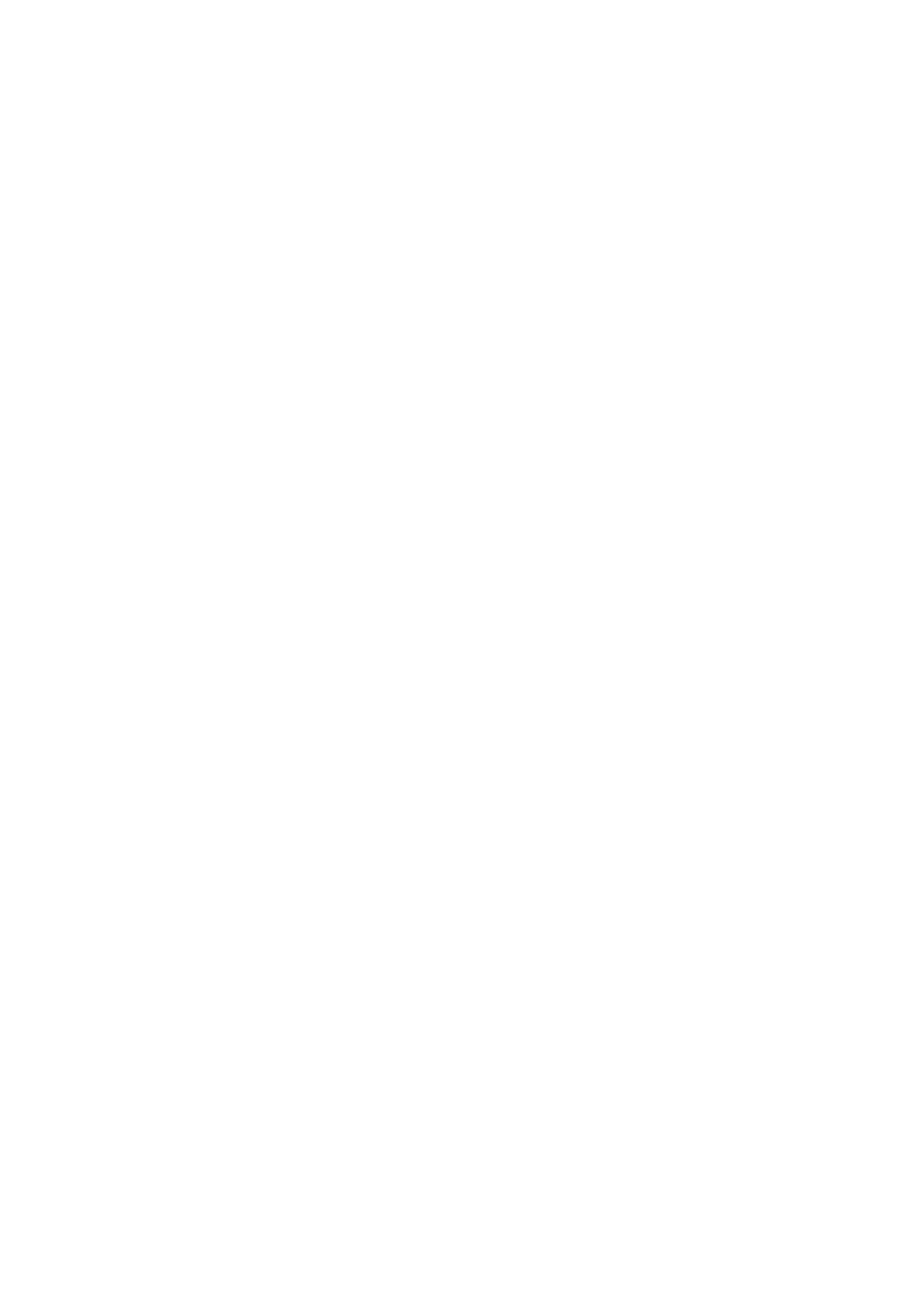# About this document

Ofcom has been regulating communications services in the UK for over ten years. Over that period the way that communications services are delivered and used has changed significantly.

Ofcom's principal duty, as set out in section 3(1) of the Communications Act 2003, includes furthering the interests of UK citizens in relation to communications matters. This document reviews the development of communications services and how they further the interests of citizens. It focuses on the work Ofcom does to ensure that as many people as possible can use and benefit from communications services.

The document describes this work in three main areas:

- availability;
- accessibility; and
- affordability.

We also look ahead to work which will be needed to maintain or improve the availability, accessibility and affordability of communications services for citizens.

This report complements our January 2014 publication, *Cost and Value of Communications Services in the UK*, which focused on the development of services for UK consumers.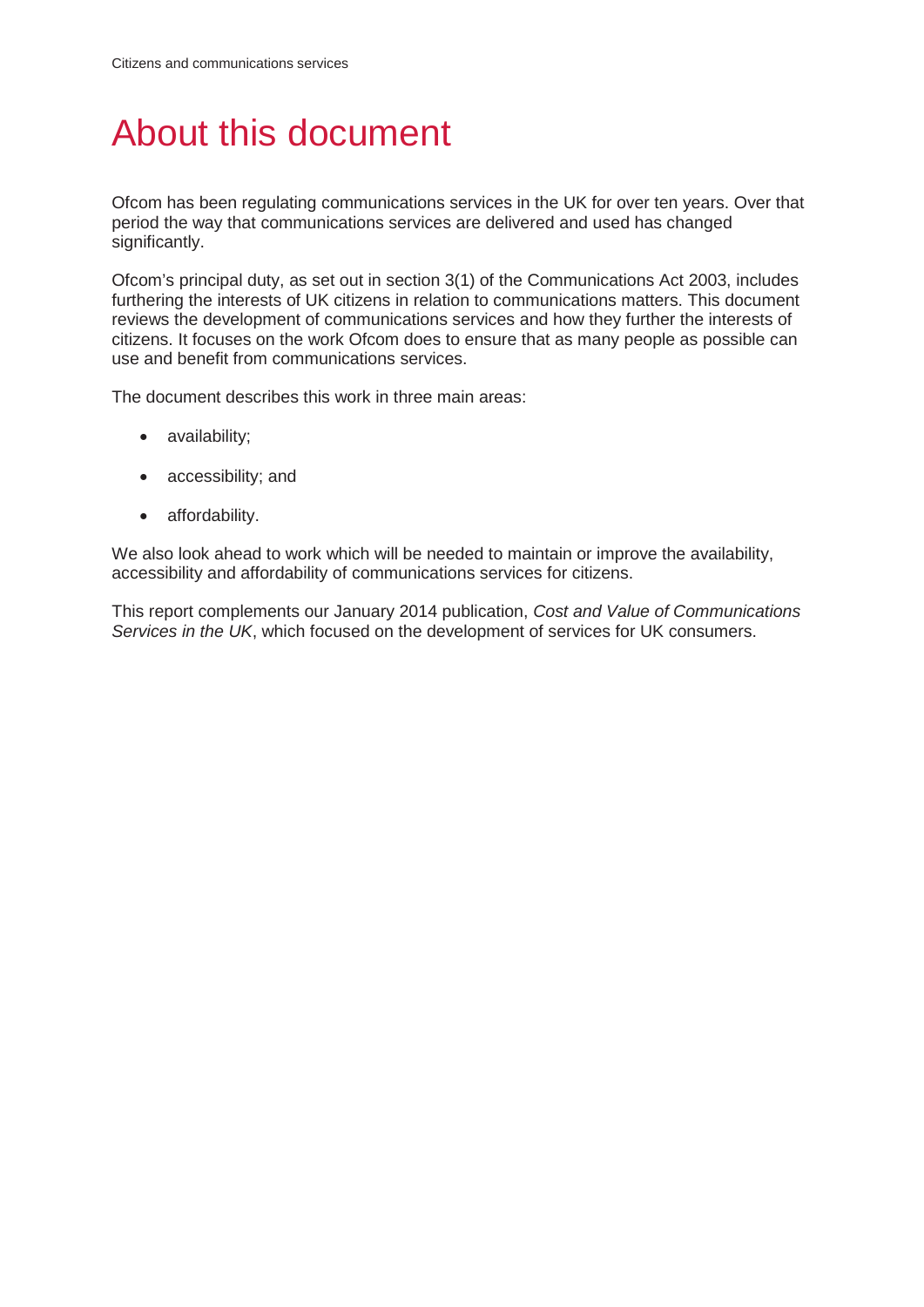# **Contents**

| <b>Section</b> |                                                              | Page |
|----------------|--------------------------------------------------------------|------|
| 1              | Foreword                                                     |      |
| 2              | Executive summary                                            | 2    |
| 3              | Quick guide to the findings in this report                   | 5    |
| 4              | Why communications services matter to citizens               | 7    |
| 5              | Ensuring that communications services are widely available   | 9    |
| 6              | Ensuring that communications services are accessible for all | 22   |
| 7              | Ensuring that communications services are affordable         | 33   |
| 8              | Future opportunities and challenges                          | 41   |
| 9              | Glossary                                                     | 47   |
|                |                                                              |      |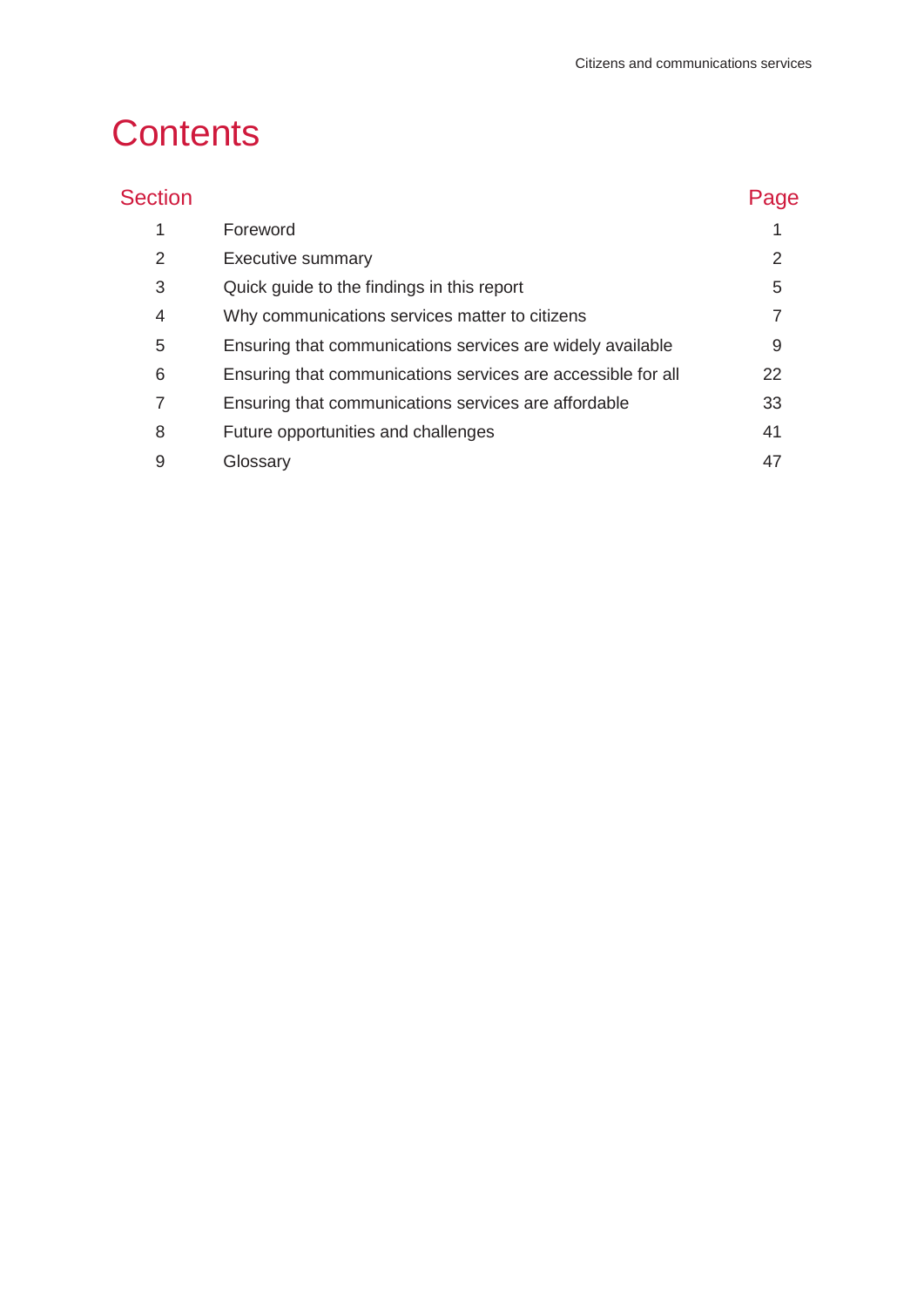### **Section 1**

# <span id="page-4-0"></span>**Foreword**

## **1.1 Foreword from the Chairman**

Access to good communications is important for every one of us. Reliable and affordable services oil the wheels of our daily lives and support the economy and society as a whole. And increasingly, new technology is at the heart of those communications.

Our ability to access, use and rely on not only our television, phone and postal services, but also our mobile phones and broadband connections, determine how fully we can play a part in our economy, society and culture.

In the UK, we have a strong tradition of securing citizens' access to communications services. In the postal sector, for landline phones and in broadcasting this has led to the principle of 'universal access', secured through a combination of competition and regulatory interventions. Ofcom set a 98% indoor coverage requirement on one of the 4G mobile licences, while the government has established a Universal Service Commitment for basic broadband.

This report looks at the availability, accessibility and affordability of communications services in the UK and takes stock of how well they support the needs of UK citizens. It should be read alongside Ofcom's Cost & Value report which, published in January this year, described how competition and innovation has improved the range and quality of communications services in the UK over the last 10 years. The report found that average spend on broadband in this period has fallen by about half and spend on mobile phones by about a quarter, while the services on offer have improved. For most sectors that Ofcom regulates, not only are consumers spending less, but they are also getting more for their money.

But new markets bring new challenges. In many respects, the UK's communications sector compares well against international benchmarks, but there is still more that it can do to serve citizens. We know that not everyone is able to access mobile and broadband services when they need to and that a significant minority lack the digital skills to make use of the internet.

This report deals not only with problems of service quality and coverage that still affect many people, but also with issues that concern the most vulnerable in society, including for those who struggle with poverty or disability. We understand that services like text relay or subtitling mean that people with hearing difficulties can use their phones or enjoy television. Such unsung services change people's lives.

These issues, and the plans that are already under way to take forward improvements into the digital world, are increasingly important as digital access becomes key to so many services. This is why promoting opportunities to participate remains a key priority for Ofcom.

### **Dame Patricia Hodgson**

Chairman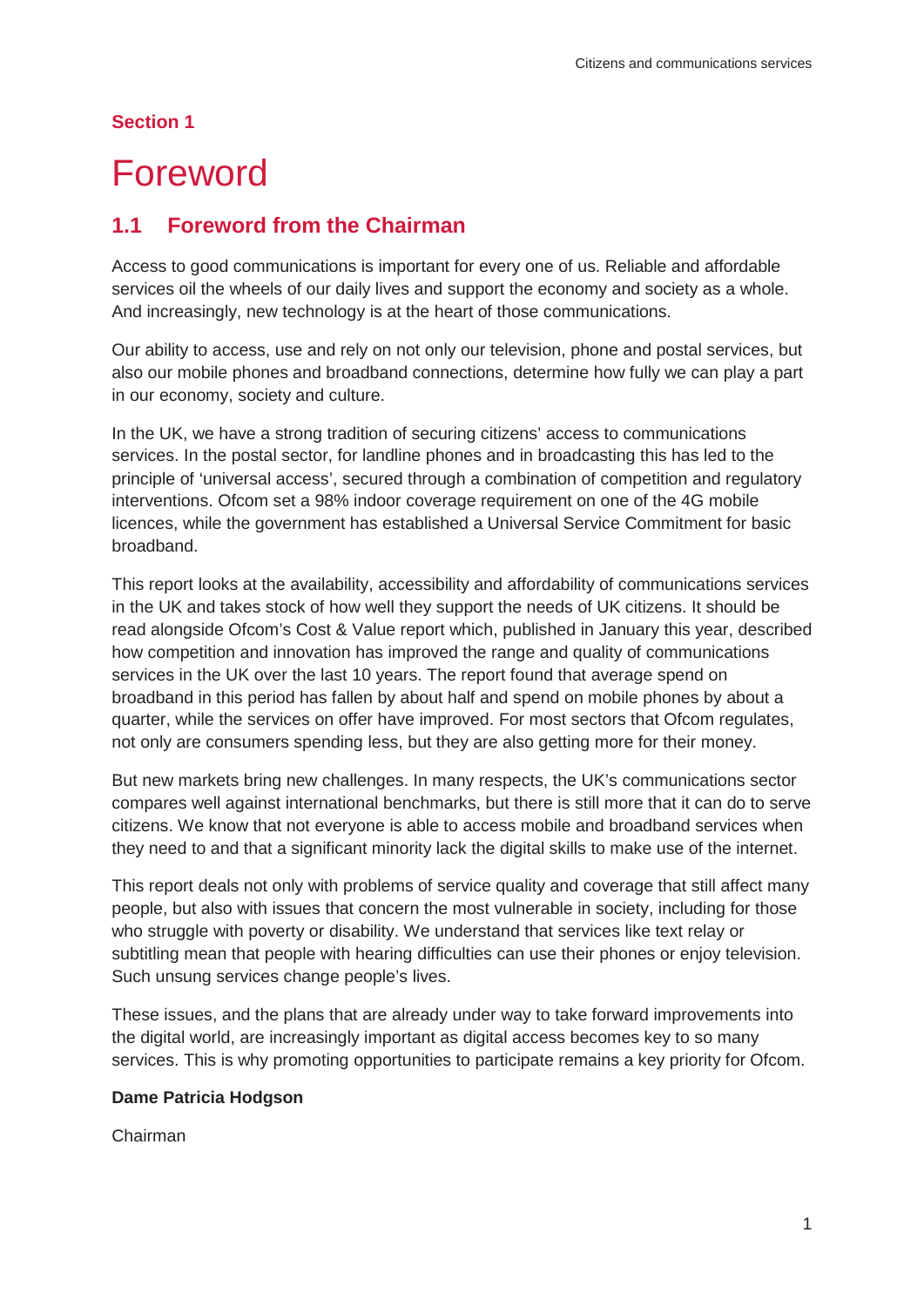## **Section 2**

# <span id="page-5-0"></span>**Executive summary**

Communications services are vital to our participation in society. Today, we expect to be served by a range of communications services, whether one to one (e.g. phone and post), one to many (e.g. broadcasting), or all the mixtures made possible by broadband, the internet and the social web.

Participation as a citizen is conditioned by the availability of communications services, their accessibility and affordability. This report is focused on those three themes.

Ofcom's principal duty, as set out in section 3(1) of the Communications Act 2003 is, in the carrying out of its functions, to further the interests of citizens and consumers. This report describes how communications services particularly benefit citizens and the extent to which the market is delivering these services. It looks at the part played by regulation and public policy, and it also sets out some of the most significant future policy challenges.

Earlier this year Ofcom published a report on the cost and value of communication services. It demonstrated how regulated competition has served consumers over the last decade, and this report complements that work.<sup>[1](#page-5-1)</sup>

A focus on citizen interests is implicit to all that we do, and we carry out significant pieces of work where that focus is particularly prominent. Important examples are our third review of public service broadcasting and our report on internet citizens. Their special areas of focus are not replicated here, but alongside this document form part of a wider programme of work on how communications services address the interests of citizens.

## **2.1 Availability**

As members of an increasingly connected society, the availability of communications services is becoming more and more important to our daily lives. Whilst there is more to do, good progress has been made.

**Fixed voice telephony.** Universal availability of fixed phone lines for all citizens is underpinned by a Universal Service Obligation (USO). Take-up is high, but in the last ten years many citizens have begun using a wider range of other devices, including mobile devices and internet-based services, to make voice calls.

**Emergency services.** The UK has an effective emergency call system. It is supported by regulatory requirements on mobile emergency call roaming, emergency SMS, network reliability, and the provision of caller location information.

**Fixed broadband.** The networks that support superfast broadband are available to 78% of the country. The government has set a target of 95% of the UK receiving speeds of at least 24Mbit/s by 2017, while discussions are underway about providing superfast broadband for the final 5%. There are, however, large variations in speeds locally, regionally and across each of the Nations. Around 2% of UK households currently receive a broadband speed of

<span id="page-5-1"></span> $1$  Every year Ofcom publishes a report on the state of the UK's communications infrastructure. In December 2014 the most recent Infrastructure Report was released, and we used it to update some of the figures presented here.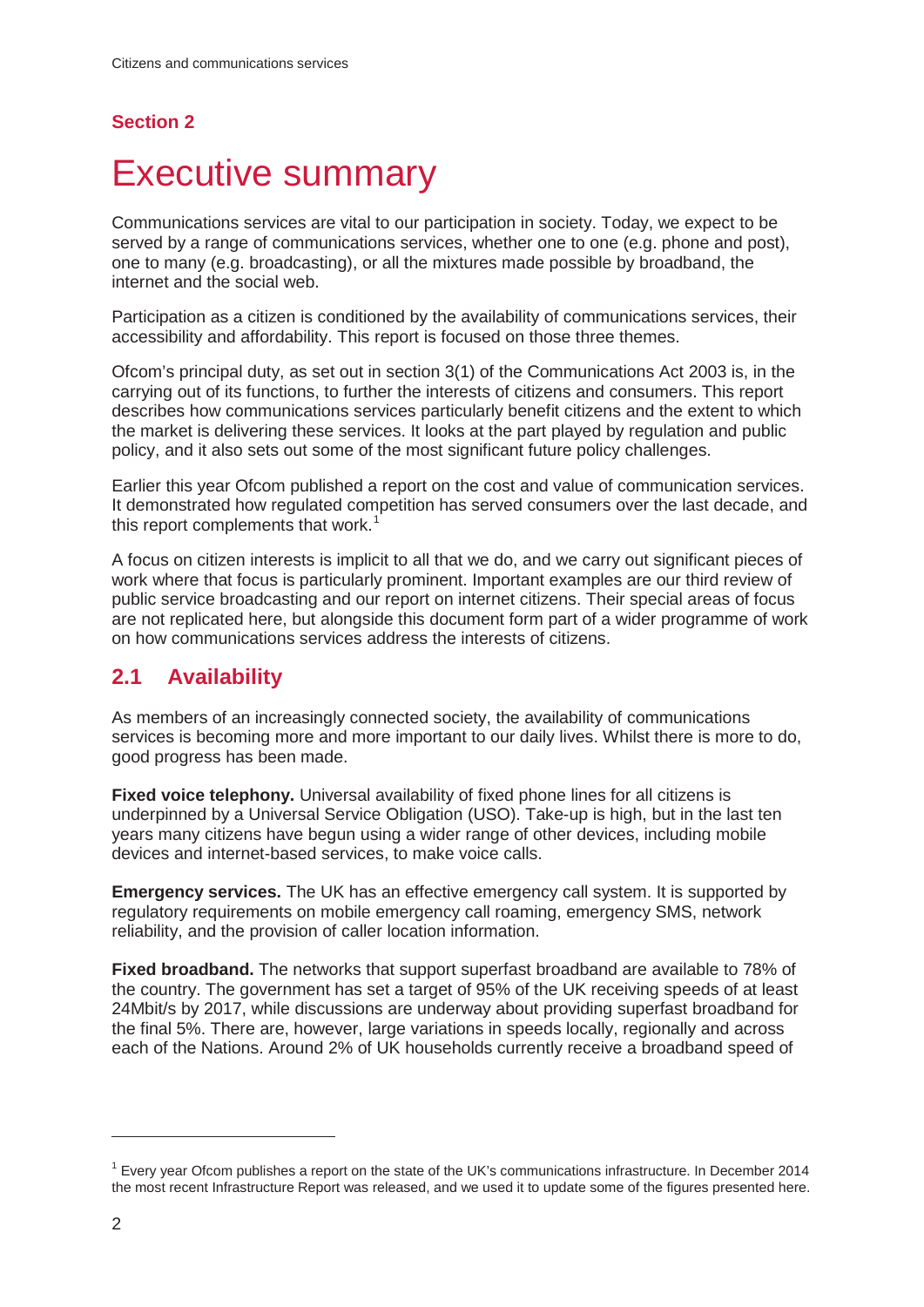less than [2](#page-6-0)Mbit/s and do not have the option of switching to superfast.<sup>2</sup> There is also an increasingly compelling argument that speeds of 10Mbit/s are needed to achieve an effective quality of service. We will therefore need to seek to improve speeds for homes that cannot receive such a service.

**Mobile voice coverage.** Aggregate figures for mobile voice coverage of premises are encouraging. However, non-existent or patchy coverage ("not-spots" and "partial not-spots") persists in some locations, especially away from population centres and on roads and rail. Even where coverage is predicted, users' experience may be compromised by environmental factors such as modern building materials, or the poorer radio reception characteristics of some modern smartphones. More needs to be done to improve coverage for users. Ofcom has set out a five point plan to make progress and we are supporting other initiatives which seek to address these problems including the government's Mobile Infrastructure Project and a range of commercial initiatives which seek to improve the consumer experience.

**Mobile data coverage.** This has improved markedly over the past ten years as 3G networks have matured and 4G services have been rolled out. As part of the recent 4G spectrum auction we imposed a coverage obligation on one of the licenses, requiring the licenceholder to provide indoor coverage to 98% of premises at speeds of 2Mbit/s by 2017, with at least 95% coverage in each of the Nations.

**Broadcasting.** The national digital TV switchover programme significantly increased the availability of digital terrestrial television (DTT) services. Over 20 TV channels, including the main Public Service Broadcasting channels and high definition services, are now available to over 98.5% of the UK population. An even greater number of purely commercial channels are also available on DTT to around 90% of the population. Satellite and cable coverage also provide platform choice for citizens, although neither offer coverage as high as DTT. Today, DAB coverage is increasingly widespread, but does not yet match FM coverage, being patchier in rural areas and in the Nations.

**Post.** The oldest public communications service remains highly valued and is underpinned by statutory requirements on Royal Mail to maintain a universal service.

## **2.2 Accessibility**

 $\overline{a}$ 

It is essential that communications services are accessible to all members of society.

**Telecoms services for disabled people**. As technology has advanced, so have the communications options for users with disabilities. These include emergency SMS and 'next generation' text relay (where a third party relays the call and transcribes speech to text and text to speech as necessary).

**Television access services**. There is a well-established regulatory framework to ensure high quality television access services: subtitling, signing and audio description. The provision of these services has significantly increased over the last decade.

**Digital inclusion and skills and confidence online**. As society becomes more connected, being offline creates a greater risk of social exclusion. Making good use of the internet requires certain skills, and millions of those who have gone online in the last ten years have

<span id="page-6-0"></span> $2$  The government has established 2Mbit/s as the minimum speed for delivering an acceptable service [https://www.gov.uk/government/uploads/system/uploads/attachment\\_data/file/78096/10-1320-britains-superfast](https://www.gov.uk/government/uploads/system/uploads/attachment_data/file/78096/10-1320-britains-superfast-broadband-future.pdf)[broadband-future.pdf](https://www.gov.uk/government/uploads/system/uploads/attachment_data/file/78096/10-1320-britains-superfast-broadband-future.pdf) .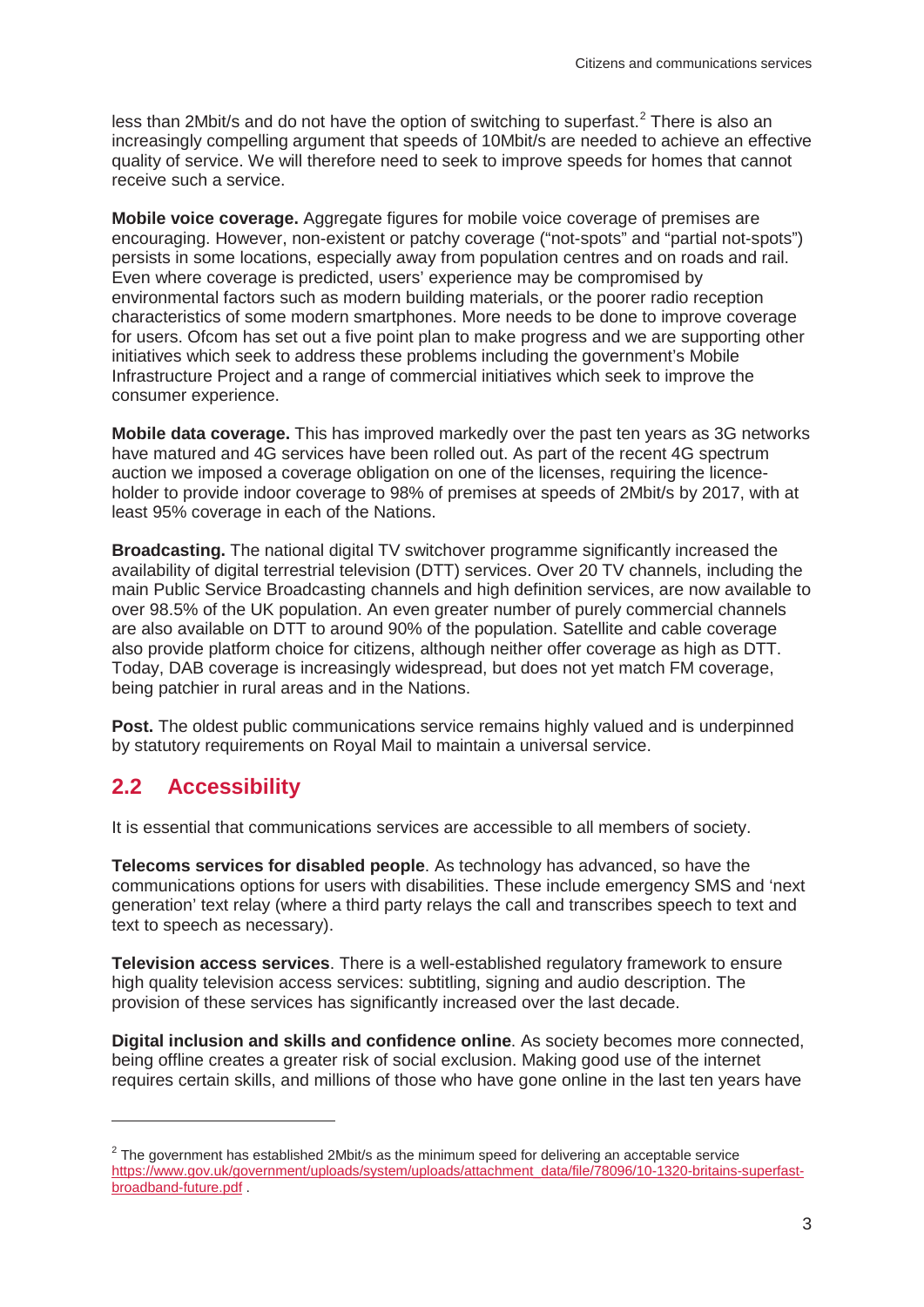acquired them. But these skills are not yet universal, and work is still needed to help those who are online use the internet safely and confidently. Ofcom has a specific duty to promote media literacy, and provides research and evidence on trends in this area.

## **2.3 Affordability**

In addition, we will only maximise the potential of communications services if they are widely affordable.

**Competitive markets delivering choice and value.** Our recent report into the cost and value of communications services sets out a general trend of lower prices and higher quality over the last decade. Effective competition helps to promote genuine choice and ensure that citizens are not priced out of essential services. Where competition does not occur naturally, carefully focused regulation aims to facilitate competition where possible and provide protection for those who are vulnerable. Local loop unbundling, for example, enabled the emergence of a range of broadband providers offering competitive, affordable packages.

**Ensuring everybody can afford essential services, including broadband**. There are many more communications services now than ten years ago, and those deemed essential are widely affordable. But for a small number, cost remains a barrier. The USO mandates a social tariff for landline services. BT has recently introduced a low-cost broadband package for BT Basic customers, giving up to 10 GB usage per month. This is a significant step in ensuring that broadband, and the communications services it supports, are affordable to low income households. The safeguard cap on Second Class mail helps to ensure all citizens can continue to afford a basic postal service.

## **2.4 Future opportunities and challenges**

The regulated market is currently serving citizens well, with high levels of access providing a secure foundation for the growth and success in communications services in the UK. But more work is needed to ensure that this continues. We have identified a number of areas in our 2014/15 Annual Plan that require immediate action, including:

- improving mobile coverage, where we have set out a five point action plan, which seeks to address the issue of full and partial not-spots;
- securing the universal provision of the postal service; and
- improving the quality of live subtitling.

We have also identified a number of longer-term policy challenges that the market, the regulator and government will need to consider. The key ones are:

- rising citizen expectations, in particular around the availability, reliability and speed of data services and mobile networks;
- ensuring that the benefits of technological change are shared, in particular that all parts of society are able to make use of services provided over the internet;
- facilitating innovative new technologies, such as machine-to-machine communication, to benefit citizens.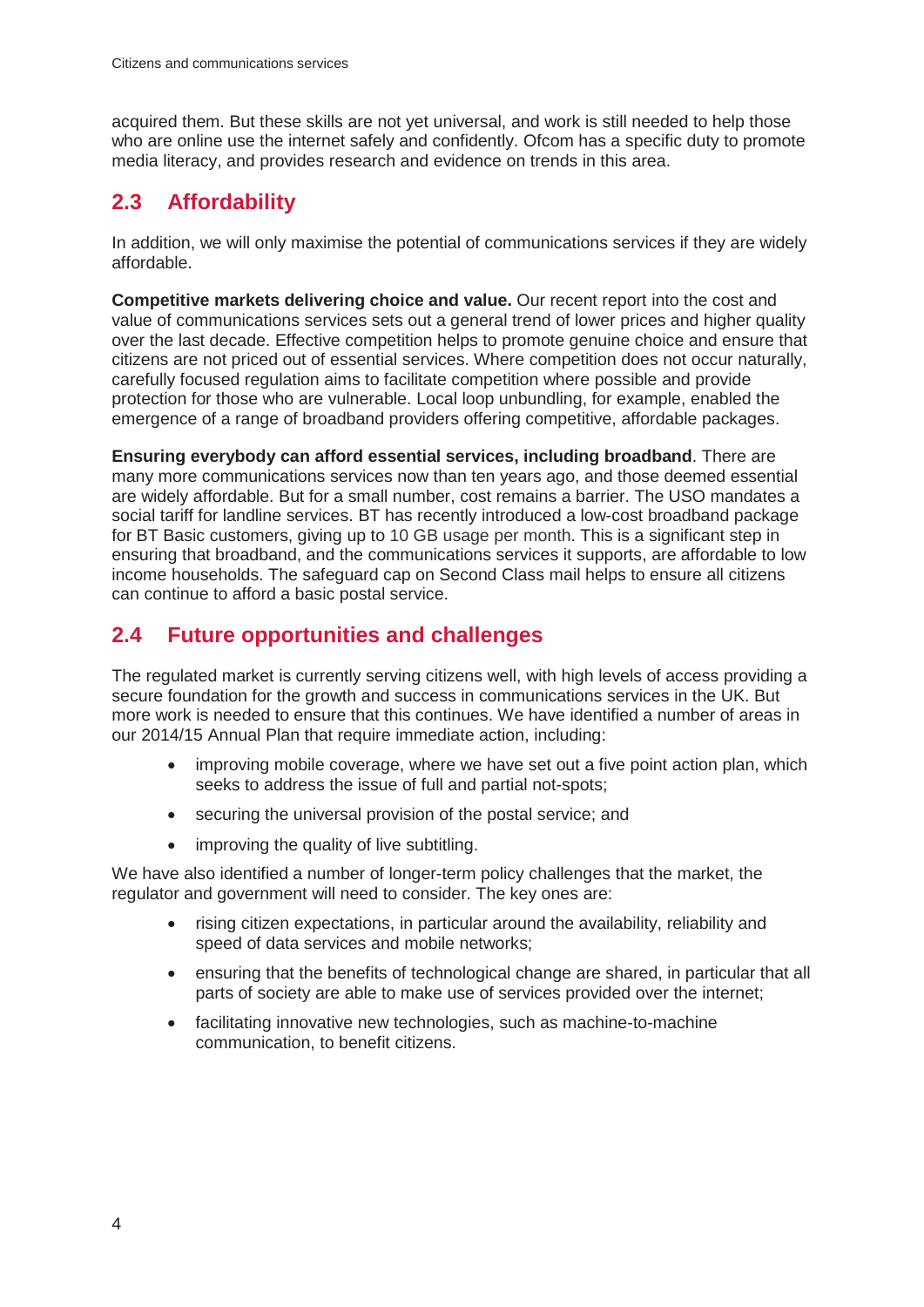## **Section 3**

# <span id="page-8-0"></span>Quick guide to the findings in this report

| <b>Priority area</b>                | Progress in the last decade                                                                                                                                                                                                                                                                                                                                                                                                                                                                                                                                                                          | Work still to do                                                                                                                                                                                                                                                                                                                                                                                                                                                                                                                                                                                                                                                                                                                                                                                                                                                                                                             |
|-------------------------------------|------------------------------------------------------------------------------------------------------------------------------------------------------------------------------------------------------------------------------------------------------------------------------------------------------------------------------------------------------------------------------------------------------------------------------------------------------------------------------------------------------------------------------------------------------------------------------------------------------|------------------------------------------------------------------------------------------------------------------------------------------------------------------------------------------------------------------------------------------------------------------------------------------------------------------------------------------------------------------------------------------------------------------------------------------------------------------------------------------------------------------------------------------------------------------------------------------------------------------------------------------------------------------------------------------------------------------------------------------------------------------------------------------------------------------------------------------------------------------------------------------------------------------------------|
| Fixed<br>broadband                  | Current generation broadband is now<br>almost universally available.<br>Successively more advanced<br>broadband technologies, including<br>ADSL2+, DOCSIS 3.0, and fibre-to-the-<br>cabinet have also been rolled out to<br>large parts of the country, leading to<br>significant increases in average<br>speeds. The networks that support<br>superfast broadband are now available<br>to 78% of the UK, with further roll-out<br>underway, stimulated by around £1.5bn<br>of public funding. The government has<br>set a target of 95% of the UK receiving<br>speeds of at least 24Mbit/s by 2017. | Going forward, we face three key<br>challenges:<br>(i) securing a minimum adequate service<br>for the homes that still cannot receive<br>2Mbit/s;<br>(ii) improving speeds for homes that<br>cannot at the moment receive an<br>effective quality of service, of around<br>10Mbit/s;<br>(iii) achieving further increases in the<br>coverage of superfast broadband.<br>These are being addressed through a<br>combination of ongoing commercial<br>investment and delivery, the work of the<br>government's Broadband Delivery UK<br>programme and policy discussions about<br>what is a suitable absolute minimum.                                                                                                                                                                                                                                                                                                         |
| Mobile<br>coverage                  | The number of areas where voice<br>coverage is provided by more than one<br>operator has increased as mast sharing<br>agreements have taken effect. 3G data<br>services have moved into the<br>mainstream since 2004, with coverage<br>increasing from 75% of premises<br>(measured by coverage of the largest<br>network), to 99% of premises with<br>outdoors 3G coverage from at least<br>one operator. 4G services have<br>recently been rolled out and coverage<br>is already relatively widespread, with<br>72% of premises covered (outdoors) by<br>at least one operator.                    | Coverage remains weaker in certain<br>situations, in particular indoors, on road<br>and rail routes and in some rural areas.<br>Users' experience may also be<br>compromised by factors such as modern<br>building materials and poorer radio<br>reception characteristics of some modern<br>smartphones. These challenges are being<br>addressed by a number of initiatives<br>including further commercial mast<br>sharing and the government's Mobile<br>Infrastructure Project. We have included<br>a licence requirement of 98% indoors<br>coverage of 4G by 2017 on one operator,<br>and the other operators have stated they<br>will match this. Ofcom publishes<br>coverage data by operator as a guide to<br>consumers. We are also considering<br>what further steps could be taken to<br>improve coverage outdoors, and working<br>with government and industry on ways to<br>address full and partial not-spots. |
| Contacting<br>emergency<br>services | Mobile emergency call roaming has<br>been introduced to ensure 999 or 112<br>can be called even where the caller's<br>network is not available. Emergency<br>SMS has been mandated to ensure                                                                                                                                                                                                                                                                                                                                                                                                         | The industry is taking steps to improve<br>emergency caller location information on<br>mobile calls. We are closely monitoring<br>the effectiveness of this initiative and<br>keeping under review new developments                                                                                                                                                                                                                                                                                                                                                                                                                                                                                                                                                                                                                                                                                                          |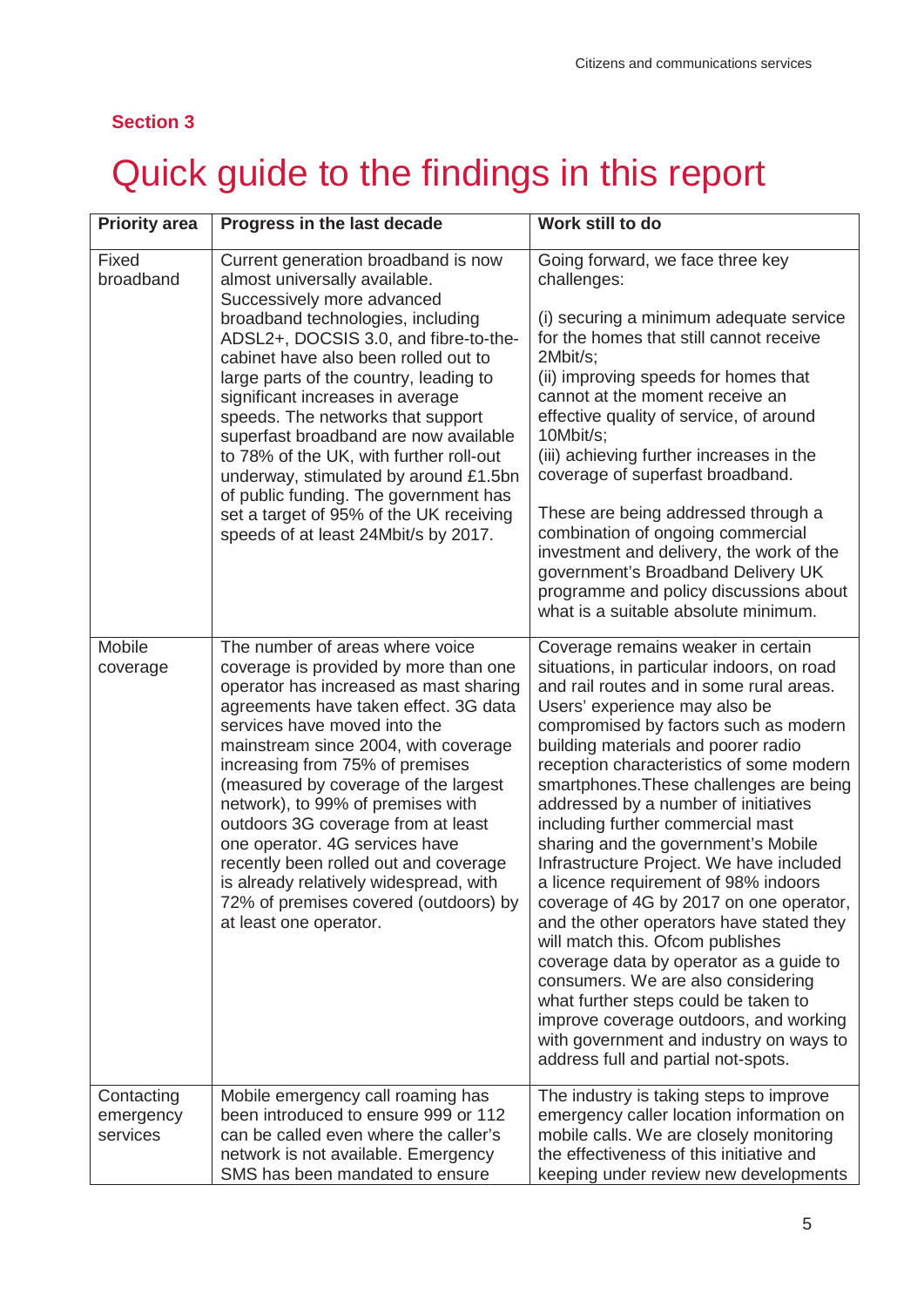|                                        | that deaf and hard-of-hearing citizens<br>can easily contact the emergency<br>services.                                                                                                                                                                   | and opportunities that may offer<br>emergency services richer information.                                                                                                                                                                                                                                                                                                                                                                              |
|----------------------------------------|-----------------------------------------------------------------------------------------------------------------------------------------------------------------------------------------------------------------------------------------------------------|---------------------------------------------------------------------------------------------------------------------------------------------------------------------------------------------------------------------------------------------------------------------------------------------------------------------------------------------------------------------------------------------------------------------------------------------------------|
| <b>Broadcast</b><br>access<br>services | UK viewers now enjoy significantly<br>higher levels of subtitling, signing and<br>audio description than they did in 2004.                                                                                                                                | Further work is in hand around the<br>availability of 'talking Electronic<br>Programme Guides' and to improve the<br>quality of live subtitling. We have recently<br>consulted on the signing arrangements<br>for low audience TV channels.                                                                                                                                                                                                             |
| <b>Digital</b><br>inclusion            | Internet take-up has increased from<br>around 53% of homes in 2004 to 82%<br>in 2014, reflecting its increasing<br>importance to society. This is driven by<br>the proliferation of online services and<br>devices that give access to them.              | Those that remain 'offline' face arguably<br>greater risks of exclusion than they did<br>ten years ago, and those online require<br>ongoing development of their skills and<br>knowledge to remain safe and confident<br>users. We will continue to use our<br>research in this area to improve<br>understanding of the barriers to digital<br>participation, particularly low skills and<br>confidence, to inform policy.                              |
| Affordability                          | Average real prices have fallen for<br>each of the main communications<br>services - landline, broadband and<br>mobile – with the exception of post and<br>some pay TV services. Average<br>broadband prices have fallen by 48%<br>between 2004 and 2012. | We will continue to focus on ensuring<br>that markets are competitive, with<br>widespread innovation and the ability for<br>new players to enter markets providing<br>competitive pressure on prices. We will<br>continue our work to improve awareness<br>of the most affordable deals, to help<br>consumers switch when they want to,<br>and ensure that affordable services<br>continue to be available to the least well<br>off members of society. |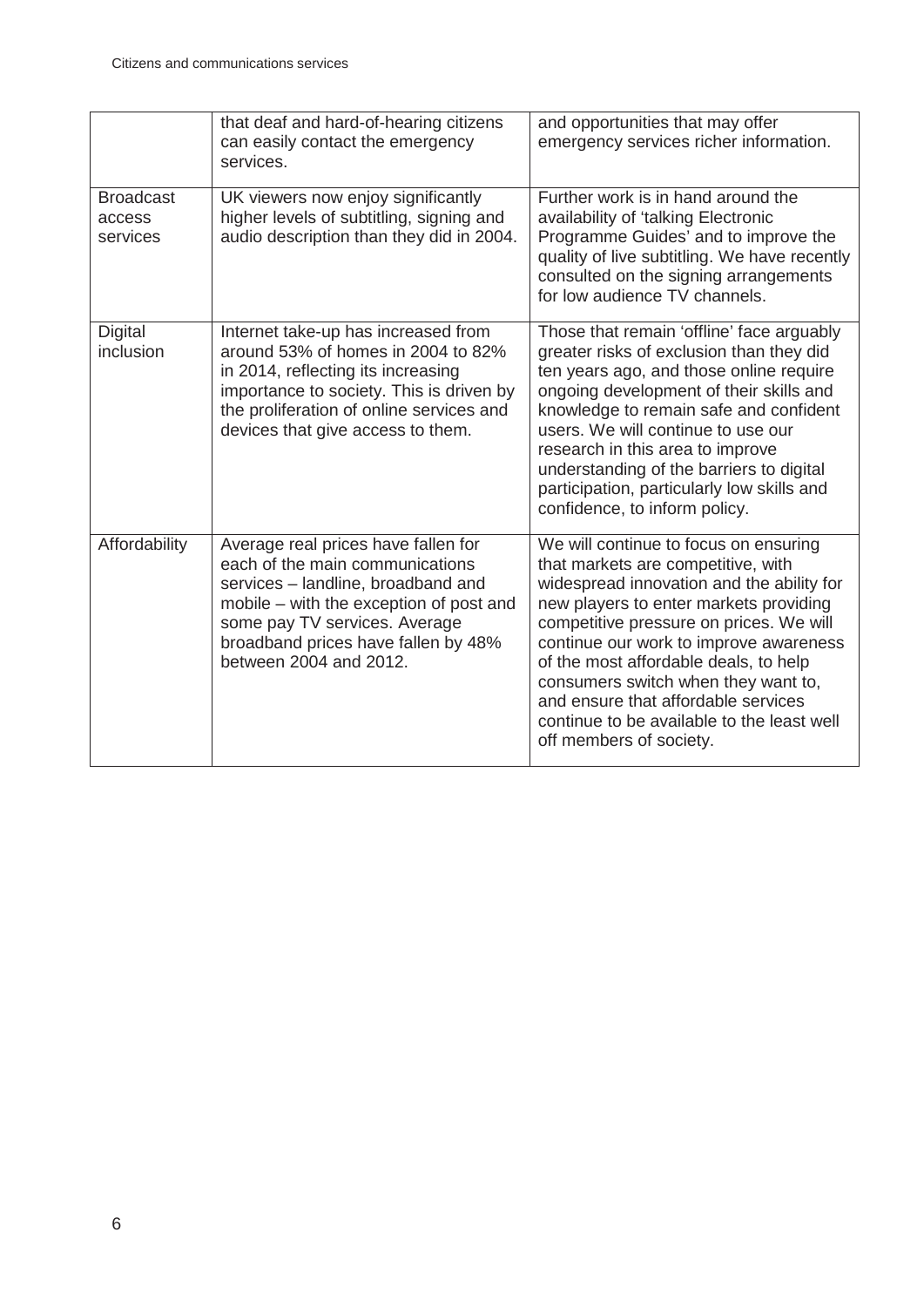### **Section 4**

# <span id="page-10-0"></span>Why communications services matter to citizens

## **4.1 Introduction**

Ofcom's principal duty, under Section 3(1)(a) of the Communications Act 2003 (the "Act") includes, in carrying out its functions, to further the interests of citizens in relation to communications matters. The Act defines citizens as "all members of the public in the United Kingdom."

The importance of communications services to citizens can be seen from several perspectives.

## **4.2 Social inclusion**

The communications sector helps to meet a basic need for citizens to be able to contact one another. Under Section 3(2)(b) of the Act we are under a duty (among other things) to secure the availability of a wide range of electronic communications services in the UK.

Voice services, both fixed and mobile, as well as services offered over the internet allow friends and family to keep in touch. Among the young, elderly and vulnerable, communications services foster a sense of security, encouraging greater social participation, while the wide range of freely available radio and television channels encourages a sense that citizens everywhere can take a full part in society and the economy. The importance of social inclusion makes access to communications services for those with impairments or special needs a particular focus. Indeed Section 3(4)(i) of the Act requires that we have regard where relevant to the needs of persons with disabilities, the elderly and those on low incomes.

Modern communications technology also supports communities. Broadband, for example, enables those living in remote areas to keep in touch with loved ones elsewhere or to work from home in roles that would otherwise require them to travel long distances. Other kinds of community depend on being connected, with organisations such as *Mumsnet* and *The Student Room* helping to bring together a large number of users across the country to share and discuss issues of common interest.

Where circumstances of social or economic deprivation exist, they can be made worse when communications services are lacking. The risk of this can be mitigated by making those services available, accessible and affordable.

## **4.3 Education and information**

The internet is providing easier access to education and information than ever before for those who have skills and confidence online. Access to such resources is increasingly important, and Ofcom has a duty under section 11 of the Act to promote media literacy, so that as many citizens as possible are able to share in the benefits of digital technologies.

Prosperity is closely associated with the internet. Not only do more people trade online now than ever before, but the internet has become one of the most important means by which employers recruit workers. As such, those looking for work increasingly benefit from the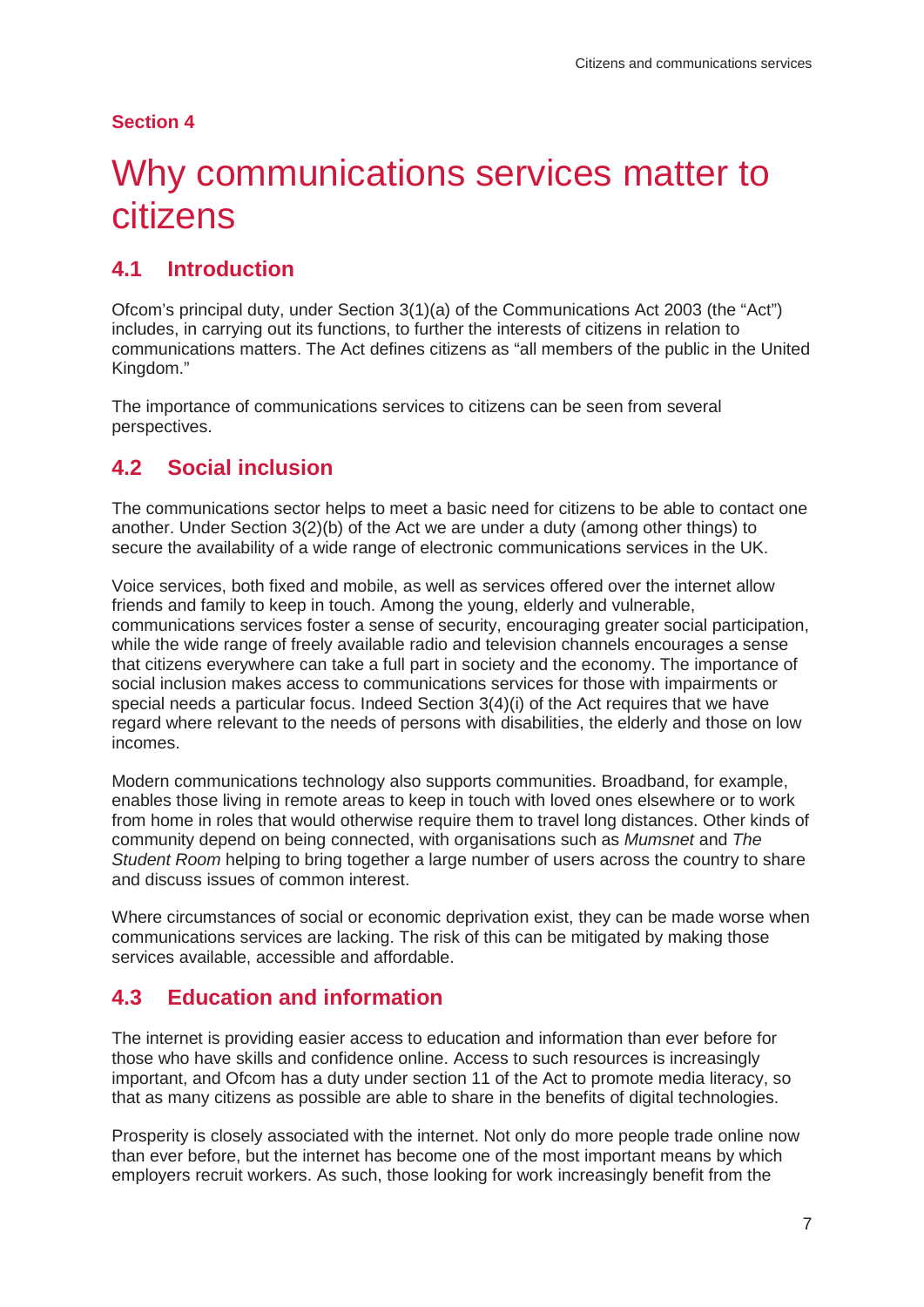internet. Many universities now offer open-access online courses, which have extended the reach of educational institutions to millions, offering free tuition to those who might otherwise have no access to it.

Access to TV, radio and the internet also support democratic participation by ensuring that all citizens are able to keep track of public policy debates, and to understand and engage with democratic processes. Post also offers a means to vote to those who might not otherwise be able to reach polling stations.

## **4.4 Accessing public services**

For some time postal and telephone services have been critical for the effective operation of public services, from the sending and receiving of tax forms or benefits applications to telephone consultations with GPs.

The internet allows public services to be more efficiently delivered, better targeted and more easily accessed than ever before.<sup>[3](#page-11-0)</sup> The government has recognised this in its "Digital by" Default" strategy. At the moment this approach is typically concentrated on transactional services such as applying for road tax or a driver's licence, although there may be potential in the future for other face-to-face public services to move online.

## **4.5 Safety of life**

Since the establishment of the 999 service in 1937 the expectation has grown that the emergency services will be easily contactable whenever and wherever they are needed. The ability to access the emergency services in times of need is arguably one of the most significant citizen interests in communications.

<span id="page-11-0"></span><sup>3</sup> For more details on citizens' use of public services online see *Internet Citizens 2014* [http://stakeholders.ofcom.org.uk/binaries/research/telecoms-research/Internet\\_Citizens\\_Report\\_14.pdf](http://stakeholders.ofcom.org.uk/binaries/research/telecoms-research/Internet_Citizens_Report_14.pdf)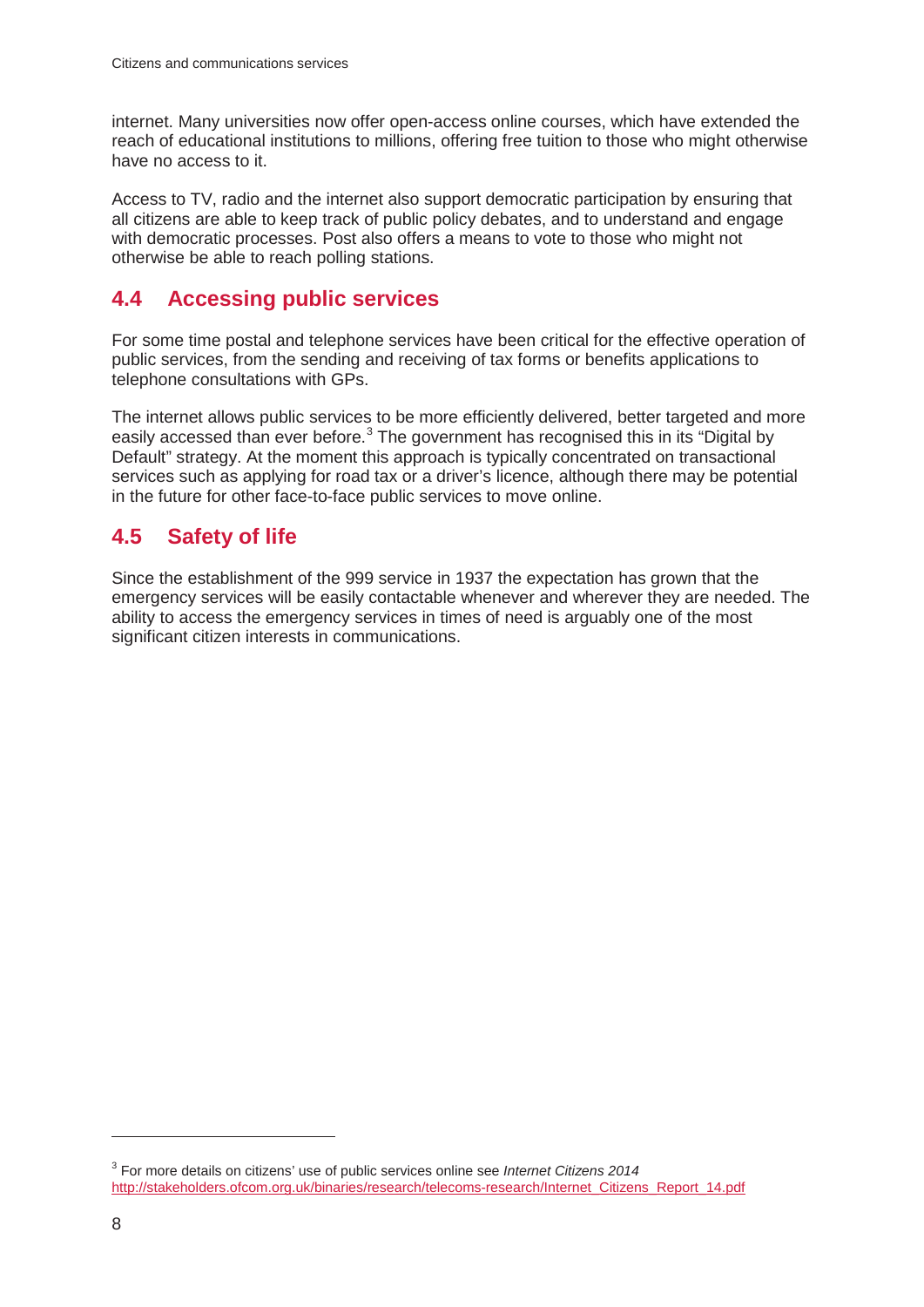### **Section 5**

# <span id="page-12-0"></span>5 Ensuring that communications services are widely available

## **5.1 Introduction**

Citizens expect to be within reach of each other and the services they depend on. In an increasingly connected society, they have come to rely on interacting across longer distances and with greater immediacy than ever before. Their ability to do so depends on the availability of communications services. As broadband becomes an increasingly important part of our lives, expectations about what is regarded as necessary universal services are extending beyond the traditional phone line and 999 and 112 services.

Section 3(2)(b) of the Act requires Ofcom to secure, in carrying out our functions, the availability of a wide range of electronic communications services in the UK. Section 3(4)(e) further requires us to have regard, in performing our duties, to the desirability of encouraging the availability and use of high speed data transfer services.

## **5.2 Voice telephony**

-

**Almost all UK premises can make use of a telephone landline service, guaranteed by the Universal Service Obligation. Over the last ten years the range of voice telephony services has grown, creating more choice for citizens, with the traditional landline increasingly treated by some households as a backstop.** 

The right to an operational fixed telephone line is one of the most well-established features of telecoms regulation, supported by Universal Service Conditions imposed on BT and KCOM (in the Hull area). As a result, availability is very high. BT reports that typically less than 0.1% of requests for new lines are not fulfilled.<sup>[4](#page-12-1)</sup> KCOM indicates that no requests for a telephone line have been turned down.<sup>[5](#page-12-2)</sup>

Most people in the UK regard a telephone landline as a key part of their lives. In our recent Essential Services and Affordability Research it was reported that 59% of those surveyed regarded landline voice calls as essential or very important from a personal perspective.<sup>[6](#page-12-3)</sup> In the same survey 30-39% of respondents thought fixed voice services were essential to society.

In recent years, however, many citizens have come to rely less on their landline to make voice calls. Over 90 billion minutes of calls are still made over the traditional network annually, but this is down from 133 billion minutes five years ago.

This reduction is partially because of increases in other ways of making calls, in particular growth in the use of mobile networks, and internet-based voice services such as Skype. It is

<span id="page-12-1"></span><sup>4</sup> Some requests might not be fulfilled if the cost of providing a connection exceeds the £3,400 'reasonable cost' limit and the customers choose not to pay the excess charges.

<span id="page-12-2"></span><sup>5</sup> *The Infrastructure Report 2011* [http://stakeholders.ofcom.org.uk/binaries/research/telecoms](http://stakeholders.ofcom.org.uk/binaries/research/telecoms-research/bbspeeds2011/infrastructure-report.pdf)[research/bbspeeds2011/infrastructure-report.pdf 6](http://stakeholders.ofcom.org.uk/binaries/research/telecoms-research/bbspeeds2011/infrastructure-report.pdf) *Results of research into consumer views on the importance of communications services and their affordability*

<span id="page-12-3"></span><sup>(</sup>July 2014)<http://stakeholders.ofcom.org.uk/market-data-research/other/cross-media/affordability/>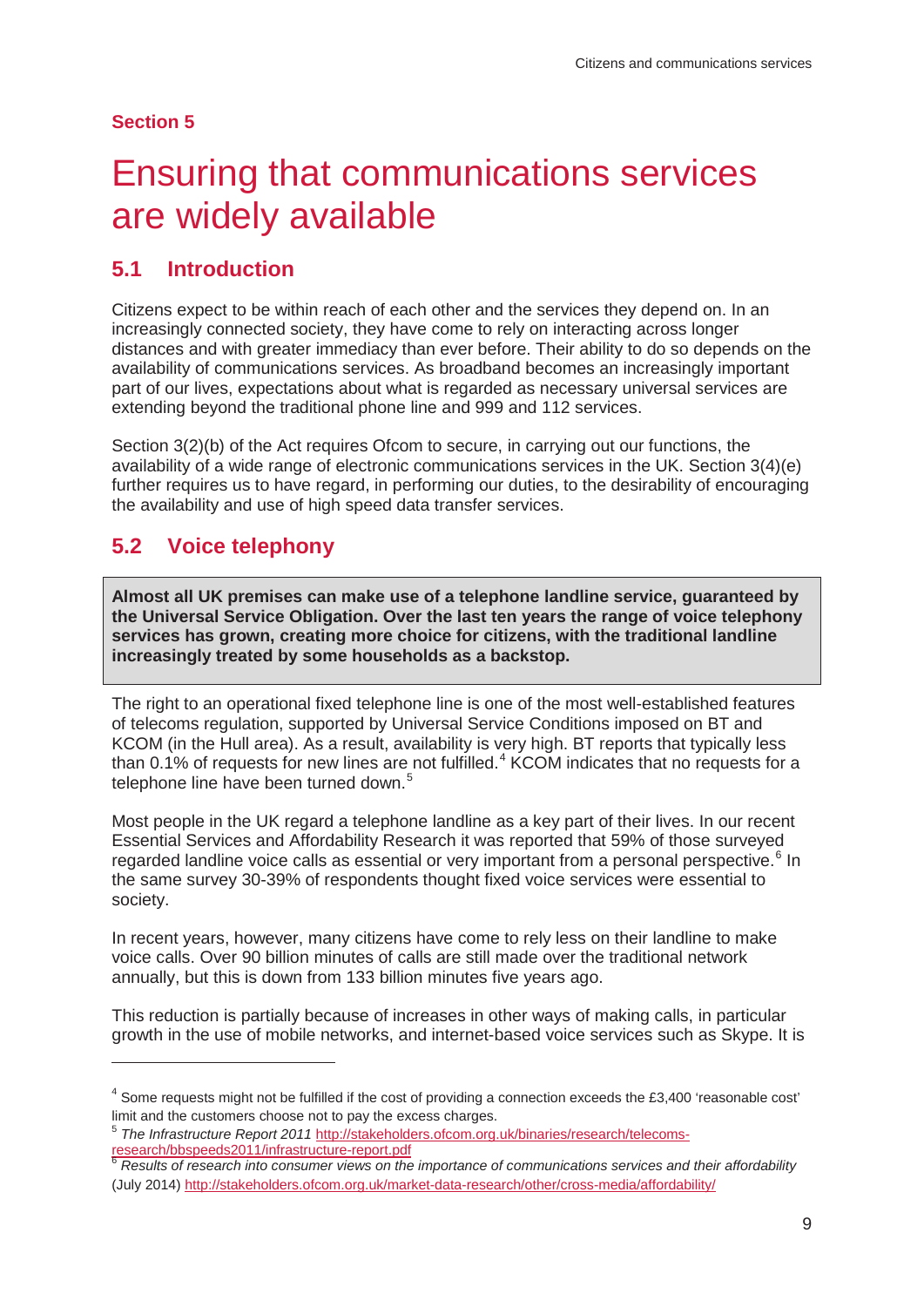also because citizens are making increased use of text-based communication services, such as instant messaging, social networking and micro-blogging sites (such as Twitter).

Despite this gradual reduction in the importance of traditional voice services, the number of residential phone lines is gradually increasing. This is likely to be because a traditional phone line is necessary to receive fixed broadband, and broadband access to the internet has increased in importance.

## **5.3 Contacting the emergency services**

**Perhaps the most important use of a telephone line is the ability to make a 999 or 112 call to the emergency services. Regulatory obligations are in place on all providers, focussed on ensuring that these calls do not fail.** 

**Over the last ten years technological advances have offered new means of summoning help, in particular most emergency calls are now made from mobile phones. We have introduced national roaming for mobile emergency calls to improve reliability, added the option of emergency SMS for those unable to make voice calls, and have been examining ways to improve the accuracy of the emergency location information provided by mobile handsets.** 

**Future challenges around contacting the emergency services include ensuring that communications services continue to meet the expectations of citizens as the technology that underpins the fixed communications infrastructure is upgraded, as well as exploring the role of new kinds of mobile data, such as the role for pictures or videos captured by mobile devices.** 

Every year around 36 million calls to the police, ambulance, fire service and coastguard are made using this service, around two thirds from a mobile phone. This amounts to around a call every second.

Given the critical nature of this service, Ofcom requires providers take all necessary measures to maintain uninterrupted access to it, and provide accurate information on the location of the person making the call, so that assistance can be provided to the correct location as quickly as possible. We also require emergency calls to be free of charge for the caller.

Several specific measures have been taken to ensure uninterrupted access to emergency services. In the case of a fixed telephone line, service is maintained in the event of a power cut either by supplying power to the telephone via the communications network, or through the provision of battery backup. In the case of mobile, access to emergency services is maintained by allowing a caller to roam onto any network that is available when their own network is not.<sup>[7](#page-13-0)</sup>

We have also intervened to ensure that all UK citizens can access the emergency services. In particular, citizens who are unable to make voice calls, due to hearing or speech impairments, can now use emergency SMS to send a text message to the 999 or 112 service, which is then passed to the police, ambulance, fire and rescue, or coastguard service.

<span id="page-13-0"></span> $<sup>7</sup>$  It is still the case, however, that if coverage is not available from any provider, it will not be possible to make a</sup> call from a mobile phone.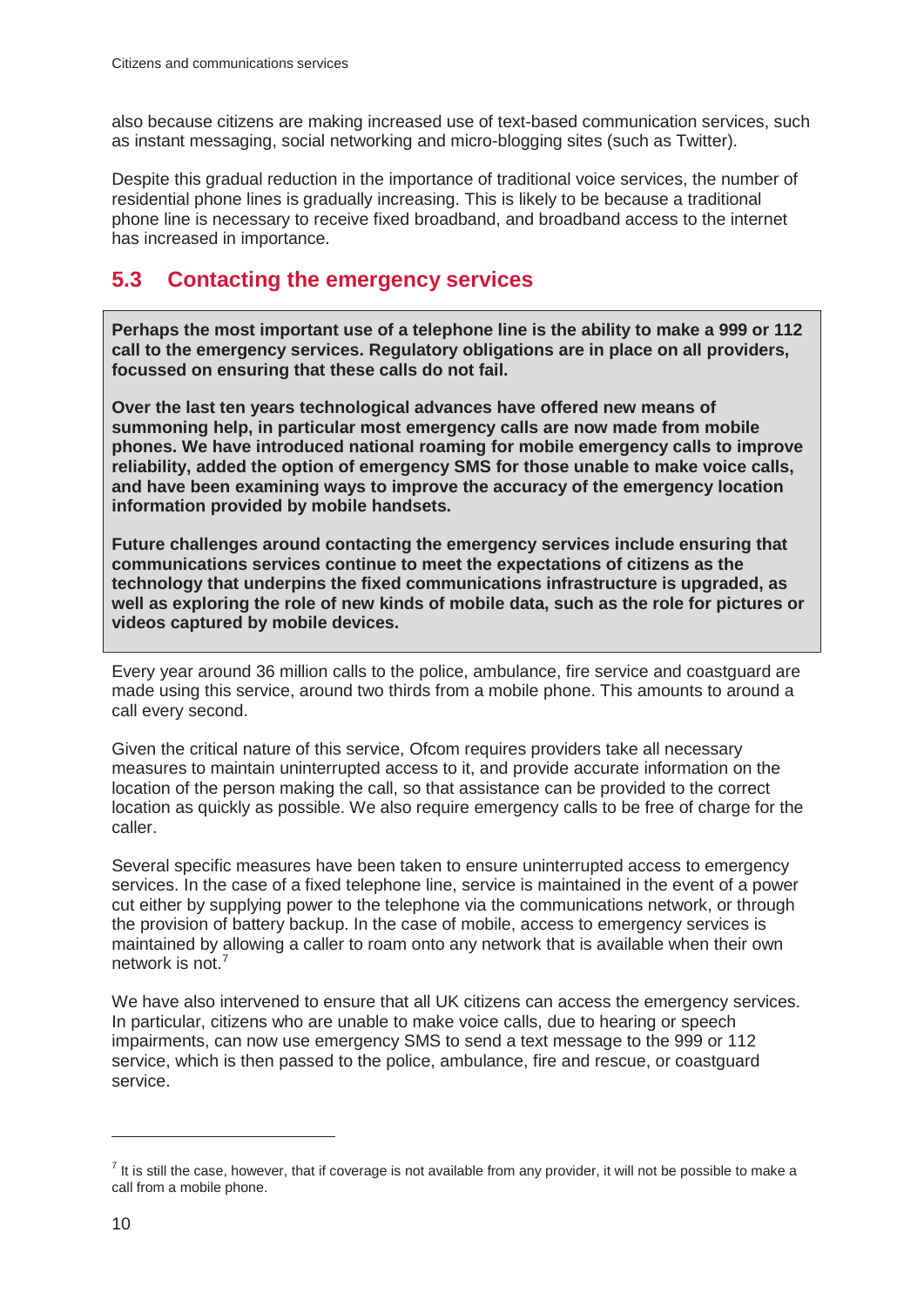The ability to locate the caller is a vital element of emergency call handling. It allows the call handling agent to ensure that the call is delivered to the correct emergency call centre, who can then quickly dispatch emergency assistance to the correct location. The industry is currently implementing measures to improve the location accuracy provided by mobile phones, by making use of the GPS capability built into most modern handsets.

Looking further ahead, we expect the number of sources of emergency calls to increase. For example, REALRIDER is a smartphone app designed for motorcycle riders. It can detect collisions using sensors contained in a smartphone, and automatically alert the emergency services. We also expect demand for new types of data to be passed to the emergency services, including pictures and video. We will continue to consider how best to exploit the opportunities presented by these new technologies.

## **5.4 Fixed broadband availability**

-

**Ten years ago, basic broadband services were widely available across the UK. Since then, new broadband technologies have emerged, each an advance on its predecessor. The spread of these improved networks has been driven in part by the emergence of new devices for accessing the internet, such as smartphones and tablets. These have supported significant increases in broadband take-up and also contributed to growing expectations about the availability, speed and reliability of networks.**

**However, each wave of innovation has also brought new coverage challenges, three of which are particularly important today:** 

**1) A small but significant number of homes are still unable to access a service of at least 2Mbit/s, and there is more work needed to deliver wider availability of good quality broadband, especially in rural areas.**

**2) There is an increasingly compelling argument that speeds of 10Mbit/s are needed to achieve an effective quality of service, especially where there is simultaneous use of the connection by different services or users within the home.** 

**3) Superfast broadband coverage has increased rapidly, but remains short of universal coverage, and there are challenges around rural coverage and also some urban 'not-spots.'** 

Over the past ten years, broadband access to the internet has increasingly been regarded as an essential service. Therefore, although broadband does not form part of the Universal Service Obligations imposed on BT and Kingston Communications, the government has set out its intention to ensure that everyone in in the UK is able to access broadband speeds of at least 2Mbit/s. It has also set out a target for 95% of the UK to receive superfast broadband (which it defines as at least 24Mbit/s) by 2017.

Ten years ago, basic broadband services were widely available, with 87% of telephone exchanges upgraded to support the provision of broadband services based on ADSL technology over existing telephone lines. Additionally, cable networks delivering broadband services based on DOCSIS technology were available to 46% of households.<sup>[8](#page-14-0)</sup>

However, the performance of this initial generation of broadband services was limited, with typical advertised speeds of between 0.5 and 1 Mbit/s per second, and take-up remained relatively low at around 18% of homes  $(4.4m$  connections at the end of June 2004).<sup>[9](#page-14-1)</sup> Many

<span id="page-14-1"></span><span id="page-14-0"></span><sup>8</sup> *Communications Market Report* 200[4 http://stakeholders.ofcom.org.uk/binaries/research/cmr/cm\\_2004.pdf](http://stakeholders.ofcom.org.uk/binaries/research/cmr/cm_2004.pdf) 9 *Communications Market Report* 200[4 http://stakeholders.ofcom.org.uk/binaries/research/cmr/cm\\_2004.pdf](http://stakeholders.ofcom.org.uk/binaries/research/cmr/cm_2004.pdf)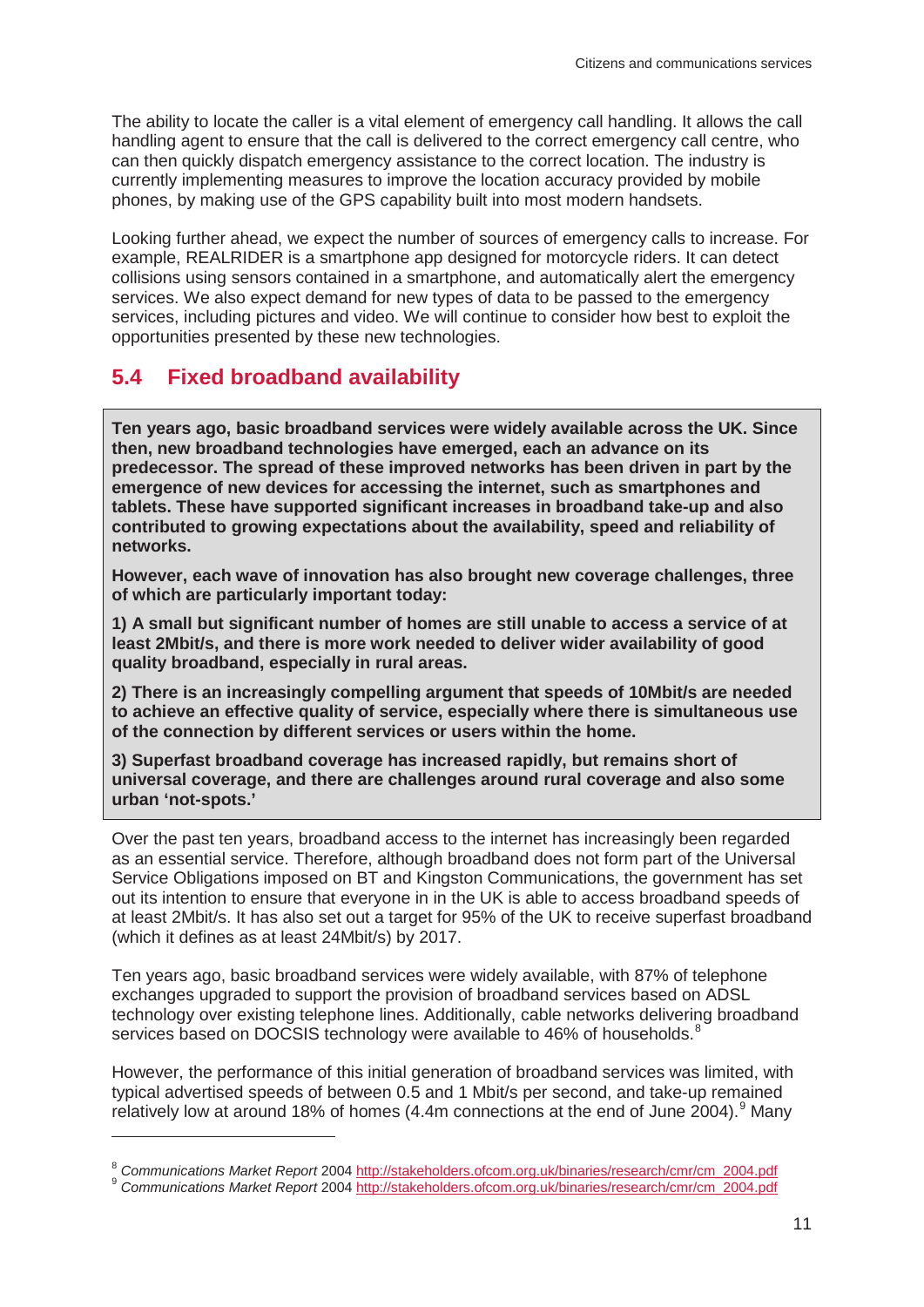households were still using dial-up connections, and overall around 50% of homes had some form of internet connection.

Since then, broadband coverage has grown to become nearly universal. Over this time the performance of fixed broadband networks has increased dramatically, with new generations of technology allowing UK citizens to access an ever wider array of services online. We can identify broadly three waves of innovation.

Firstly, the ADSL technology used to provide broadband over conventional telephone lines has been upgraded, with services based on ADSL2+ technology now widely available. Whereas households using the original ADSL technology received an average actual download speed of 3.3Mbit/s in May 2014, households which have been upgraded to ADSL2+ received an average speed of 8.1Mbit/s.<sup>[10](#page-15-0)</sup>

This delivery of more advanced ADSL-based services has largely been driven by competition between providers, underpinned by a regulatory obligation on BT to offer Local Loop Unbundling. This obligation allowed providers other than BT to install their own equipment in BT exchanges, and provide broadband services over BT's lines. By June 2013 there were over nine million unbundled lines.

Secondly, the DOCSIS technology used to provide broadband services over cable has also been upgraded. The current generation of cable technology can provide speeds of up to 152Mbit/s. 4.4m households and businesses received broadband services via cable in the first quarter of 2014,<sup>[11](#page-15-1)</sup> and in May of this year, these services had an average speed of 43.3Mbit/s.[12](#page-15-2)

Thirdly, BT has responded by upgrading its network to bring fibre closer to the home, and this is available for other retail providers to use. BT has been upgrading its cabinets to deliver 'fibre-to-the-cabinet' services using VDSL technology, and in June 2014 this network passed just under 70% of premises.<sup>[13](#page-15-3)</sup> These services currently provide maximum download speeds of 'up to' 38Mbit/s or 76Mbit/s (on a retail basis), and in May 2014 had average download speeds of 33.3Mbit/s and 58.7Mbit/s respectively.<sup>[14](#page-15-4)</sup>

Much of the investment to date in superfast broadband has been encouraged by competition between providers. We have adopted a regulatory approach that balances our responsibility to promote competition with the user benefits associated with increased investment in nextgeneration networks. This seeks to provide BT with a reasonable degree of commercial flexibility, in particular in relation to pricing, whilst not allowing this to be used to undermine competition.

<span id="page-15-4"></span>[http://stakeholders.ofcom.org.uk/binaries/research/broadband](http://stakeholders.ofcom.org.uk/binaries/research/broadband-research/may2014/Fixed_bb_speeds_May_2014.pdf)[research/may2014/Fixed\\_bb\\_speeds\\_May\\_2014.pdf](http://stakeholders.ofcom.org.uk/binaries/research/broadband-research/may2014/Fixed_bb_speeds_May_2014.pdf) 

 $10$  UK Fixed-line Broadband Performance as of May 2014, published October 2014

<span id="page-15-0"></span>http://stakeholders.ofcom.org.uk/market-data-research/other/telecoms-research/broadband-speeds/broadband-<br>speeds-may2014/<br>1. Telecommunications would be a state of the contract of the contract of the contract of the contra

<span id="page-15-1"></span>Telecommunications market data tables Q1 2014 [http://stakeholders.ofcom.org.uk/market-data](http://stakeholders.ofcom.org.uk/market-data-research/market-data/communications-market-reports/tables/q1-2014/)[research/market-data/communications-market-reports/tables/q1-2014/ 12](http://stakeholders.ofcom.org.uk/market-data-research/market-data/communications-market-reports/tables/q1-2014/) UK Fixed-line Broadband Performance as of May 2014, published October 2014

<span id="page-15-2"></span>[http://stakeholders.ofcom.org.uk/market-data-research/other/telecoms-research/broadband-speeds/broadband](http://stakeholders.ofcom.org.uk/market-data-research/other/telecoms-research/broadband-speeds/broadband-speeds-may2014/)speeds-may2014/<br>
<sup>13</sup> The Communications Market 2014 Nations reports [http://stakeholders.ofcom.org.uk/market-data-](http://stakeholders.ofcom.org.uk/market-data-research/market-data/communications-market-reports/)

<span id="page-15-3"></span>[research/market-data/communications-market-reports/ 14](http://stakeholders.ofcom.org.uk/market-data-research/market-data/communications-market-reports/) *UK fixed-line broadband performance, May 2014*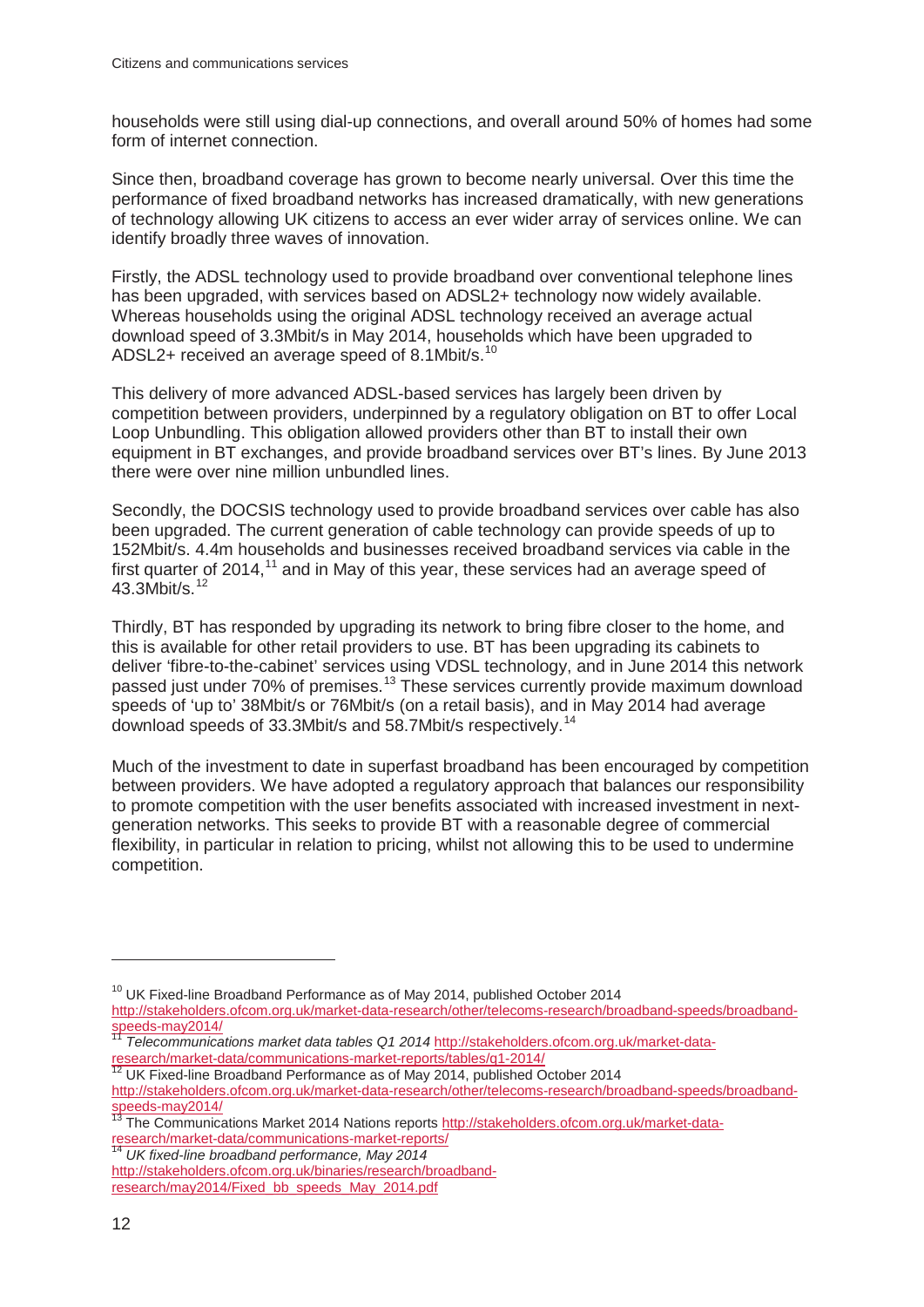In more rural areas, private sector investment has been supplemented by around £1.5bn of public funding through the government's Broadband Delivery UK programme. We have supported this process through the provision of technical advice.

Overall, 78% of UK premises were served by next generation access services as of June 2014,[15](#page-16-0) and plans are in place to increase superfast broadband availability to 95% of premises by 2017. Take-up has also grown, and now stands at 82% of households, <sup>[16](#page-16-1)</sup> well above the 42% take-up of internet access in 2002, the year when dial-up internet take-up peaked.[17](#page-16-2) The average broadband speed for residential consumers across the UK was [18](#page-16-3).7Mbit/s in May 2014.<sup>18</sup>

However, it is important to note that whilst the average speed provided to UK households continues to improve, this average masks significant variability in broadband performance. This is illustrated by the figure below, which shows the percentage of households receiving different levels of performance. This shows that 60% of connections are faster than 10Mbit/s on average, across the UK.



#### **UK Distribution of broadband speeds, 2014[19](#page-16-4)**

*Source: Ofcom/operators*

 $\overline{a}$ 

Despite the rapid and extensive roll-out of superfast broadband, 4% of broadband connections operated at speeds of less than 2Mbit/s in June 2014. Around half have the option of switching to superfast, at an additional cost of typically £5 - £10 per month.

<span id="page-16-0"></span><sup>15</sup> *The Communications Market 2014 Nations reports* [http://stakeholders.ofcom.org.uk/market-data](http://stakeholders.ofcom.org.uk/market-data-research/market-data/communications-market-reports)[research/market-data/communications-market-reports 16](http://stakeholders.ofcom.org.uk/market-data-research/market-data/communications-market-reports) *Communications Market Report* <sup>2014</sup>

<span id="page-16-1"></span>[http://stakeholders.ofcom.org.uk/binaries/research/cmr/cmr14/2014\\_UK\\_CMR.pdf.](http://stakeholders.ofcom.org.uk/binaries/research/cmr/cmr14/2014_UK_CMR.pdf) 82% of households have an internet connection of any type.

<sup>17</sup> *Communications Market Report* 2005

<span id="page-16-2"></span>[http://stakeholders.ofcom.org.uk/binaries/research/cmr/telecommunications.pdf 18](http://stakeholders.ofcom.org.uk/binaries/research/cmr/telecommunications.pdf) UK Fixed-line Broadband Performance as of May 2014, published October 2014

<span id="page-16-3"></span>

[http://stakeholders.ofcom.org.uk/market-data-research/other/telecoms-research/broadband-speeds/broadband](http://stakeholders.ofcom.org.uk/market-data-research/other/telecoms-research/broadband-speeds/broadband-speeds-may2014/)[speeds-may2014/ 19](http://stakeholders.ofcom.org.uk/market-data-research/other/telecoms-research/broadband-speeds/broadband-speeds-may2014/)*The Infrastructure Report* <sup>2014</sup>

<span id="page-16-4"></span>

<http://stakeholders.ofcom.org.uk/binaries/research/infrastructure/2014/infrastructure-14.pdf>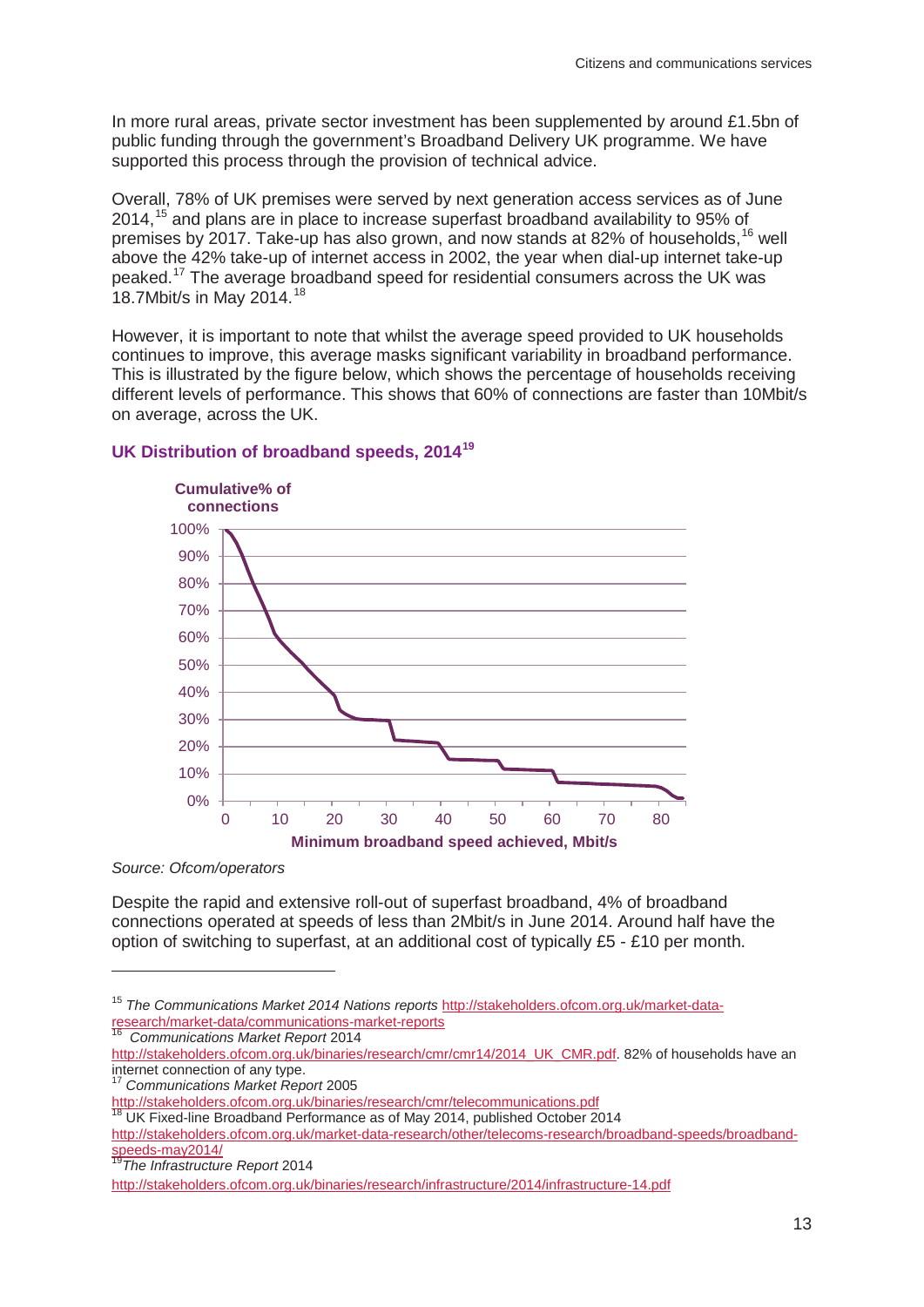Therefore around 2% of UK households currently receive a broadband speed of less than 2Mbit/s and do not have the option of switching to superfast.

Moreover, the broadband speed required by a typical household is likely to increase over time, as individual applications require more bandwidth, and the number of simultaneous applications increases. We may begin to view around 10Mbit/s as the effective quality of service broadband consumers expect, with 2Mbit/s more of an 'essential' level. Last year we estimated that around half of all broadband connections in the UK were at least 10Mbit/s.

Going forward, we therefore face three key challenges:

(i) securing a minimum adequate service for the homes that still cannot receive 2Mbit/s; (ii) improving speeds for homes that cannot at the moment receive an effective quality of service, of around 10Mbit/s;

(iii) achieving further increases in the coverage of superfast broadband.

These are being addressed through a combination of ongoing commercial investment and delivery, the work of the government's Broadband Delivery UK programme and policy discussions about what is a suitable absolute minimum.

## **5.5 Mobile coverage**

**Coverage of mobile voice services has remained at or above 99% of premises over the last ten years. However, while these aggregate figures for mobile household coverage are encouraging, patchy or non-existent coverage in some locations ("notspots" and "partial not-spots") means there is significant room for improvement.** 

**A decade ago most citizens made very little use of mobile data. Over the last ten years, however, demand for mobile data has dramatically increased, driven in part by take-up of smartphones and tablets. The availability of 3G services has risen significantly across the country and 4G services have recently been rolled-out. Citizen expectations around mobile coverage are at the same time increasing steadily, especially as mobile data becomes more important.** 

**In response to these growing expectations there are significant schemes underway to improve coverage. These include the government's Mobile Infrastructure Project and commercial infrastructure sharing projects. Mobile data coverage will be improved by the regulatory requirement that 4G services are delivered to at least 98% of households by 2017, with at least 95% coverage in all the Nations of the UK.** 

**However, demand for mobile capacity and extensions of coverage are likely to continue to grow given the ever increasing importance of mobile services. Our 2014/15 Annual Plan lays out our intention to undertake further work to encourage improved mobile coverage, with work in this area also detailed in our five point plan. In particular, we are currently working with industry and Government on a number of measures that would address both partial and total not-spots.**

The success of the mobile phone has been founded on widespread coverage, enabling citizens to stay in contact as they move around. With citizens' expectations of service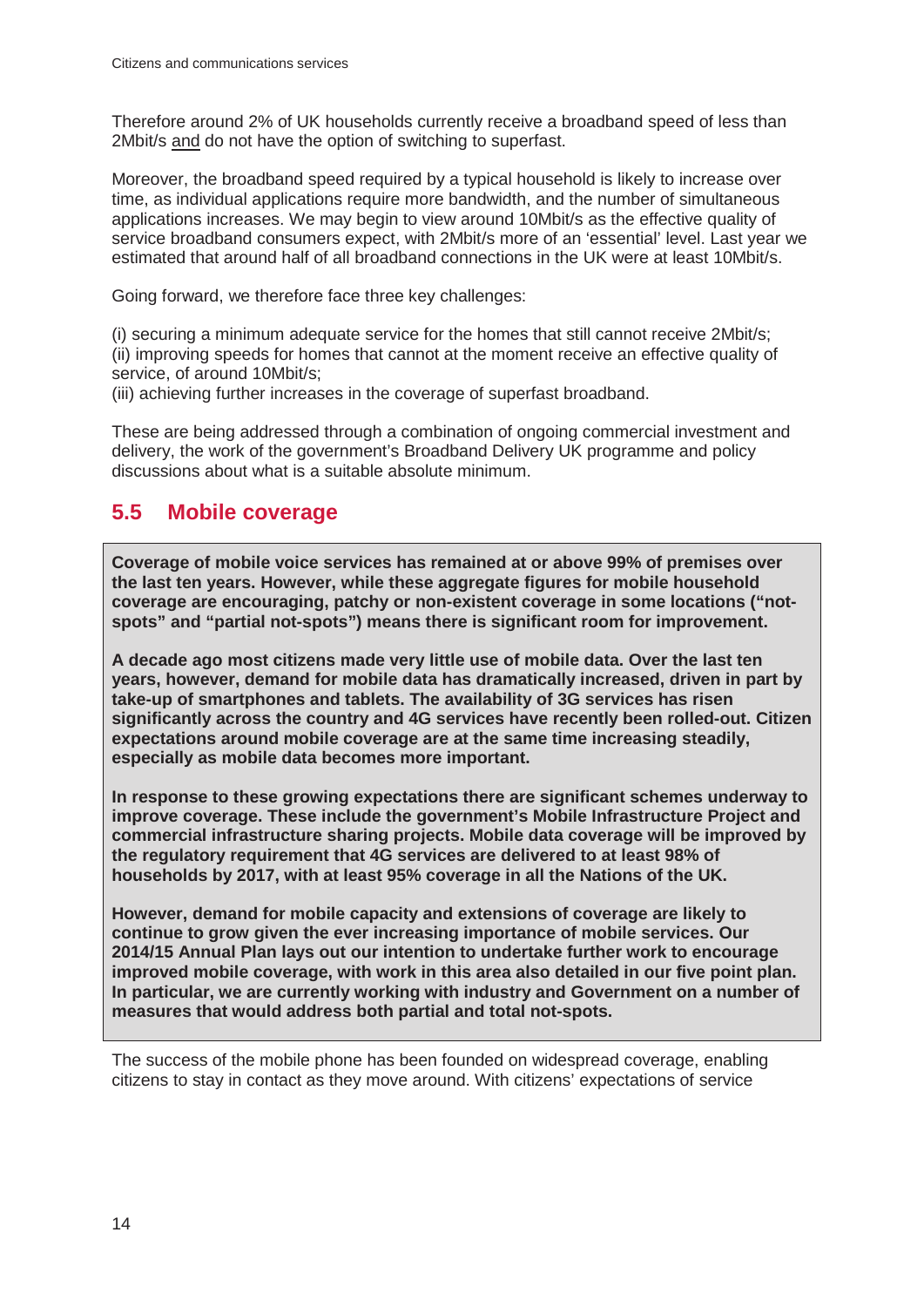availability and quality growing, coverage has become an important issue.<sup>[20](#page-18-0)</sup>There are however practical issues which complicate measurement of mobile coverage:

- The maps of mobile coverage produced by operators are based on theoretical models, calibrated using measurements of actual performance that are broadly accurate overall but can never be absolutely accurate in predicting coverage at a specific location.
- Consumers use mobile phones in many different situations indoors, outdoors, on the move, in cars, as pedestrians along roads in built-up areas and in wide open spaces. No single measure of coverage can capture all these use cases. We therefore assess mobile coverage against a range of different measures in order to gauge the overall consumer experience.

No theoretical model is perfect and there will always be some variance between predicted and actual coverage. For our Infrastructure Report 2014 we carried out our own measurement programme, as well as gathering data from operators.

The coverage provided on a variety of different measures, is summarised in the table below.

| Claimed outdoor coverage levels for "all" and "at least one" operator, June |  |  |  |
|-----------------------------------------------------------------------------|--|--|--|
| $2014^{21}$                                                                 |  |  |  |

|                          | 2G Voice and Text              |                    | 3G Data                                         |                                        |
|--------------------------|--------------------------------|--------------------|-------------------------------------------------|----------------------------------------|
|                          | Coverage from<br>all operators | least one operator | Coverage from at Coverage from all<br>operators | Coverage from at<br>least one operator |
| Premises                 | 97%                            | $>99\%$            | 84%                                             | 99%                                    |
| Motorways                | $>99\%$                        | 100%               | 83%                                             | 100%                                   |
| $\overline{A}$ + B Roads | 84%                            | 97%                | 45%                                             | 91%                                    |
| Land mass                | 68%                            | 89%                | 26%                                             | 78%                                    |

Ten years ago, 2G mobile voice services were already widespread, with coverage at around 99% of premises. At the same time, mobile data services were still very much in their infancy, with 3G coverage of each operator ranging from around 30% to around 75% of premises. [22](#page-18-2)

Today, at least 99% of UK premises have both 2G and 3G outdoor coverage from at least one operator. 97% of UK premises have 2G coverage from all operators, and 84% of UK premises have 3G coverage from all operators.

It is worth noting that the methodologies used to predict mobile network coverage are also changing to reflect the way that user behaviours and expectations are evolving. For instance, the nature of 3G technology is that coverage is dependent on how busy the network is and what speeds are delivered. When the 3G spectrum was licensed in 2000, the

<span id="page-18-0"></span><sup>&</sup>lt;sup>20</sup> In July 2014 Ofcom published a report on consumer views of the importance and affordability of communications services. It found that most consumers typically consider telephone services (particularly mobile) and access to the internet to be essential.

<sup>21</sup> *The Infrastructure Report* 2014

<span id="page-18-2"></span><span id="page-18-1"></span>[http://stakeholders.ofcom.org.uk/binaries/research/infrastructure/2014/infrastructure-14.pdf 22](http://stakeholders.ofcom.org.uk/binaries/research/infrastructure/2014/infrastructure-14.pdf) *Communications Market Report* <sup>2004</sup> [http://stakeholders.ofcom.org.uk/binaries/research/cmr/cm\\_2004.pdf](http://stakeholders.ofcom.org.uk/binaries/research/cmr/cm_2004.pdf) These figures are based on operators' public statements at the time, and are therefore not directly comparable with Ofcom's more recent assessments of mobile coverage.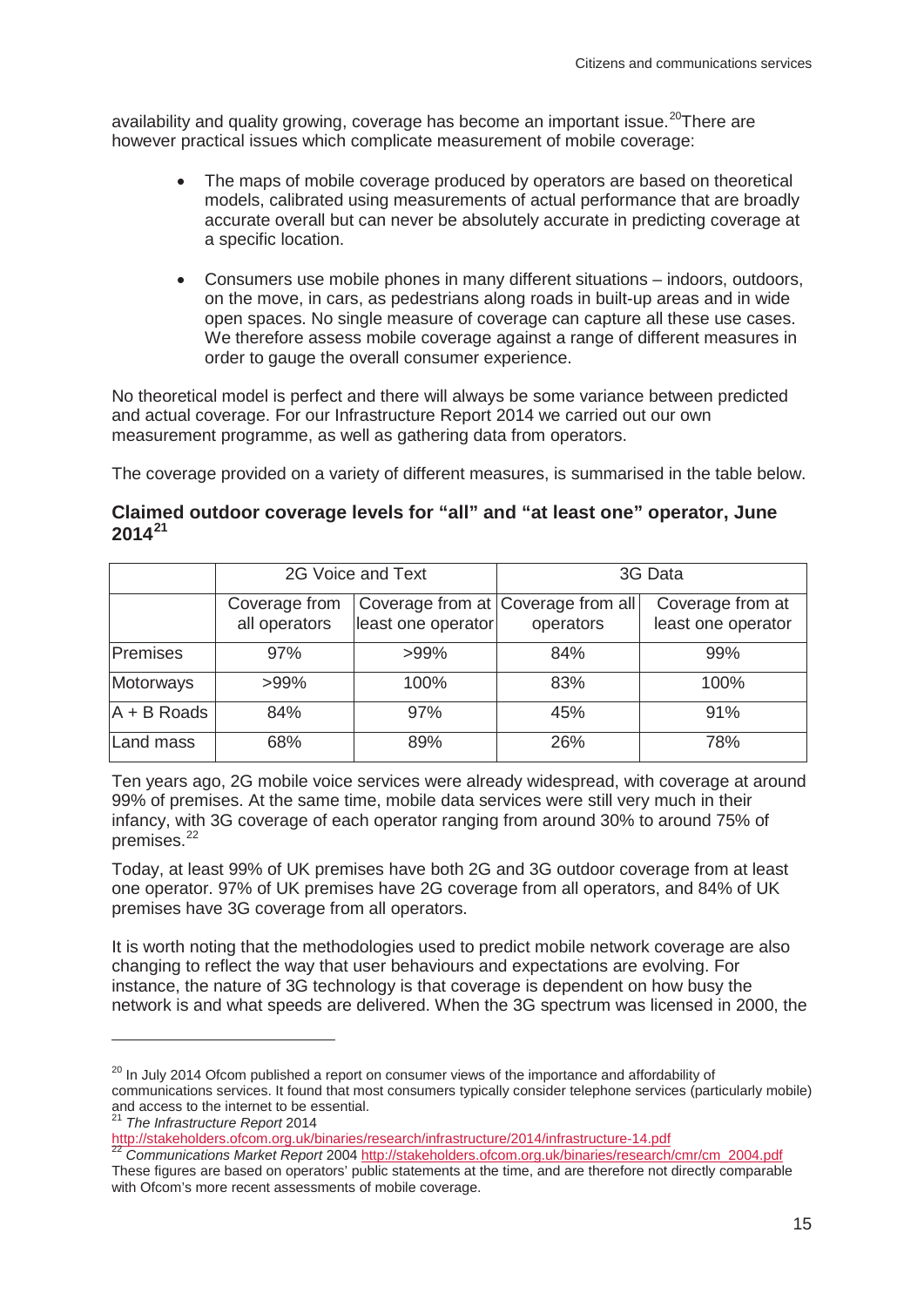assumptions made on network usage and speeds were very light, in line with consumer behaviour at the time. The analysis used in this report is based on a methodology which assumes higher network use and higher speeds than we specified in the original obligation, in line with fact that consumer behaviour has altered, leading to much higher network usage and higher speed expectations.

In addition, consumer experience may also be compromised by reception problems caused by higher levels of signal blocking from modern construction materials and techniques and, in some instances, the fact that some multi-purpose smartphones have inferior radio reception characteristics compared to earlier handsets dedicated to making and receiving calls. Consequently, we have decided to use more exacting methodologies for predicting coverage. This can lead to a slightly lower apparent coverage level but this is likely to more accurately reflect actual user experience.

We expect 4G networks to provide significantly greater levels of coverage for mobile data services than current 3G networks. As part of the recent 4G auction we imposed an ambitious coverage obligation on one of the licenses, requiring the licence-holder to provide indoor coverage to 98% of consumers at speeds of 2Mbit/s by 2017, with at least 95% coverage in each of the Nations. This licence was acquired by O2, who have publically stated that they intend to reach the 98% target by the end of 2015. The other mobile operators have made public statements committing to reach similar targets.

Mobile coverage is generally poorer for citizens using mobile phones to make calls while on the move. For example, about 13% of A and B roads are currently in partial 2G not-spots, areas where 2G voice coverage is only provided by a subset of operators.<sup>[23](#page-19-0)</sup> We expect a material improvement in these figures; in particular we expect the commercial site-sharing agreement between Vodafone and O2 to reduce the number of partial 2G not-spots on Aroads and B-roads.

There are a number of initiatives currently underway to improve mobile coverage. The government's Mobile Infrastructure Programme has provided funding of £150m to improve mobile coverage in areas where it is currently poor or non-existent. Commercial initiatives to improve coverage include Vodafone's rural Open Sure Signal programme, which enables the deployment of small base-stations to rural locations.<sup>[24](#page-19-1)</sup> We have recently published a call for inputs on the use of smart repeaters to improve mobile coverage within buildings and are also undertaking work to better understand the impact of using mobile phones whilst in vehicles, which may cause service to appear degraded.

However, demand for mobile capacity and extensions of coverage are likely to continue to grow, given the increasing importance of mobile services. Our 2014/15 Annual Plan lays out our intention to undertake further work to encourage improved mobile coverage, with work in this area also detailed in our five point plan. This work will include supporting the government's Mobile Infrastructure Project and other mobile coverage initiatives, improving the quality of consumer information around mobile coverage to encourage informed customer choice and competitive pressures for switching suppliers, and examining how rail and road coverage might be improved.

<span id="page-19-1"></span><span id="page-19-0"></span><sup>&</sup>lt;sup>23</sup> The Infrastructure Report 2014<br>http://stakeholders.ofcom.org.uk/binaries/research/infrastructure/2014/infrastructure-14.pdf <sup>24</sup> [http://www.vodafone.co.uk/our-network-and-coverage/what-affects-your-coverage/rural-open-sure](http://www.vodafone.co.uk/our-network-and-coverage/what-affects-your-coverage/rural-open-sure-signal/?cid=vnty-vod-auto/dvynfvtq%28uv%28bx%29zbzne)[signal/?cid=vnty-vod-auto/dvynfvtq%28uv%28bx%29zbzne](http://www.vodafone.co.uk/our-network-and-coverage/what-affects-your-coverage/rural-open-sure-signal/?cid=vnty-vod-auto/dvynfvtq%28uv%28bx%29zbzne)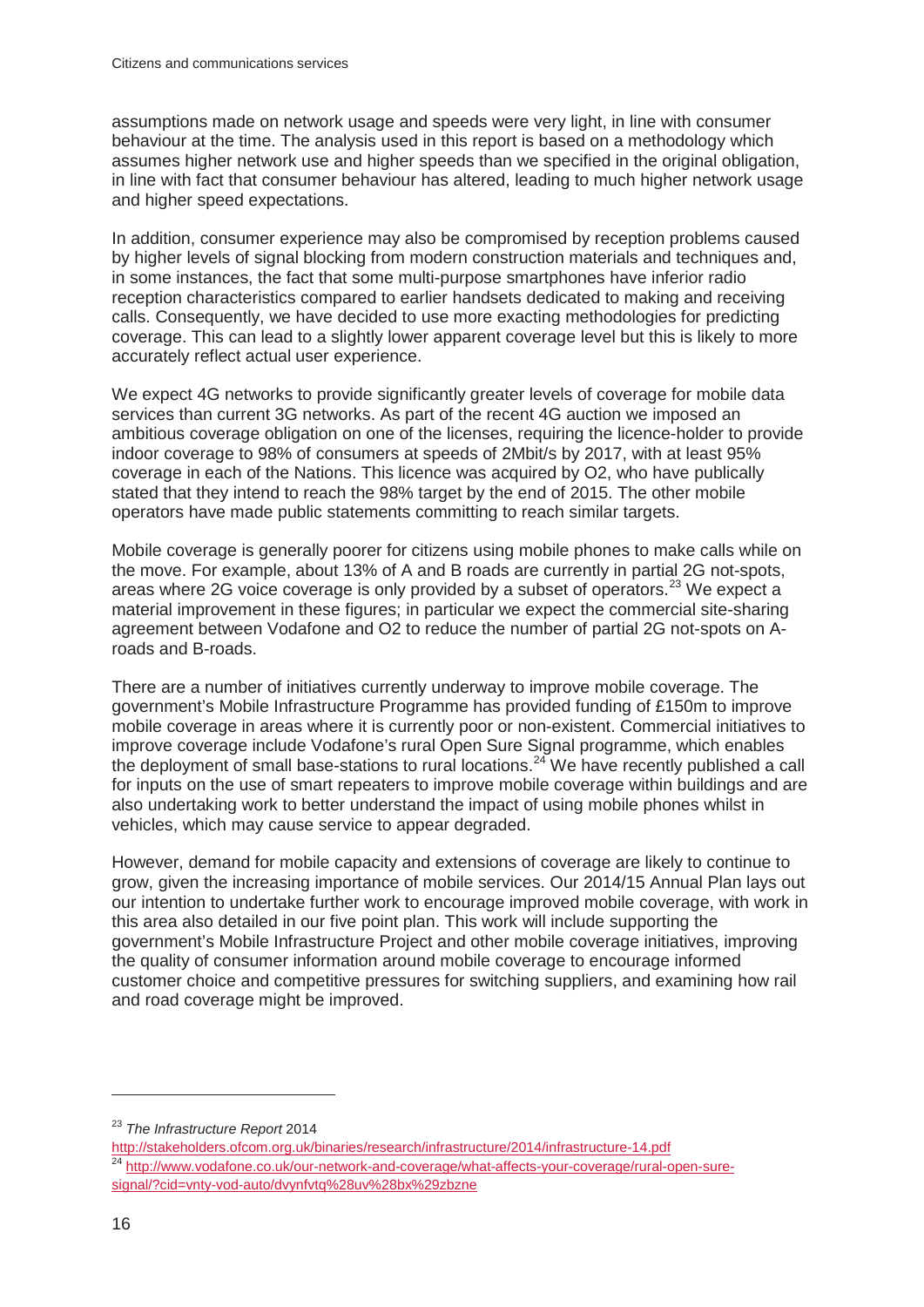## **5.6 Broadcasting**

#### **TV coverage**

**The national digital TV switchover programme significantly increased the availability of digital terrestrial television (DTT) services compared to pre-switchover levels. Over 20 TV channels, including the main Public Service Broadcasting channels and high definition services, now achieve near-universal availability to over 98.5% of the UK population, a figure chosen to match pre-switchover analogue coverage. An even greater number of purely commercial channels are also available on DTT to around 90% of the population. Satellite and cable coverage also provide platform choice for citizens, although neither offer coverage as high as DTT.**

UK citizens have access to a widely available DTT service that is free at the point of use. The regulatory framework plays a significant role in ensuring that this remains so.

The switch from analogue to digital TV was completed in October 2012. This marked the end of a significant national infrastructure programme, which required effective cooperation between Ofcom, the government and the broadcasters. Following the completion of switchover, the coverage of the three Public Service Broadcaster (PSB) multiplexes (that carry programme services such as BBC One, ITV and Channel 4) now exceeds 98.5% of UK households. This near-universal coverage has required significant infrastructure investment by the broadcasters: the UK's larger 80 transmitter sites deliver PSB DTT coverage to around 90% of the population, while the remaining 8.5% is served by around 1,100 smaller "relay" transmitters.

Approximately 90% of households are covered by national 'commercial' multiplexes<sup>[25](#page-20-0)</sup> carrying programme services including Dave, QVC and Yesterday. An "interim" (600 MHz) multiplex covers 76% of UK households, and provides primarily HD content (including Al Jazeera HD, BBC Four HD and 4Seven HD).<sup>[26](#page-20-1)</sup> Ofcom is also currently licensing local TV channels. Local channels are already operating in ten towns and cities across the UK.

<span id="page-20-0"></span><sup>&</sup>lt;sup>25</sup> A slightly higher number of households may receive coverage from one or two, but not all, of the commercial multiplexes.

<span id="page-20-1"></span><sup>26</sup> *The Infrastructure Report* 2014

<http://stakeholders.ofcom.org.uk/binaries/research/infrastructure/2014/infrastructure-14.pdf>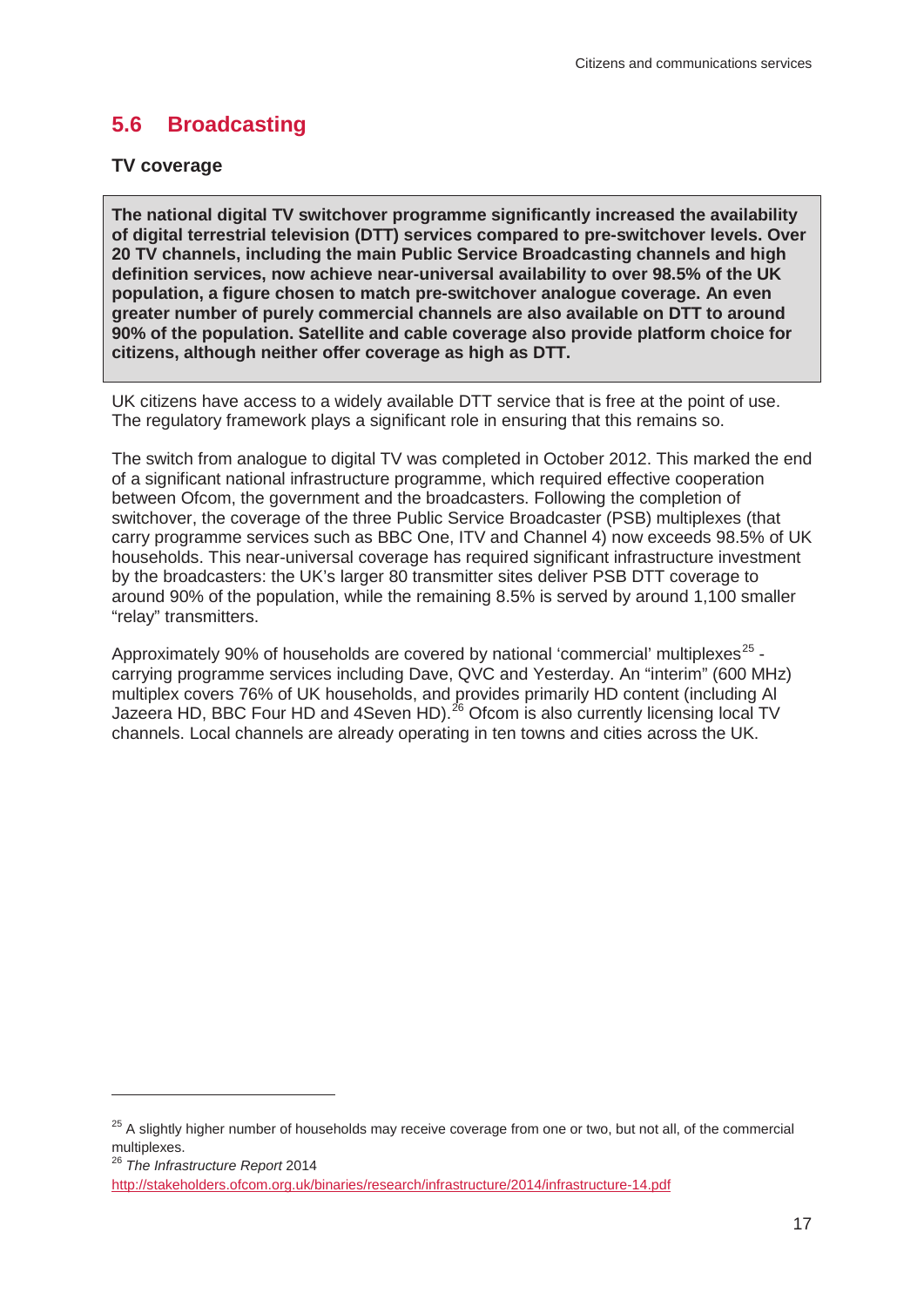

## **5.7 Number of TV channels available in UK: DTT and all TV channels**

#### *Source: IHS / Ofcom*

*Notes: TV channels only. SD, HD and +1 channels all count as unique channels. Regional versions of national channels not counted. Data based on spot check (channels numbers may also vary throughout single year). Does not include HD services launched on interim multiplex in late 2013.* 

From time to time, spectrum management decisions have necessitated changes to the spectrum allocated to DTT. In these cases we recognise the important role that the DTT platform fulfils in making free-to-view content available, and the need to ensure that DTT reception is protected. For example, when making the 800MHz spectrum band – previously used by DTT – available for 4G mobile services, Ofcom required the mobile network operators to create and fund a new organisation, *at800*, to manage a process for preventing or mitigating any interference that TV viewers might experience as a consequence of 4G mobile roll-out.

Satellite TV is the second most popular TV platform in the UK, with over 10m households using subscription and/or free-to-air satellite services. Satellite coverage is predominantly determined by whether there is line-of-sight from an individual household to the satellite, and by whether it is practical for the householder to install a satellite dish. This makes it hard to estimate coverage accurately, given the local nature of the features that determine line-ofsight, such as tree or building clutter, or whether a dish can be installed, including the need for planning or landlord permission, or whether a block of flats has a shared distribution system. Nevertheless, we estimate that satellite coverage is likely to be over 90% of UK households.

Cable TV is available to around half of UK households, with 44% of homes passed by Virgin Media's cable network in June 2014.<sup>[27](#page-21-0)</sup> Though extensive, the cable footprint tends to concentrate in areas of relatively high population density. After a period of relative stability in

<span id="page-21-0"></span><sup>27</sup> *The Infrastructure Report 2014*

[http://stakeholders.ofcom.org.uk/binaries/research/infrastructure/2014/infrastructure-14.pdf.](http://stakeholders.ofcom.org.uk/binaries/research/infrastructure/2014/infrastructure-14.pdf) This figure replaces the previously published 48%. It reflects a new approach to analysing coverage, which uses smaller units of measurement and gives more accurate results.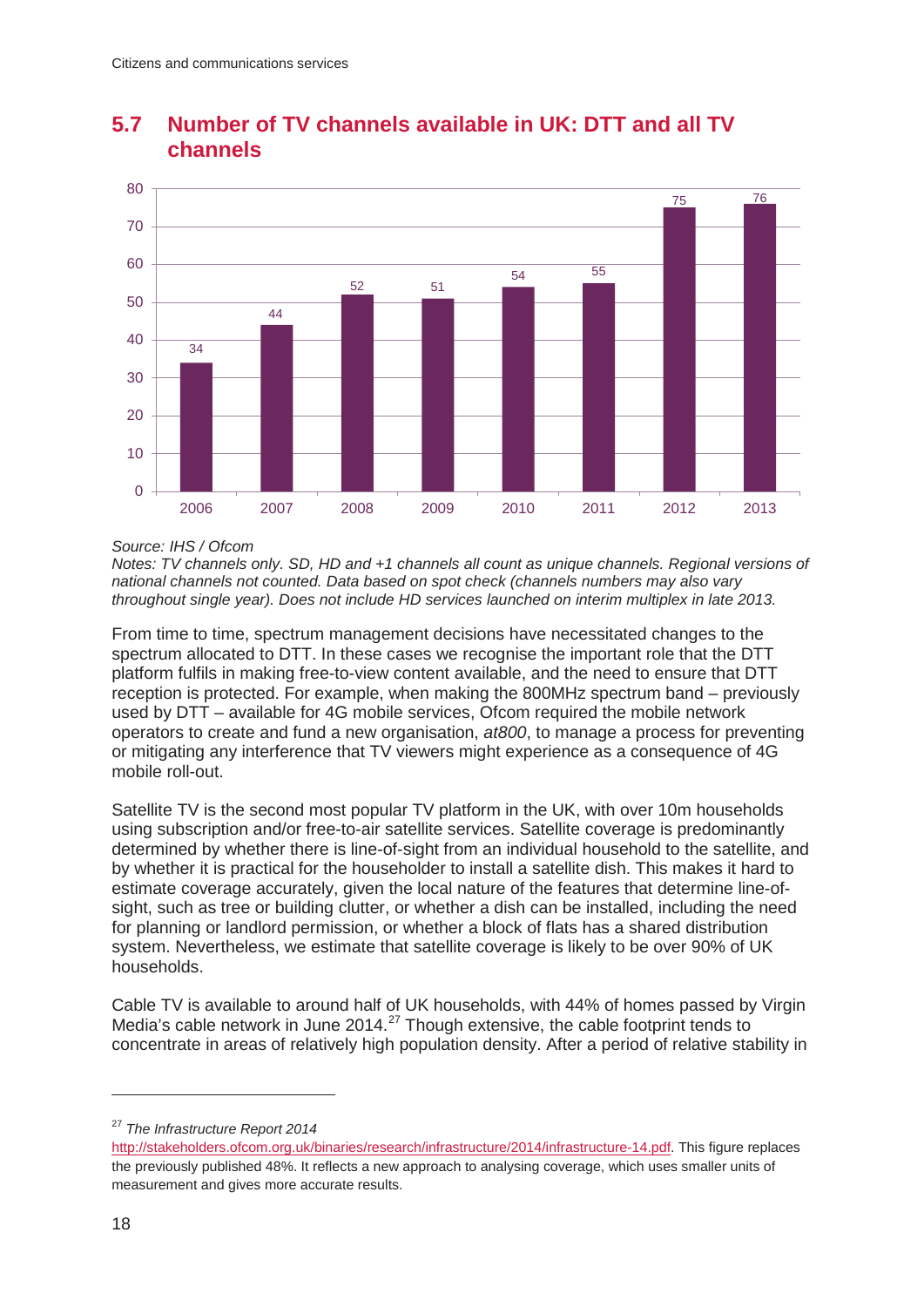the availability of cable TV, Virgin Media recently announced plans<sup>[28](#page-22-0)</sup> to extend their network to an additional 100,000 homes in east London.

The internet also now plays a significant role in complementing and enhancing the traditional TV broadcast platforms – DTT, satellite and cable. Platform operators are using internet protocol TV (IPTV) technology to offer extra channels and features like in-built video on demand players, such as the BBC iPlayer. The main constraint on availability of these platforms is the broadband connection speed, which has to be sufficiently fast and reliable to carry a watchable video stream.

#### **Radio coverage**

**Ten years ago, the majority of citizens relied on analogue radio (FM and AM), which had widespread coverage. Digital radio (DAB) coverage was increasing rapidly but not yet widely used. Today, DAB coverage is increasingly widespread, but does not yet match FM coverage, being patchier in rural areas and in the Nations. The BBC has set out plans to increase DAB coverage to 97% by the end of 2015, and there are also plans to extend the coverage of local DAB so that it matches the FM coverage of local commercial radio.**

Ten years ago, the vast majority of radio listening was to traditional FM or AM analogue radio. Analogue radio was well established, and available to around 98% nationally.<sup>[29](#page-22-1)</sup> DAB coverage was already relatively widespread, with 86% of GB households served by the national commercial DAB radio multiplex,<sup>[30](#page-22-2)</sup> and 80% of UK households served by the BBC national networks on DAB. However, DAB take-up was very low, with only an estimated 2.5% of households owning at least one DAB set.

Today, radio is available not only on FM, AM, and DAB, but also via internet and digital TV platforms. The primary advantage of DAB is that it offers a wider selection of free-to-access services than analogue radio, while maintaining the ability to use portable radio sets. However DAB coverage is not yet as widespread as analogue radio, and household take-up of DAB-compatible radio sets remains below 50%.<sup>[31](#page-22-3)</sup>

FM coverage for national BBC stations currently stands at 99% of UK households and 97% for Classic FM (the only national commercial FM station). For the national commercial and BBC AM stations, coverage varies between 81% and 96% of UK households. At present the BBC's DAB coverage is strong in urban areas, but poorer in some rural areas, particularly in the Nations. However the BBC plans to extend indoor coverage of its national DAB multiplex from the current coverage of 94% to 97% of households during 2016, and local DAB coverage is expected to be extended over the same period so that it broadly matches the existing coverage of local FM commercial radio stations. National commercial DAB services now reach 90% of households (indoor coverage) and 76% of roads,<sup>[32](#page-22-4)</sup> with plans to increase this over the next two years.

<span id="page-22-0"></span><sup>&</sup>lt;sup>28</sup> Virgin Media Press Release, 6 August 2014. http://about.virginmedia.com/press-release/9444/virgin-media-<br>takes-superfast-broadband-to-east-london<br><sup>29</sup> Osmanumia title dia-construction of the construction of the constr

<span id="page-22-1"></span><sup>&</sup>lt;sup>29</sup> Communications Market Report 2004 [http://stakeholders.ofcom.org.uk/binaries/research/cmr/cm\\_2004.pdf](http://stakeholders.ofcom.org.uk/binaries/research/cmr/cm_2004.pdf)<br><sup>30</sup> As set out in the Communications Market Report 2004, Digital One did not have a licence for Northern Ireland,

<span id="page-22-2"></span>and the percentage coverage was calculated within its licensed area only.<br><sup>31</sup> 48.5% in Q2 of 2014. Source: RAJAR.

<span id="page-22-4"></span><span id="page-22-3"></span><sup>31</sup> 48.5% in Q2 of 2014. Source: RAJAR. <sup>32</sup> *The Communications Market: Digital Radio Report* (September 2014)

[http://stakeholders.ofcom.org.uk/binaries/research/radio-research/digital-radio](http://stakeholders.ofcom.org.uk/binaries/research/radio-research/digital-radio-reports/2014_Digital_Radio_Report.pdf)[reports/2014\\_Digital\\_Radio\\_Report.pdf](http://stakeholders.ofcom.org.uk/binaries/research/radio-research/digital-radio-reports/2014_Digital_Radio_Report.pdf)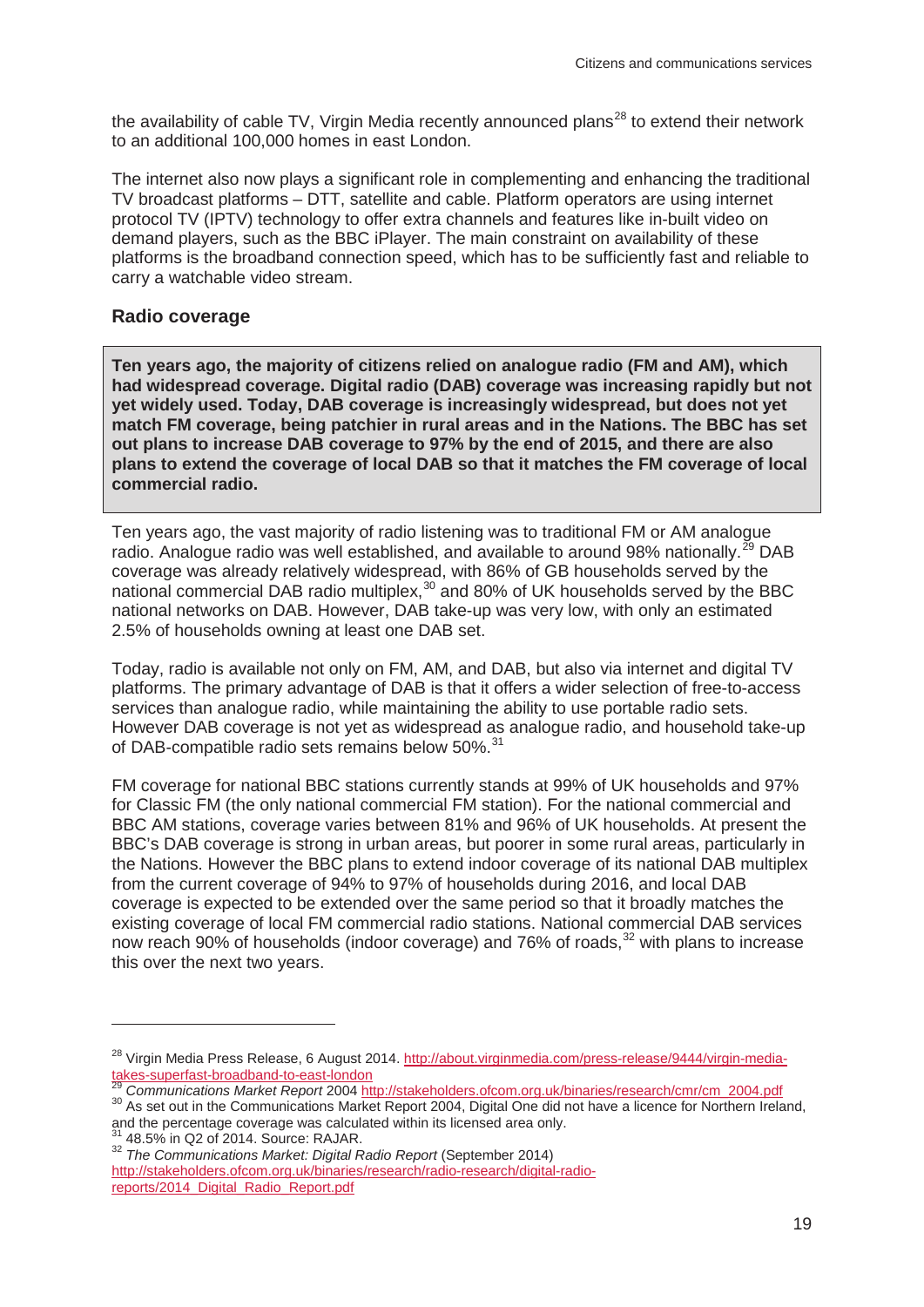The government has set out a framework and criteria for decisions about a possible future migration from AM and FM radio to DAB, though no date for a radio switchover has been set. To support any future government decisions in this area, Ofcom publishes an annual report on the availability, take-up, use of and attitudes to digital radio services. Ofcom has also undertaken technical planning work to assess how DAB coverage could match current levels of FM coverage before any future radio switchover takes place.

Community radio stations have been licensed on FM and AM around the UK, with stations generally serving a small area (around a 5km radius). They are not-for-profit stations and members of the local community typically get involved in producing output and running the station. These stations are intended to bring 'social gain' benefits for their target community, such as opportunities for training. Community stations must serve a community of interest such as a particular age, ethnic or language group.

There are over 200 community stations broadcasting across the UK, with another 35 stations preparing to launch. Ofcom is still licensing new services; for example in October 2014 we announced the licencing of three new community radio services in Staffordshire.

## **5.8 Postal services**

**The regulatory regime for post ensures the continued availability of a universal postal service. This includes regular, high-quality deliveries, widely available collection points and a simple one-price-goes-anywhere pricing structure. Over the past ten years, however, letter volumes have declined while parcel volumes have grown, creating a new challenge for the sustainability of the universal service.**

Postal services fulfil an important role in UK society. Securing the provision of a universal postal service is Ofcom's primary duty with regard to postal regulation. Ofcom has designated Royal Mail as the universal service provider and as such it is required to provide a six-day per week collection and delivery service for letters (five days per week for parcels). Pricing is uniform regardless of the distance travelled within the UK. This reflects the social and economic importance of these services to citizens and businesses.

We monitor Royal Mail's delivery of its Universal Service commitments which include requirements for a high standard of quality, including next day delivery for at least 93% of First Class mail. Royal Mail's *End Year Quality Results 2013-14* shows they have hit First Class and Second Class delivery targets nationally over the twelve months to the end of March 2014.<sup>[33](#page-23-0)</sup>

Our research into postal users' needs found that the postal market is highly valued by residential users.<sup>[34](#page-23-1)</sup> However, different users rely on post to varying degrees, and users' needs and preferences are evolving, particularly in relation to the delivery of parcels.

More than half (58%) of residential customers considered that they would feel cut off from society if they were not able to send or receive post, but this varies by demographic, as the chart below shows.

<span id="page-23-0"></span><sup>33</sup> *Royal Mail, DUSP 1.10.7: Full Year Results 2013-14, May 2014*

[http://www.postbrenhinol.com/sites/default/files/Quarterly%20Quality%20of%20Service%20and%20Complaints%](http://www.postbrenhinol.com/sites/default/files/Quarterly%20Quality%20of%20Service%20and%20Complaints%20Report%202013-14%20MAY%20Q4.pdf) [20Report%202013-14%20MAY%20Q4.pdf 34](http://www.postbrenhinol.com/sites/default/files/Quarterly%20Quality%20of%20Service%20and%20Complaints%20Report%202013-14%20MAY%20Q4.pdf) *Review of postal users' needs* (March 2013) [http://stakeholders.ofcom.org.uk/binaries/consultations/review-of-](http://stakeholders.ofcom.org.uk/binaries/consultations/review-of-user-needs/statement/statement1.pdf)

<span id="page-23-1"></span>[user-needs/statement/statement1.pdf](http://stakeholders.ofcom.org.uk/binaries/consultations/review-of-user-needs/statement/statement1.pdf)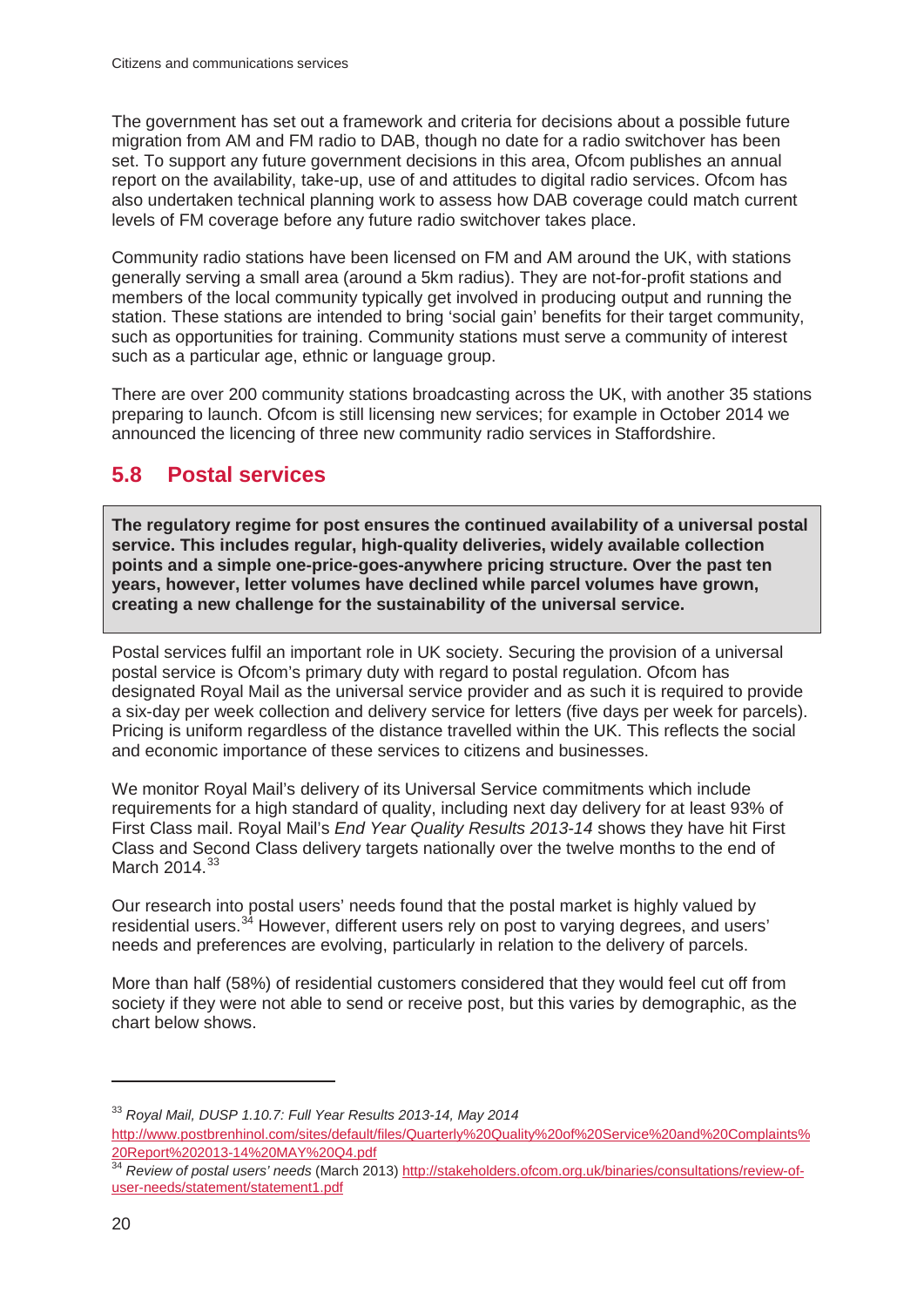

#### **Perceptions of the importance of post**

**Agreement that I would feel cut off from society without the post – residential customer sub-groups**

Source: TNS BMRB for Ofcom, 2012; Universal Service Obligation Postal User Needs 2012 Quantitative research report.<sup>[35](#page-24-0)</sup> Notes: All residential respondents; Question: "How far do you agree or *disagree with the following statement? 'I would feel cut off from society if I were not able to send or receive post.'"*

As the chart above suggests, postal services are considered less important by some citizens than others. Mail volumes overall have declined by 28% since 2008, as some businesses and consumers have substituted post for electronic means of communication, such as email, SMS, telephone calls and social networking. While letter volumes have fallen, packet and parcel volumes have grown as increasing numbers of consumers are buying goods online for delivery by post. The proportion of mail that is accounted for by parcels has increased from 8% to 12%.<sup>36</sup>

Under our duties we continue to monitor trends in post, ensuring that the Universal Service is maintained. In June 2013 we introduced increased protection for consumers against the removal of post boxes in rural areas.<sup>[37](#page-24-2)</sup>

<span id="page-24-0"></span><sup>35</sup> *Universal Service Obligation, Postal User Needs 2012* Quantitative research report [http://stakeholders.ofcom.org.uk/binaries/research/post/quantitative-oct2012/report.pdf 36](http://stakeholders.ofcom.org.uk/binaries/research/post/quantitative-oct2012/report.pdf) *Communications Market Report <sup>2014</sup>*

<span id="page-24-1"></span>

<span id="page-24-2"></span>[http://stakeholders.ofcom.org.uk/binaries/research/cmr/cmr14/2014\\_UK\\_CMR.pdf 37](http://stakeholders.ofcom.org.uk/binaries/research/cmr/cmr14/2014_UK_CMR.pdf) *Regulation of the provision of post boxes* (June 2013) [http://stakeholders.ofcom.org.uk/consultations/provision](http://stakeholders.ofcom.org.uk/consultations/provision-post-boxes/statement/)[post-boxes/statement/](http://stakeholders.ofcom.org.uk/consultations/provision-post-boxes/statement/)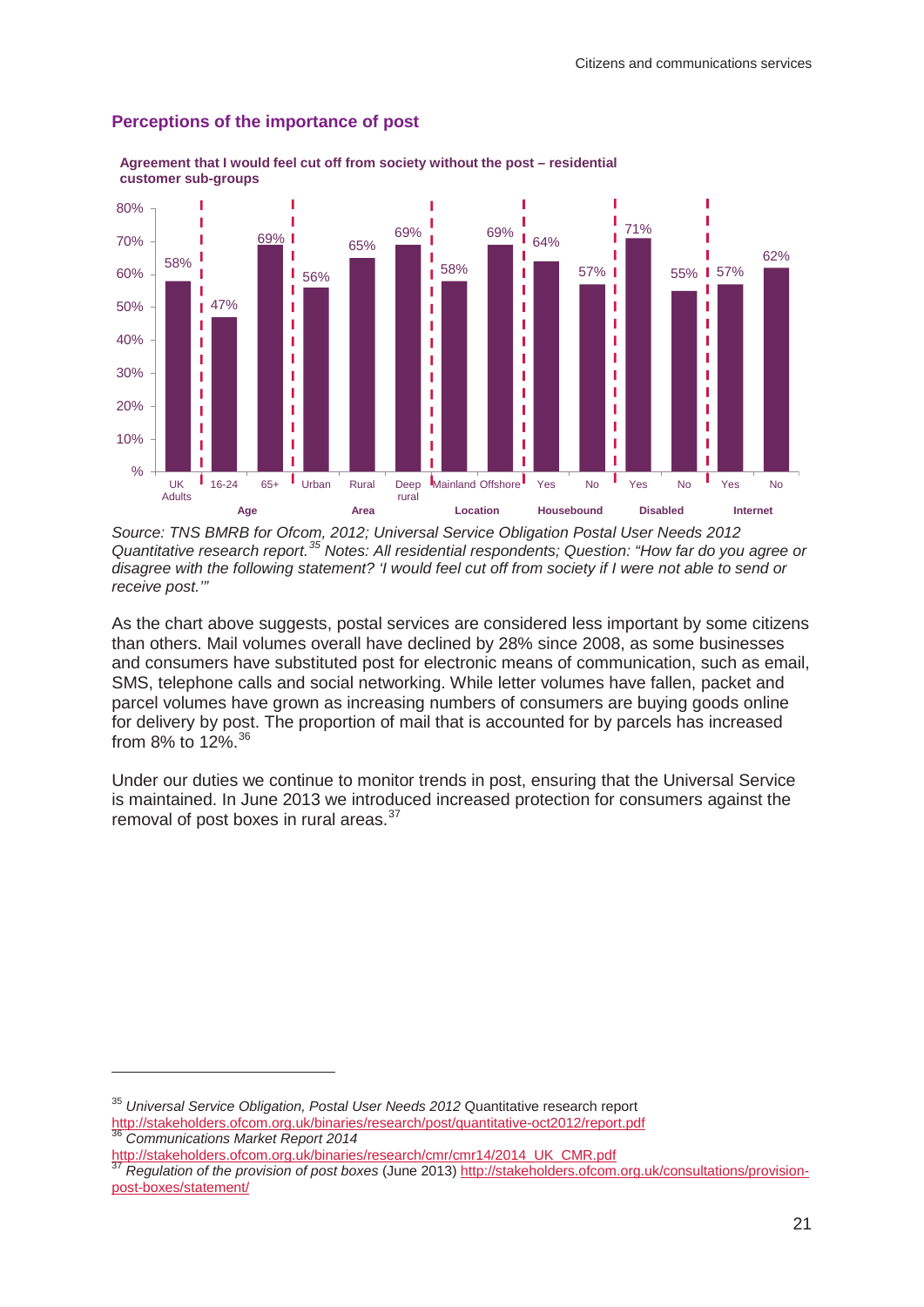### **Section 6**

# <span id="page-25-0"></span>6 Ensuring that communications services are accessible for all

## **6.1 Introduction**

It is essential that communications services be accessible to all members of society. Certain services available ten years ago, such as priority fault repair and accessible billing, remain in use today. Others, such as emergency SMS are more recent, and reflect the broadening accessibility of the communications market. This trend is driven both by regulation and by the market itself, particularly the proliferation of connected devices such as tablets and laptops.

In this section we describe the specific services that are mandated to ensure that vulnerable people or those with disabilities have equivalent access to telecoms, post and broadcasting. We then consider digital inclusion, confidence and skills.

## **6.2 Telecoms and postal services for disabled people**

**A number of provisions exist to help ensure that people with disabilities are able to make effective use of telecoms services. These include text relay, third party bill management and priority fault repair.** 

**The last ten years have also seen the introduction of some new services, including emergency SMS. People with hearing or speech impairments can now hold faster, more fluent telephone conversations thanks to a 'next generation' text relay service, which is now available. We are also supporting a government initiative to encourage the roll-out by businesses and public services of video relay, so that deaf users can make and receive calls in British Sign Language.**

Disabled citizens should, so far as possible, have access to communications services that are functionally equivalent to those enjoyed by other people. An inability to access communications services risks excluding people with disabilities from active inclusion in civil society and the workplace.

Under the General Conditions of Entitlement, which apply to all providers of communications networks and services in the UK, Ofcom requires communications providers to offer the following services to disabled users and to publicise their availability:

- access to a text relay service, where a relay assistant is joined to the call and voices over what is typed by a deaf or speech-impaired user and types what is said by a hearing person;
- priority fault repair for users with disabilities who need an urgent repair;
- free directory enquiries for people who cannot use the printed directory because of visual impairment or other disability;
- third party bill management, allowing disabled people to nominate a friend or relative to assist with managing their account;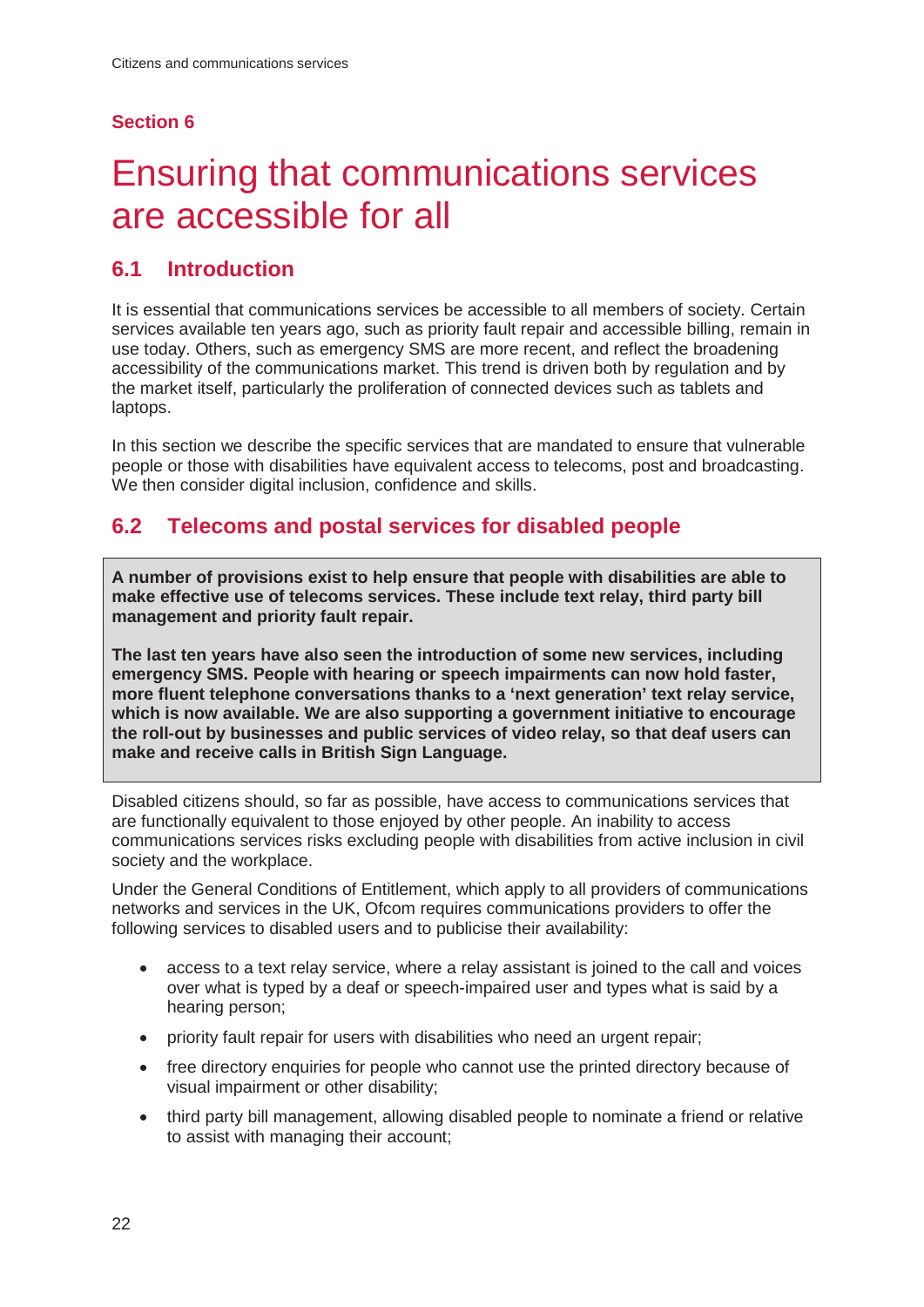- mobile SMS access to the emergency services for users with hearing and/or speech impairments;
- provision of bills and contracts in accessible formats for people who cannot read regular print.

It is likely some of these services would not be provided by the market without regulatory intervention. Ofcom helps ensure these services are both available and publicised. We have also taken steps to publicise them ourselves, for example by sending information to social services departments.

#### **Case study**

Mr B is visually impaired and cannot read standard print. He receives his fixed line and mobile bills in large print, allowing him to manage his accounts independently.

Communications providers may not charge customers for bills in formats such as braille or large print, even if the consumer's tariff would normally carry a charge for a paper bill.

Take-up of text relay has fallen in recent years, possibly because of the availability of services such as online shopping and banking and text-based services such as SMS and instant messaging. Nevertheless, text relay continues to be highly valued. Thanks to the recent introduction of a 'next generation' service, text relay is now accessible from mainstream devices such as PCs, tablets and smartphones, and calls to deaf users will no longer require a prefix.

Deaf sign language users are keen to see video relay introduced in the UK so that they can make and receive calls in British Sign Language via an interpreter based in a call centre. Ofcom is supporting the government's initiative to encourage businesses and public services to put video relay in place for their customers.

Emergency SMS enables people who cannot make a voice call because they are deaf or speech-impaired to summon help by sending text messages to 999 or 112. Emergency SMS began as a trial in 2009. This proved highly successful and the service was made permanent in 2011 when it was mandated by Ofcom.

More than 100,000 people have registered to use emergency SMS and this number continues to rise. Thousands of messages are sent to the emergency services using this facility each year.

Emergency SMS messages are routed via BT's Text Relay call centre, which is open around the clock, and users receive replies so that they know their message has been received. Replies can reassure callers that help is on the way, and can also include information such as advice about how to care for someone who is ill or injured in advance of an ambulance arriving.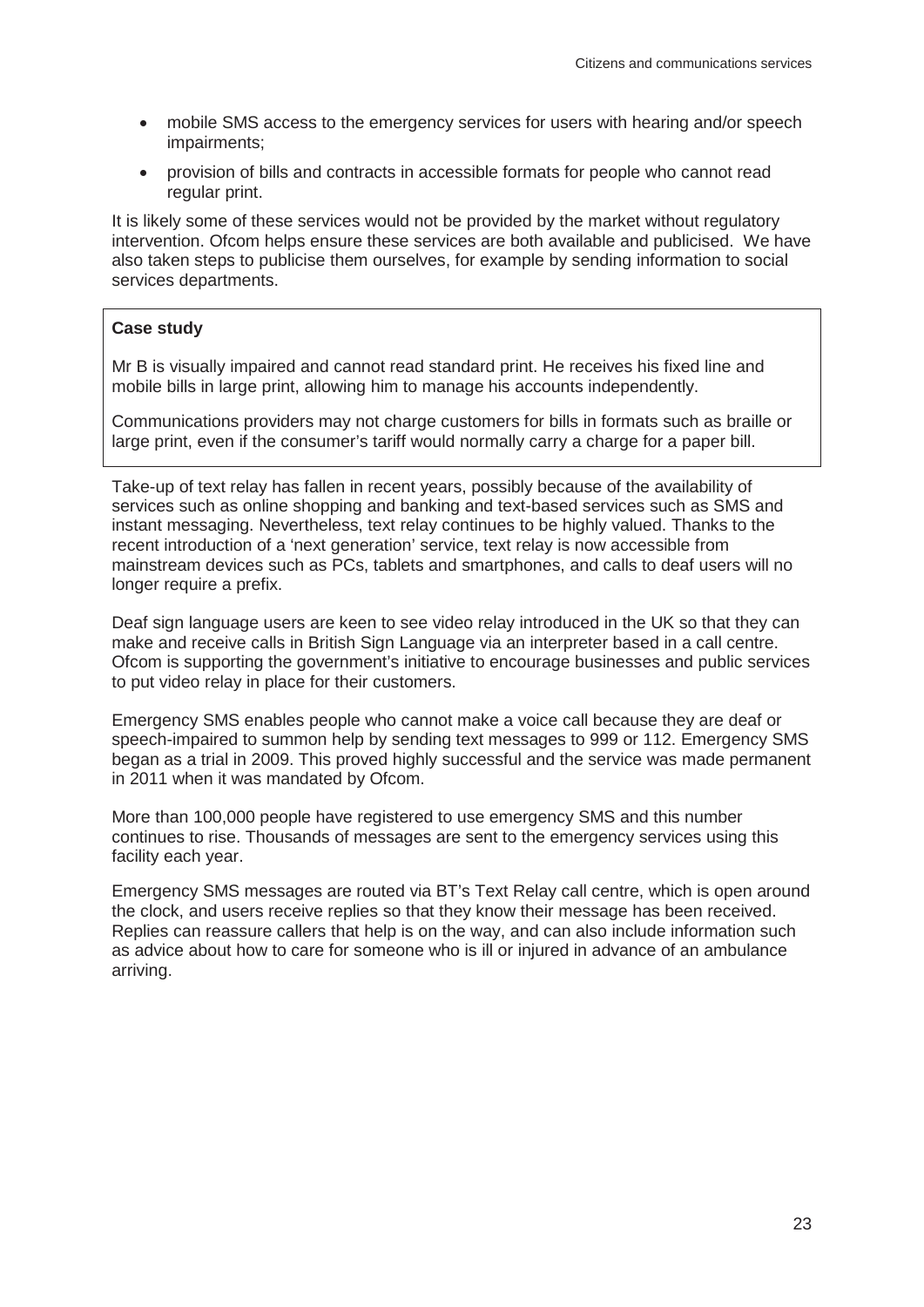#### **Case study**

Mrs S (a British Sign Language user) and her colleague were working late one evening and her colleague collapsed. Mrs S was able to use emergency SMS to call for an ambulance while remaining with her colleague and reassuring her.

She said:

"*It is absolutely fantastic to use this service. [As a] first time user I am highly recommend to make permanent service because I save her life."* [Direct quote]

We are also aware of people using emergency SMS to call for help in cases of heart attack, childbirth, allergic reaction to nuts, overdose and attempted suicide.

The Articles for the Blind scheme also enables certain items for blind and partially sighted people to be sent through the post first class, free of charge. The list of items covers equipment and material which help blind and partially sighted people to engage in activities independently. It includes written material embossed or in large print, Talking Books and their playback equipment, specialist equipment such as magnifiers and watches, and mobility aids.

#### **Case study**

Mr D is blind. Every two weeks he receives a parcel with the braille books he has ordered from the RNIB and is able to return the books he has read free of charge using an 'Articles for the Blind' sticker. He has also used the Articles for the Blind service to send his guide dog's harness to be repaired. Because it is difficult for him to get the Post Office, Royal Mail collects Mr D's parcels from his home free of charge.

## **6.3 Television access services**

**Television access services – subtitling, signing and audio description – help citizens with sensory impairments to understand and enjoy television. UK broadcasters have significantly increased the level of access service provision over the last ten years and the level of access services provided to UK television viewers is amongst the best in the world.** 

**However, there is more work to be done in some areas, and we have recently mandated broadcasters to report on the quality of live subtitling.** 

All citizens, including people with sensory impairments, should be able to understand and enjoy television. Since 2003, Ofcom has used its powers under the Communications Act to require broadcasters to offer more and better television access services: subtitling, audio description and sign language.

Subtitling for hearing impaired viewers consists of dialogue and sound effects displayed in text form at the bottom of the television screen; users have the option to turn it on or off. Audio description comprises a separate audio track in which a narrator uses spaces in the original sound track to describe what is going on for the benefit of people with visual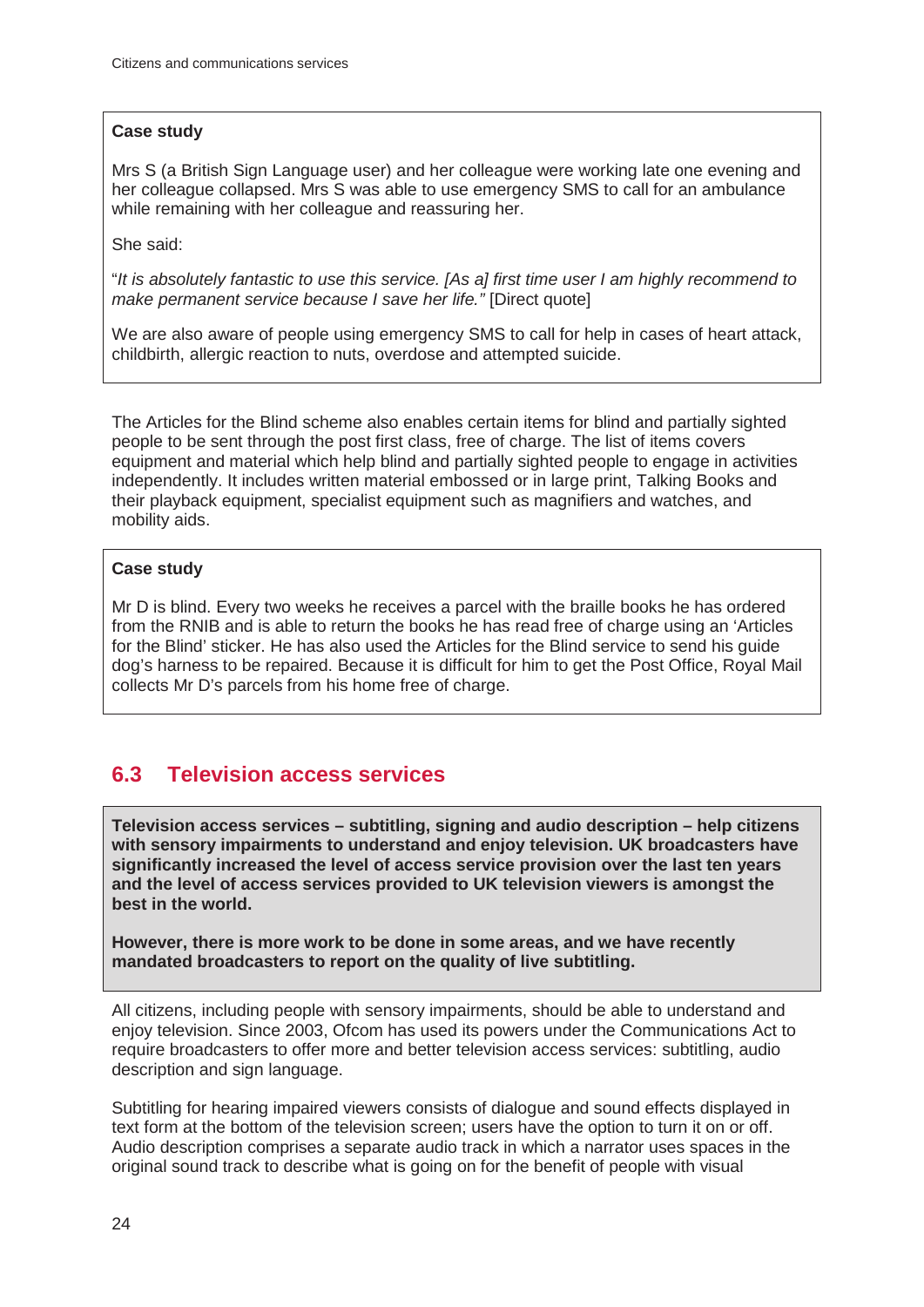impairments; like subtitling, it can be turned on or off. Signed television programmes usually incorporate the image of a signer translating dialogue and sound effects into sign language. A few programmes are presented in sign language.

Ofcom has required audio description targets to be met within five years rather than ten years, which is the back-stop set out in the Act. Following a review in 2010, the government persuaded the BBC, ITV, Channel 4 and Sky to commit to audio describe 20% of programming. Other channels have also exceeded their targets on a voluntary basis.



#### **Access service provision as a proportion of broadcast hours**

*Note: % of hours is calculated as a proportion of total, non-exempt hours broadcast by channels that have a requirement to provide that service.*

Around 70 channels contribute to signing on television. Larger channels must sign up to 5% of their programming to ensure access by sign language users to the most popular programmes. Smaller channels now have the choice of either showing 30 minutes of signpresented content each month, or contributing to other arrangements that help to make signpresented content available. Ofcom has recently consulted on whether smaller channels should do more.

Broadcasters and electronic programme guide (EPG) providers are also required to ensure that programme information standardises acronyms to make information about access services clearer.

The Communications Act enabled Ofcom to extend access service obligations to broadcasters of DTT, cable and satellite channels, and to set ambitious targets. As a result, around 70 TV channels in the UK have a high level of provision and awareness of access services:

- the UK compares favourably with other EU member states on the provision of subtitling by commercial, rather than just public service, broadcasters
- UK subtitling requirements are 80% for channels with at least 0.05% audience share, with Channels 3 and 4 at 90% and the BBC at 100%;
- access services are now available on all the major TV platforms DTT, satellite and cable;

*Source: Ofcom/broadcasters.*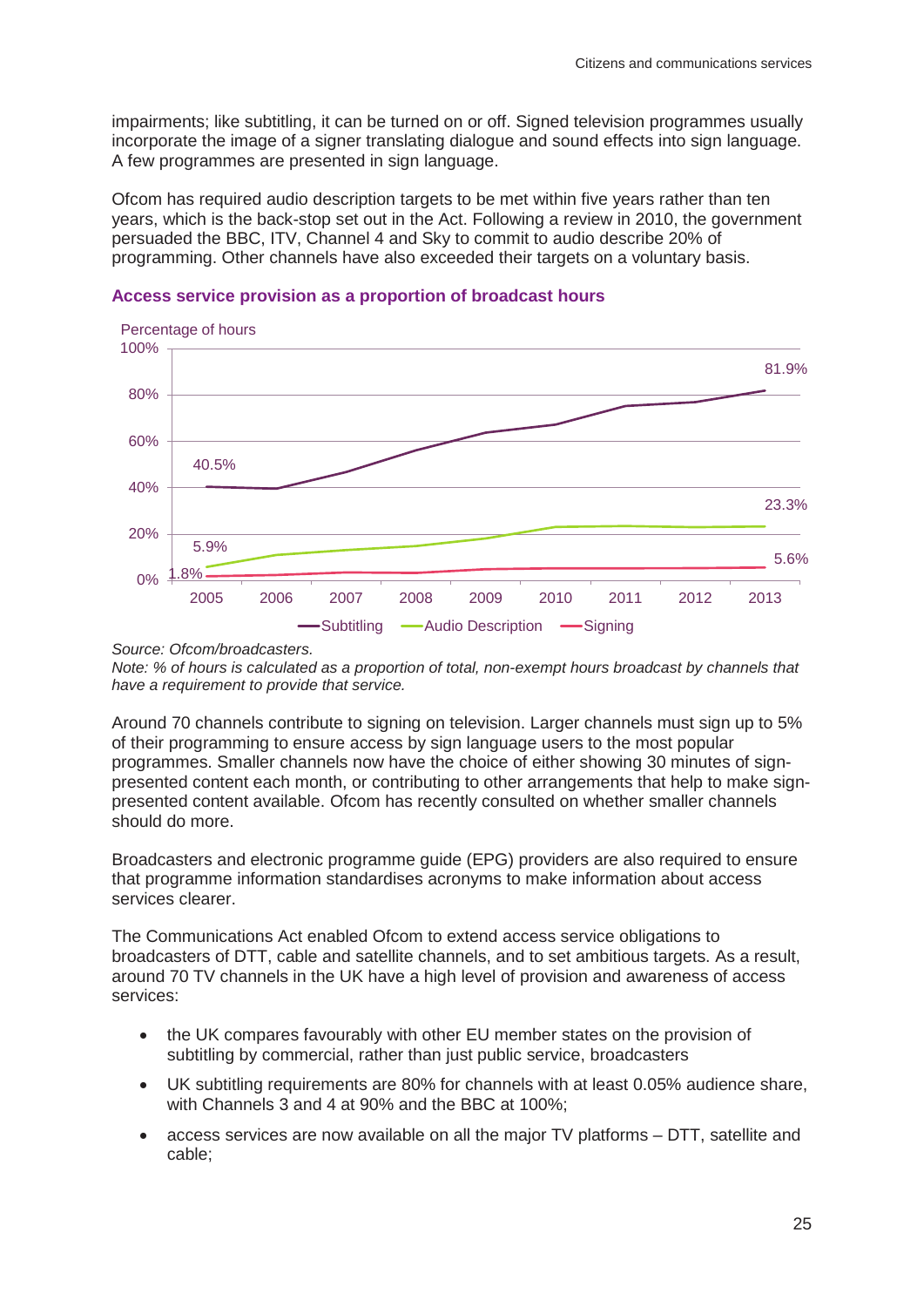• awareness of audio description has risen from 37% in 2008 to 60% in 2013; levels of awareness for longer-established services – subtitling and signing – are much higher.

An area where we know that improvements can be made is in the quality of live subtitles. There is now a growing quantity of live subtitling, usually for live programmes, but sometimes for topical or late-delivered content. Live subtitling entails unavoidable delays which mean that speech and subtitling cannot be completely synchronised. Errors and omissions are also not uncommon. It is clear from viewers' feedback that, while subtitle users value the opportunity to watch live TV, they sometimes find live subtitling frustrating, and, on occasion, unwatchable. Addressing these concerns, Ofcom last year required broadcasters to start reporting on the quality of live subtitles to identify areas for improvement.

## **6.4 Digital inclusion**

**Over the last ten years the majority of UK citizens have embraced digital technologies, including internet-based services, driven in part by the increasing usability and affordability of a wide range of connected devices such as smartphones and tablets. The level of digital inclusion in the UK is now generally very high measured against comparable countries. However, certain groups in society are falling behind in making use of such technologies, in particular older people and those in lower socioeconomic groups.** 

**Under section 3(4)(e) of the Act, Ofcom must have regard, in the performing of its duties, to the desirability of encouraging the use of digital communications services. We also have a duty under section 11 of the Act to take steps calculated to promote media literacy. Our research contributes evidence and insight to initiatives that aim to increase digital inclusion.**

The development and widespread availability of the internet has unlocked numerous benefits. There are benefits to individual citizens – such as instant access to information for educational reasons – and to society – such as reducing the cost of providing certain public services by offering them online.

## **Getting online**

The internet is increasingly important for citizen-related activities as well as consumer activities, for example accessing public services and information.

Across the UK population, 82% of adults live in households with an internet connection.<sup>[38](#page-29-0)</sup> This figure has almost doubled since 2002, when 42% of households were connected. Though the increase has been gradual, it was more pronounced early on, and the figure has grown more slowly in recent years.

This is not a direct measure of how many people are actually online, but combined with figures on the use of connected devices, it helps illustrate the increasing importance of the internet to society. The take-up of tablets has increased considerably over the last year, and smartphone take-up is also continuing to grow. Both devices have seen particular growth

<span id="page-29-0"></span><sup>38</sup> *Communications Market Report 2014*

[http://stakeholders.ofcom.org.uk/binaries/research/cmr/cmr14/2014\\_UK\\_CMR.pdf](http://stakeholders.ofcom.org.uk/binaries/research/cmr/cmr14/2014_UK_CMR.pdf)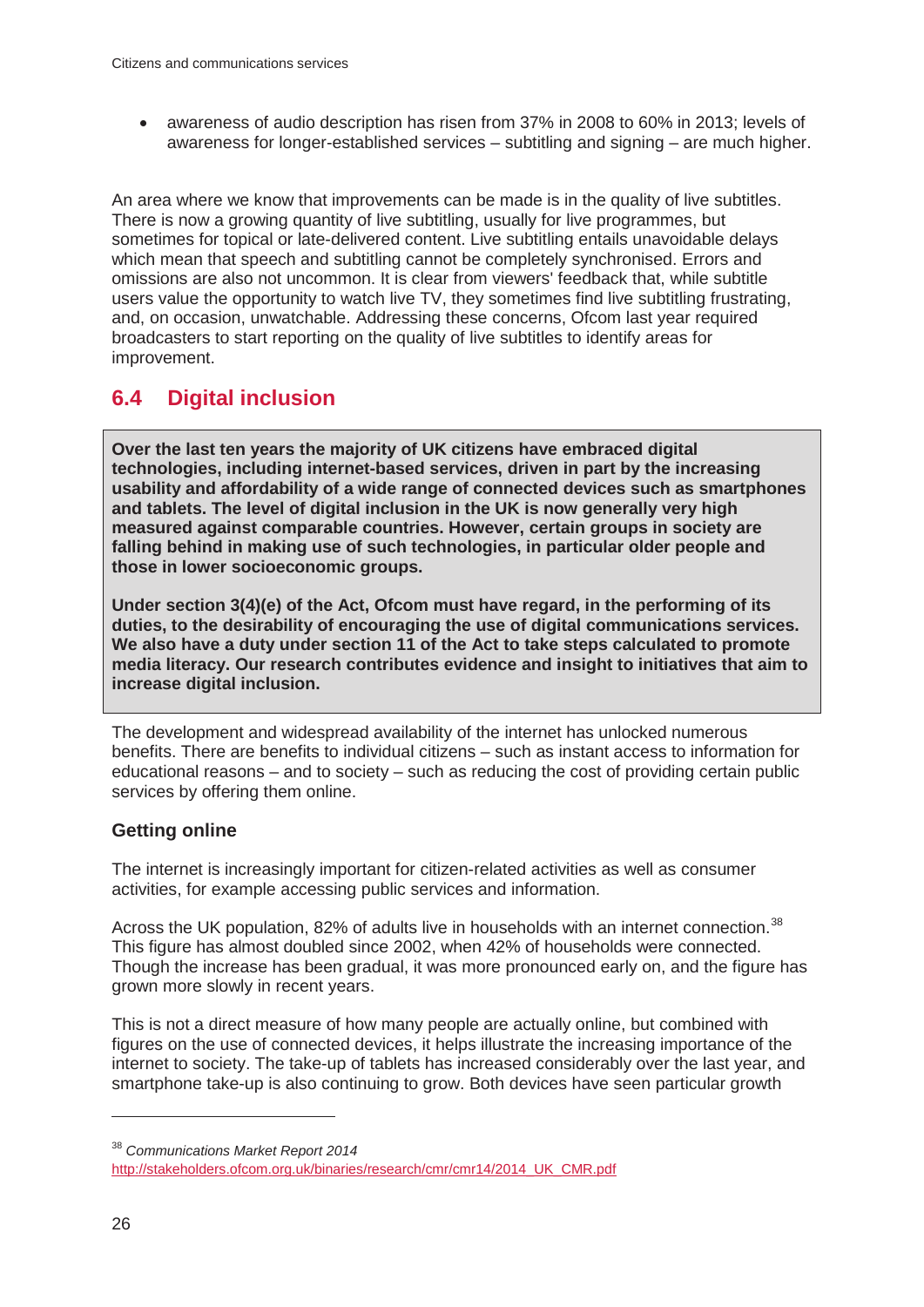among older people. 22% of people aged 65+ have a tablet – a more than three-fold increase since 2013 (6%). Overall, 44% of the UK population now has a tablet, nearly double the proportion last year. 61% of people now have a smartphone, compared to 51% last year, during which time the percentage of smartphone owners aged 65 or older has also nearly doubled to 14%.



#### **Home internet access 2001-2014**

-

*Source: Ofcom technology tracker survey, Q1 Base: All adults 16+ QE2. Do you or does anyone in your household have access to the internet/Worldwide Web at home?*

The overall level of broadband take-up by UK households is high compared to other countries; it is the highest among the EU5 countries, for example.<sup>[39](#page-30-0)</sup> However, this UK-wide figure masks differences among certain groups. For instance:

- adults aged between 16 and 54 are approximately three times more likely to have a household internet connection than people aged over 75;
- a household in the 'AB' socio-economic group is almost one and a half times as likely to be connected than a household in the 'DE' group.

<span id="page-30-0"></span><sup>39</sup> The EU5 is France, Germany, Italy, Spain and the UK. See *The European Broadband Scorecard 2014* <http://stakeholders.ofcom.org.uk/market-data-research/other/telecoms-research/bbresearch/scorecard-14>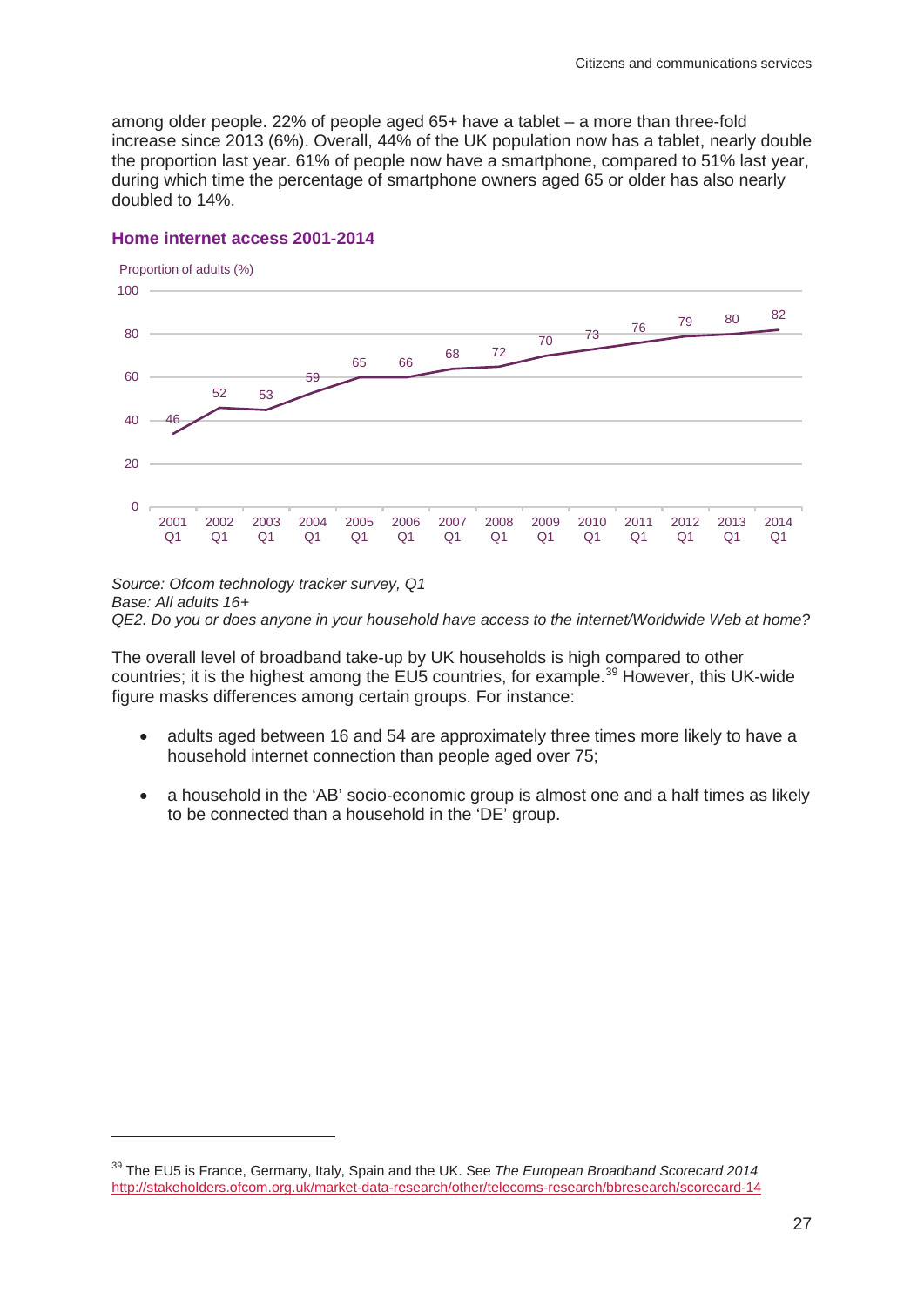

#### **Home internet access: by age and socio-economic group**

*Source: Ofcom research, data as at Q1 2014 Base: All adults aged 16+ QE2: Do you or does anyone in your household have access to the internet/ worldwide web at home?*

There are many reasons why these differences exist and why a small but significant share of the population does not currently go online. The reasons range from conscious choices – or voluntary factors, e.g. not wanting a computer/laptop – to conditions that prevent people – or involuntary factors, e.g. because of expense or a lack of skills. A statement of 'lack of interest' as a reason could be masking those who do not intend to get the internet at home for underlying reasons such as a lack of experience or a lack of confidence, and who do not feel comfortable giving such a response.

The most frequently cited reasons people gave for not having an internet connection are examples of voluntary factors – a feeling that they are not interested in the internet or a device that can access the internet.<sup>[40](#page-31-0)</sup> Efforts continue to be made to help people to get online. However, a potentially growing challenge remains in getting the remaining section of the population online.

<span id="page-31-0"></span><sup>&</sup>lt;sup>40</sup> There are a number of organisations that have focused on this issue. They include Age UK, Citizens Online, Digital Unite, The Tinder Foundation, Go ON UK, Post Office, BT and Three, among others.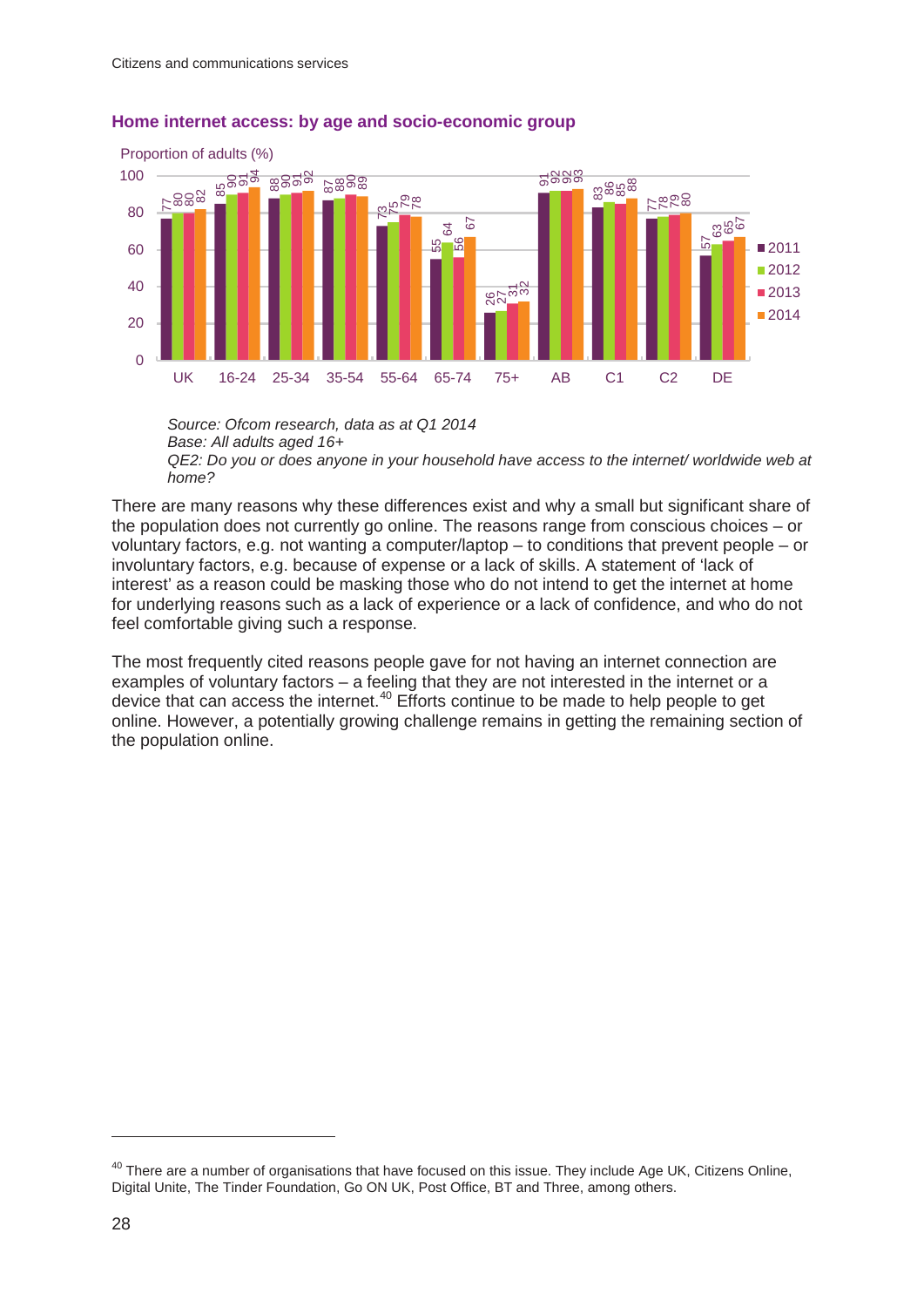#### **Stated reasons for not intending to get home internet access in the next 12 months: 2005, 2007, 2009, 2010, 2011, 2012 and 2013**



Source: Ofcom research, fieldwork carried out by Saville Rossiter-Base in January to February 2014 QE2/ QE24 – Do vou or does anvone in your household have access to the internet / World Wide Web at home (via any device)?/ How likely are you to get internet access at home in the next 12 months?

Base: All adults aged 16+ (5812 aged 16+ in 2008, 6090 aged 16+ in 2009, 9013 aged 16+ in 2010, 3474 aged 16+ in 2011, 3772 aged 16+ in 2012, 3750 aged 16+ in 2013, 3740 aged 16+ in 2014).

## **6.5 Skills and confidence online**

**With the growth of internet take-up, the spread of connected devices and the increasing significance of the internet in the lives of the majority, the importance of promoting skills and confidence online is even higher than it was ten years ago.** 

**Under section 11 of the Communications Act 2003 Ofcom has a duty to take steps calculated to promote media literacy. We discharge this duty largely through research, which raises awareness of the areas for improvement and informs public policy.**

Getting online is only the first step in making the most of the internet. The extent of the benefits that citizens derive is determined by their media literacy. Being media literate means having the skills, knowledge and understanding needed to make good use of both traditional and new communications services. Media literacy also helps people to make informed choices and to protect themselves and their families from potential risks associated with using these services.

Ofcom has a duty to promote media literacy. In carrying this out we run an extensive research programme to understand issues such as the barriers to going online and, once people are online, what their levels of use and understanding are. This includes their knowledge and behaviour around online safety and security, privacy and information. The research focuses on attitudes and motivations and how they all fit together, and is a vital first step in identifying issues and supporting a wide range of stakeholders who help UK citizens make the most out of the internet and newer communication services.

There is also a central role for industry in promoting safe, confident use of the internet. This role ranges from the development of devices and applications that are themselves engaging and simple to use, the provision of easy-to-understand educational literature, such as "*How to*..." guides, through to the provision of specific online safety features that help to ensure confident, safe use of the internet.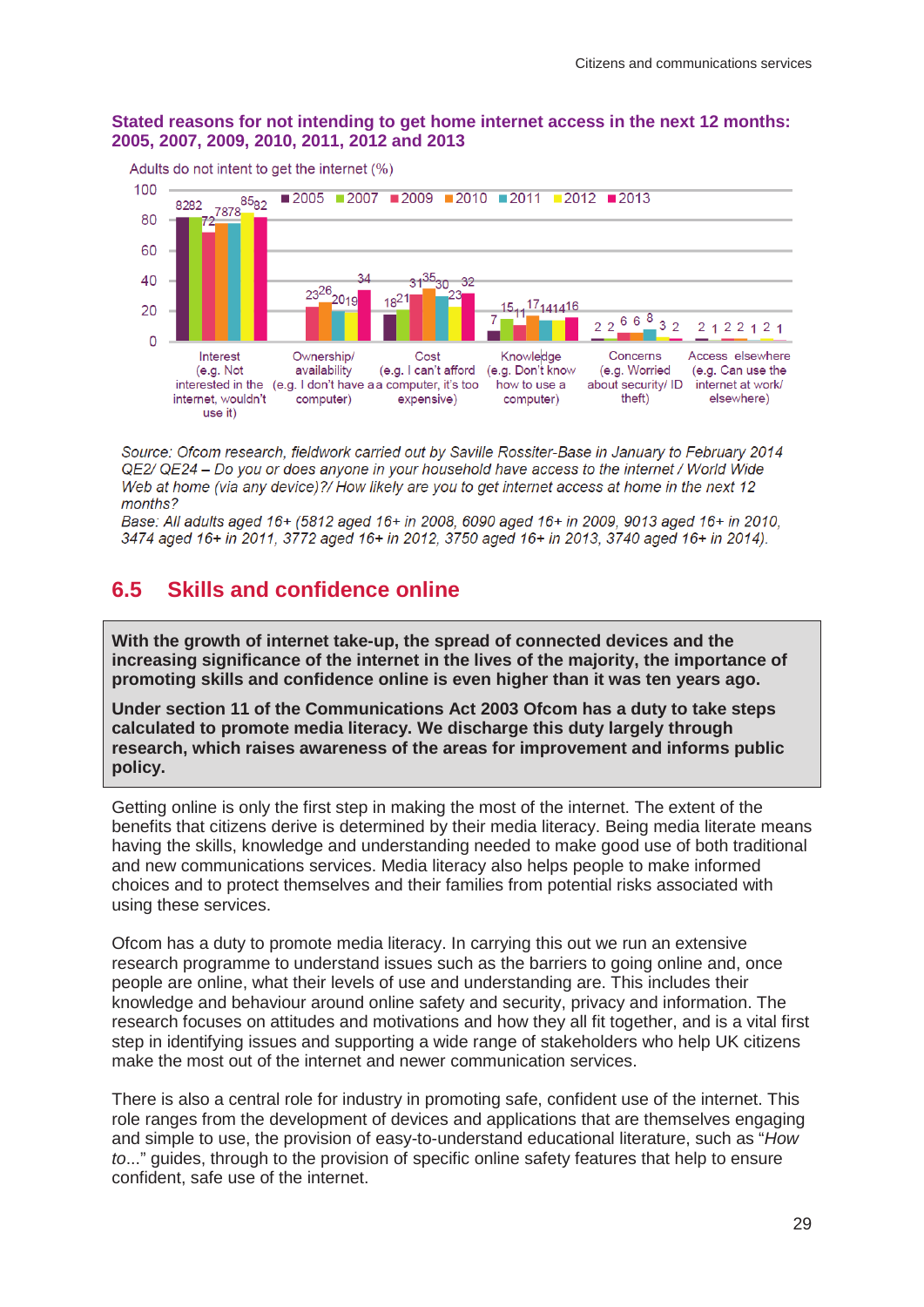### **Use of government services online**

As more UK citizens get online and become confident using the internet, it can play a bigger role in various aspects of their lives. The internet is already a big factor in consumer activities, for example: people in the UK are some of the most frequent online shoppers in the world, ranking first among European and a range of other countries.<sup>[41](#page-33-0)</sup>

The internet is increasingly important for citizen-related activities as well. The government has a "Digital by Default" strategy for the provision of public services and information. But take-up of public, citizen-focused services is not as high as it is for consumer services: the UK ranks fourth out of the EU5 for regular engagement with government services online.<sup>[42](#page-33-1)</sup>



**Percentage of population who interacted online with public authorities within the last 12 months: 2013**

*Source: Eurostat, Community survey on ICT usage in Households and by Individuals, 2013. Note: (1) Data refer to Q1 2013. (2) These data cover individuals aged 16 to 74.*

Our research indicates that the share of UK internet users who say they have completed government services online has grown over time, from 53% in 2011 to 61% in 2013.

<span id="page-33-0"></span><sup>41</sup> Almost three-quarters (73%) of the online population in the UK are buying goods for delivery over the internet on at least a monthly basis, and almost one quarter are shopping online at least weekly. See *The International Communications Market Report 2013* [http://stakeholders.ofcom.org.uk/market-data-research/market-](http://stakeholders.ofcom.org.uk/market-data-research/market-data/communications-market-reports/cmr13/international/)

<span id="page-33-1"></span>The European Broadband Scorecard 2014 [http://stakeholders.ofcom.org.uk/market-data](http://stakeholders.ofcom.org.uk/market-data-research/other/telecoms-research/bbresearch/scorecard-14)[research/other/telecoms-research/bbresearch/scorecard-14](http://stakeholders.ofcom.org.uk/market-data-research/other/telecoms-research/bbresearch/scorecard-14)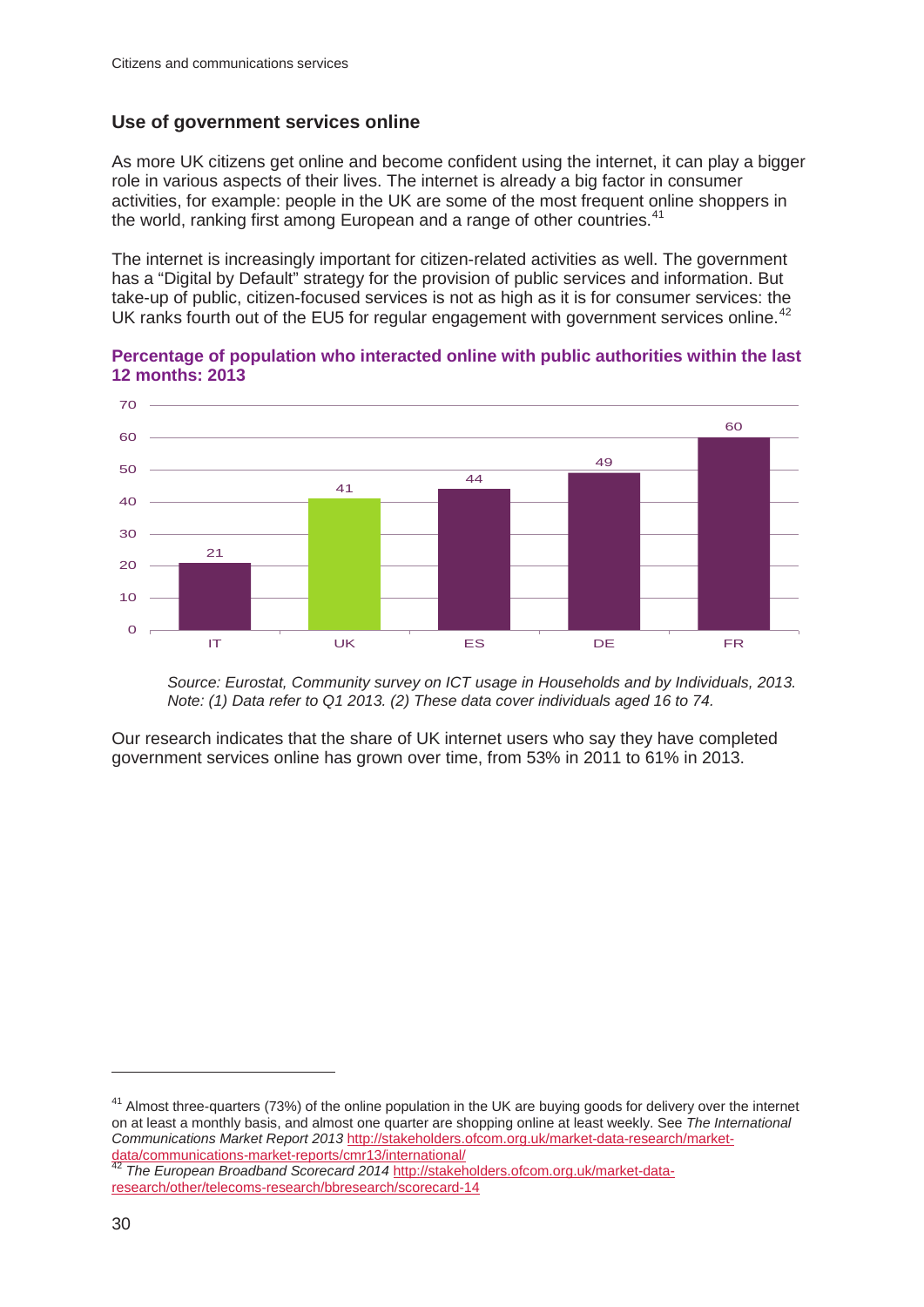

#### **Frequency of completing government processes online: 2011-2013, and by demography in 2013**

*Source: Ofcom research, fieldwork carried out by Saville Rossiter-Base in October to November 2013*

*Base: All adults aged 16+ who go online at home or elsewhere. Significance testing shows any difference between any age group or socio –economic group and all adults and between males and females*

In 2013, when UK internet users were asked the reasons why they do not use government services online, the most common reason cited was that they felt no need to (25%). The next most popular reasons were related to a preference to talk in person/by phone instead (20% and 14% respectively) and being unaware that it was possible to perform government processes online (13%).[43](#page-34-0) Fewer than 10% cited usability issues. Safety was a concern for 8% of respondents.

These responses suggest four broad issues:

- a significant minority of citizens are unaware of the availability of online services;
- some people prefer human interaction for complex or sensitive transactions, so are unlikely to use online services until that changes;
- many of the reasons people give for not using government services online are interlinked and are also related to the individual's confidence online and sense of safety and trust, and ease of use or need; and
- some of the groups most likely to need government services are also those least likely to be online, or be confident online, e.g. older people, people with disabilities, and those in low income households.

#### **Supporting other organisations**

-

Ofcom's media literacy role has focused increasingly on the provision of research, and the dissemination of that research to a wide range of stakeholders through a variety of programmatic activities including:

• our Quarterly Bulletin which is distributed to around 1,200 subscribers and collates information about new research and activities in the field;

<span id="page-34-0"></span><sup>43</sup> *Adults' Media Use and Attitudes Report 2014* [http://stakeholders.ofcom.org.uk/binaries/research/media](http://stakeholders.ofcom.org.uk/binaries/research/media-literacy/adults-2014/2014_Adults_report.pdf)literacy/adults-2014/2014 Adults\_report.pdf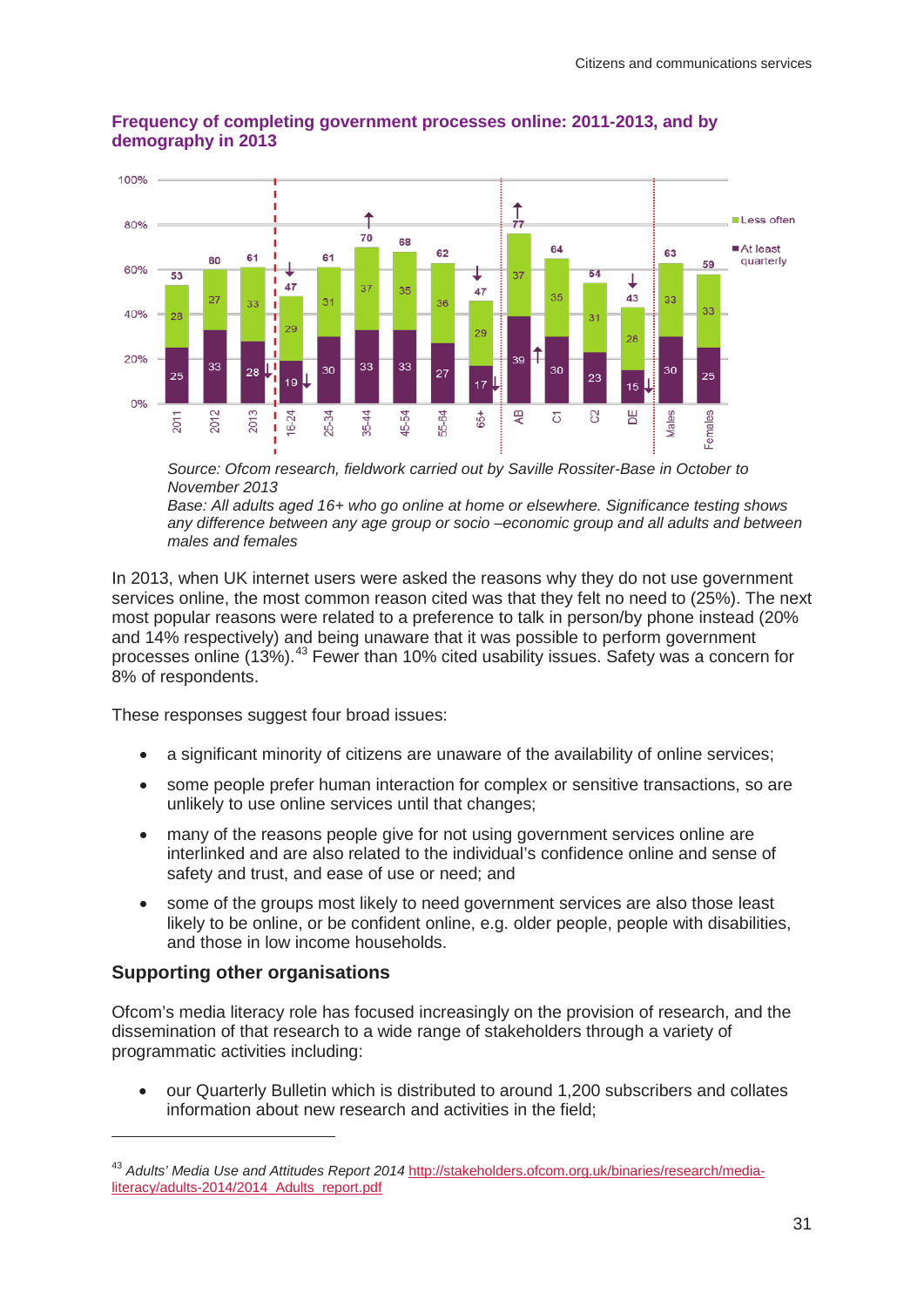• our research events which are held at least twice a year and bring together a range of stakeholders to share and discuss new and emerging trends based on our research findings.

We deliver bespoke presentations to a wide range of academic and industry stakeholders events, from the BFI to MeCCSA to the annual Children's Media Conference.

We also provide support for the government across a range of related policy debates such as:

- internet filtering, which made use of our research into children's media literacy;
- online child safety, through our involvement on the Board and the evidence group of UKCCIS; and
- online security, through our involvement on the steering group of Get Safe Online, which makes use of our research into adults and children's media literacy.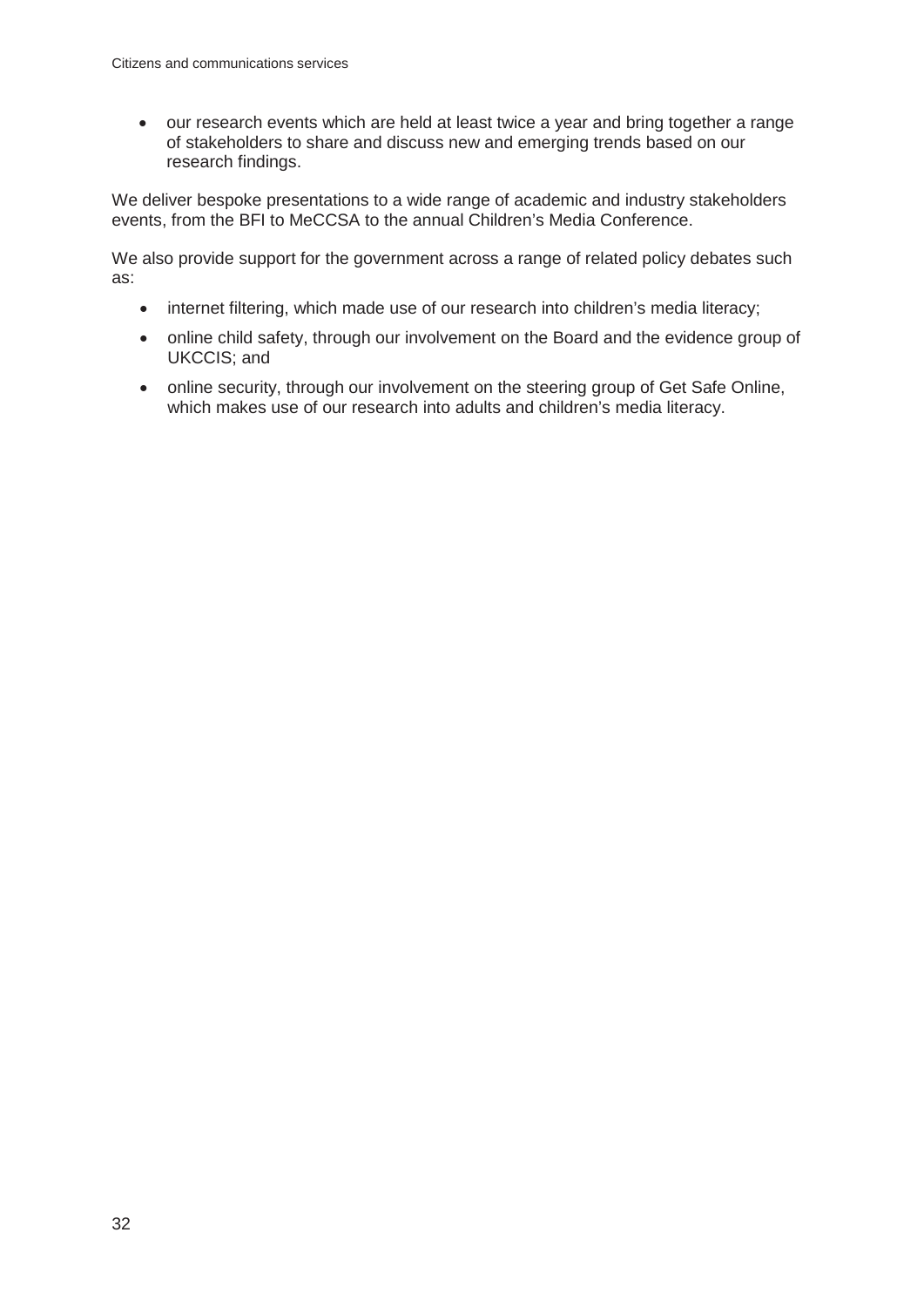**Section 7** 

-

# <span id="page-36-0"></span>**Ensuring that communications services** are affordable

## **7.1 Introduction**

**Competition in the communications sector has underpinned reductions in the real prices of communications services over the last ten years (with the exception of post and some pay TV services). At the same time investment and innovation have delivered new networks and services and increased quality and choice. Consumers' views on the value for money of communications services are positive and the UK communications sector is competitive in terms of prices when benchmarked against international comparators.**

The affordability of communications services is central to their accessibility. An aim of market regulation is to ensure that services are generally provided at the lowest commercially viable level, and that where possible a range of price points exists so that people can choose the level of service that best meets their own circumstances. This does not necessarily mean making all services universally affordable, but there is a special concern that services society might consider essential or particularly important are available at a price that makes them universally affordable.

As a matter of public policy, public service broadcasting (PSB) should be universally available and free at the point of use.

As reported in our January 2014 publication, *Cost and Value of Communications Services in the UK:* [44](#page-36-1)

- broadband availability and use have increased while prices have declined the average real price of a broadband package decreased by 48% between 2004 and 2012;
- at the same time, broadband speeds have increased significantly;
- consumers are using mobile services more and for an increasing range of functions, and the prices of services have fallen significantly. The price of a basket of mobile services fell from £39.65 in 2003 to £12.87 in 2012.
- average fixed line connection and usage charges have fallen over the past ten years;
- the price of a typical bundle of fixed line services has also fallen;
- trends in pricing for pay TV are mixed. Some pay TV prices have gone up but there is evidence that choice and functionality have also increased. The TV licence fee has decreased in real terms, while choice and functionality of free-to-view TV have increased;
- the UK ranks cheapest, or second cheapest, in the EU5 for most mixed baskets of communications services. [45](#page-36-1)

<span id="page-36-1"></span><sup>44</sup> *Cost and value of communications services in the UK* (January 2014) [http://stakeholders.ofcom.org.uk/binaries/research/consumer-experience/tce-13/cost\\_value\\_final.pdf](http://stakeholders.ofcom.org.uk/binaries/research/consumer-experience/tce-13/cost_value_final.pdf)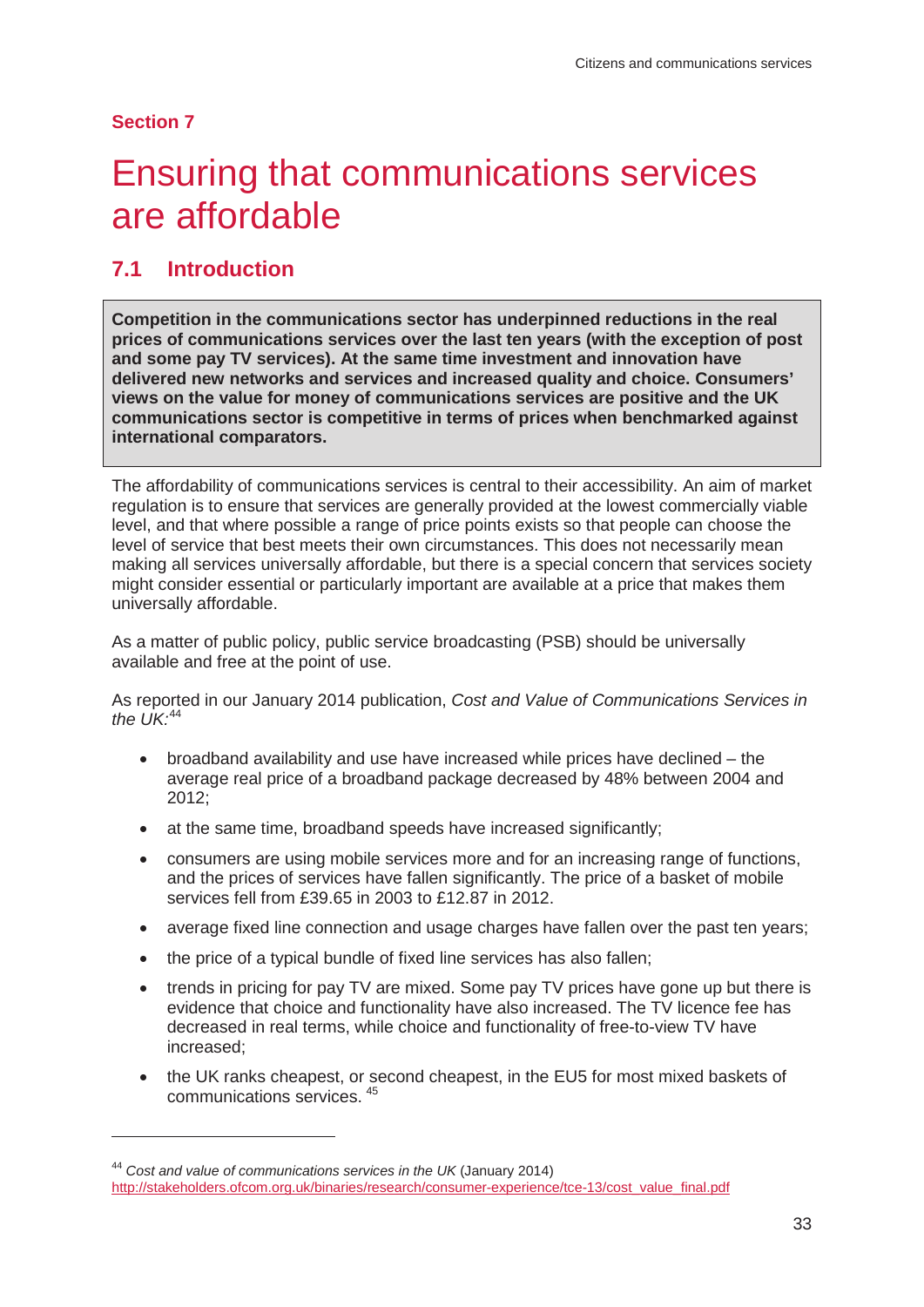The Cost and Value report also showed that a basket of typical 'core' services for a household – a basic broadband connection, two basic mobile packages, a basic landline package and a TV licence – costs around £46 a month, or 1.7% of average household income. The price of each of these baskets has declined since 2011.





*Source: Ofcom analysis of best value tariff data supplied by Teligen. Plusnet website for Plusnet broadband price in 2013.*

*Note: Figures in real terms, RPI 2012. Lowest available price for standard household in 2013 prices is £46 per month in 2013.*

### **7.2 Affordability of communications services that users regard as essential**

**Ten years ago, discussion around affordability was focussed on landline services, basic free-to-view television, phone boxes and postal services. Today the communications market is more complex, and views on which electronic communications services are deemed as "essential" vary across different groups of society. However the services most commonly seen as essential include access to the internet and mobile voice services.** 

**Most people have not experienced difficulty paying for such communication services, but a small number do report cost as a barrier. A competitive marketplace has generally delivered affordable options in these areas but Ofcom will remain alert to market developments that threaten the affordability of essential services.**

After ten years of falling prices, there have recently been some increases, notably in the prices for a fixed-voice line, although prices remain lower in real terms than they were a decade ago. We have recently undertaken research into whether the cost of those

<sup>&</sup>lt;sup>45</sup> The EU5 refers to a subset of Member States used as comparators to the UK in the International Communications Market Report.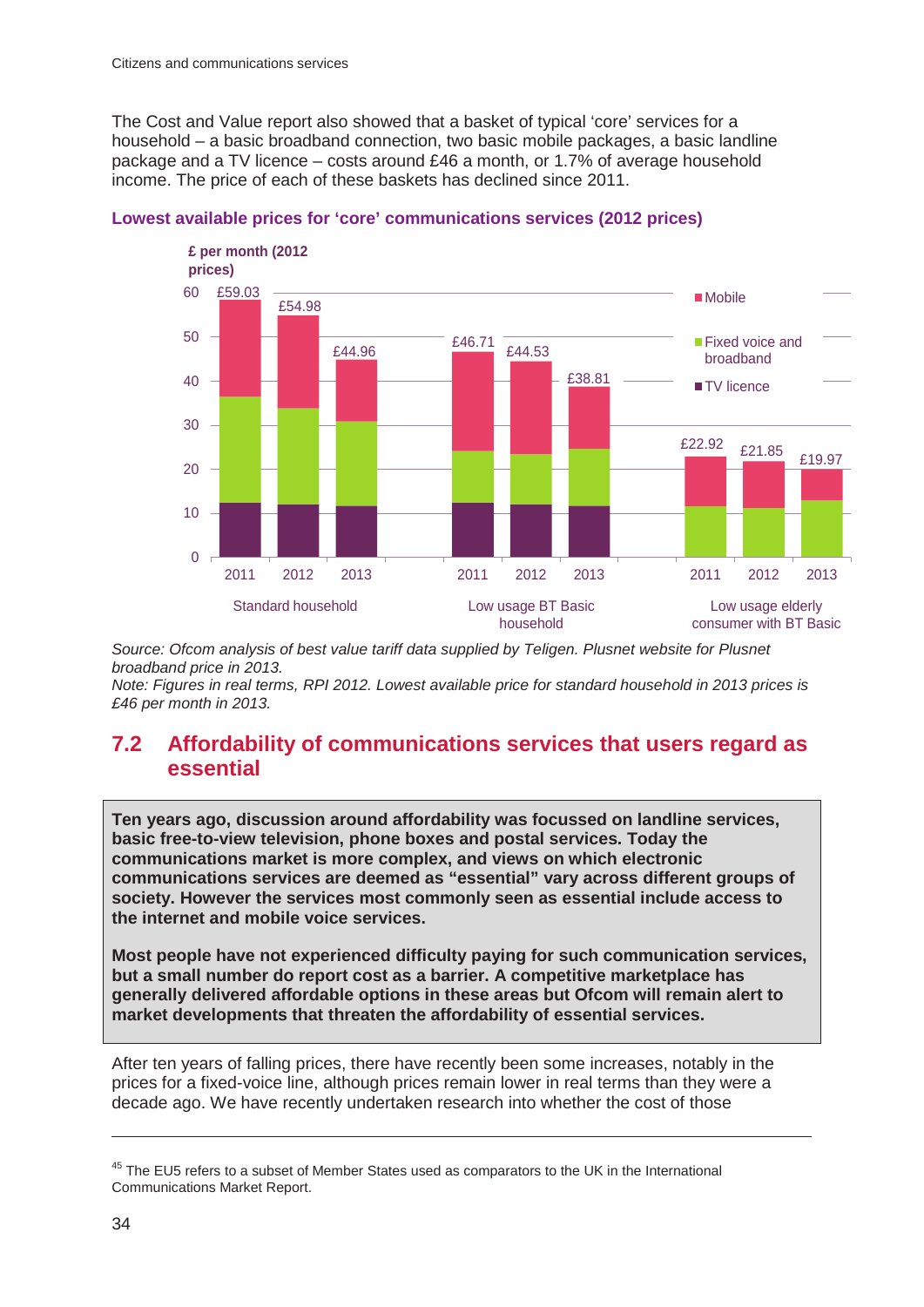communication services deemed essential to participation in society was a barrier to the take-up of these services.<sup>46</sup>

### **What is essential?**

-

We have adopted a working definition of essential communication services as communication services essential to participate in society and in economic activities. Our research findings reflect the changes in what is seen as essential over the last few years:

the services seen as most essential by consumers were voice services in general, but mobile services in particular (voice and text), and access to the internet, particularly fixed internet;

• some services were seen as essential by some consumers, but less important by others, influenced by demographic factors such as age and socio-economic group. For example, mobile internet was seen as more essential by younger age groups;

radio, pay TV and internet from a public place tended to be viewed as essential for society by fewer consumers, again depending on consumers' usage of the service, and

• services which are generally much less used or are auxiliary services were seen as less essential, both personally and for society (Public Call Boxes (PCBs), itemised billing and directories).

Most consumers (86%) do not report having ever had any difficulties paying for any communication services. This is consistent with other market indicators which Ofcom routinely collects. Overall, very few customers will face affordability issues in relation to mobile, internet (fixed and on-the-go) and landline phone.

The high take-up of key communication services also suggests that, in most cases, affordability is not a barrier to using essential communication services. In addition, there are many low cost options available to consumers, such as low cost bundles of fixed services and pay-as-you-go tariffs for mobile services. For instance the price of a broadband subscription at home can start at just under £17 including line rental, basic pay as you go handset at £9, and basic mobile smartphone contracts at £7.50.<sup>[47](#page-38-1)</sup>

As well as high take-up, there is a relatively low incidence of telecoms debt, at 2–3%, compared with 2% for electricity, 3% for gas and 4% for water.<sup>[48](#page-38-2)</sup> In addition, the average debt per indebted mobile customer has also fallen by approximately £5.90 over the last four years.[49](#page-38-3)

<span id="page-38-0"></span><sup>46</sup> *Results of research into consumer views on the importance of communications services and their affordability* (July 2014) [http://stakeholders.ofcom.org.uk/binaries/research/affordability/affordability\\_report.pdf,](http://stakeholders.ofcom.org.uk/binaries/research/affordability/affordability_report.pdf) and associated research reports, available at[: http://stakeholders.ofcom.org.uk/market-data-research/other/cross](http://stakeholders.ofcom.org.uk/market-data-research/other/cross-media/affordability/)[media/affordability/](http://stakeholders.ofcom.org.uk/market-data-research/other/cross-media/affordability/)

<span id="page-38-1"></span><sup>&</sup>lt;sup>47</sup> Prices based on cheapest price and low usage, see:<http://consumers.ofcom.org.uk/price-comparison/> and http://www.tesco.com/direct/technology-gaming/pay-as-you-go-mobiles/cat3375958.cat?selected-sort-<br>option=&sc\_cmp=TPS\_PAYG\_Stamp1&sortBy=3<br>#8\_Telesson:com/stamp1&sortBy=3

<span id="page-38-2"></span>Telecoms debt omnibus (August 2013) http://stakeholders[.](http://www.tesco.com/direct/technology-gaming/pay-as-you-go-mobiles/cat3375958.cat?selected-sort-option=&sc_cmp=TPS_PAYG_Stamp1&sortBy=3)ofcom.org.uk/binaries/research/telecoms[research/Telecoms-debt-omnibus-data/Telecom\\_debts\\_omnibus\\_summa1.pdf 49](http://stakeholders.ofcom.org.uk/binaries/research/telecoms-research/Telecoms-debt-omnibus-data/Telecom_debts_omnibus_summa1.pdf) Source: data from MNOs. Although MNOs calculate debt in different ways, each operator's method of

<span id="page-38-3"></span>calculation is consistent across the four years.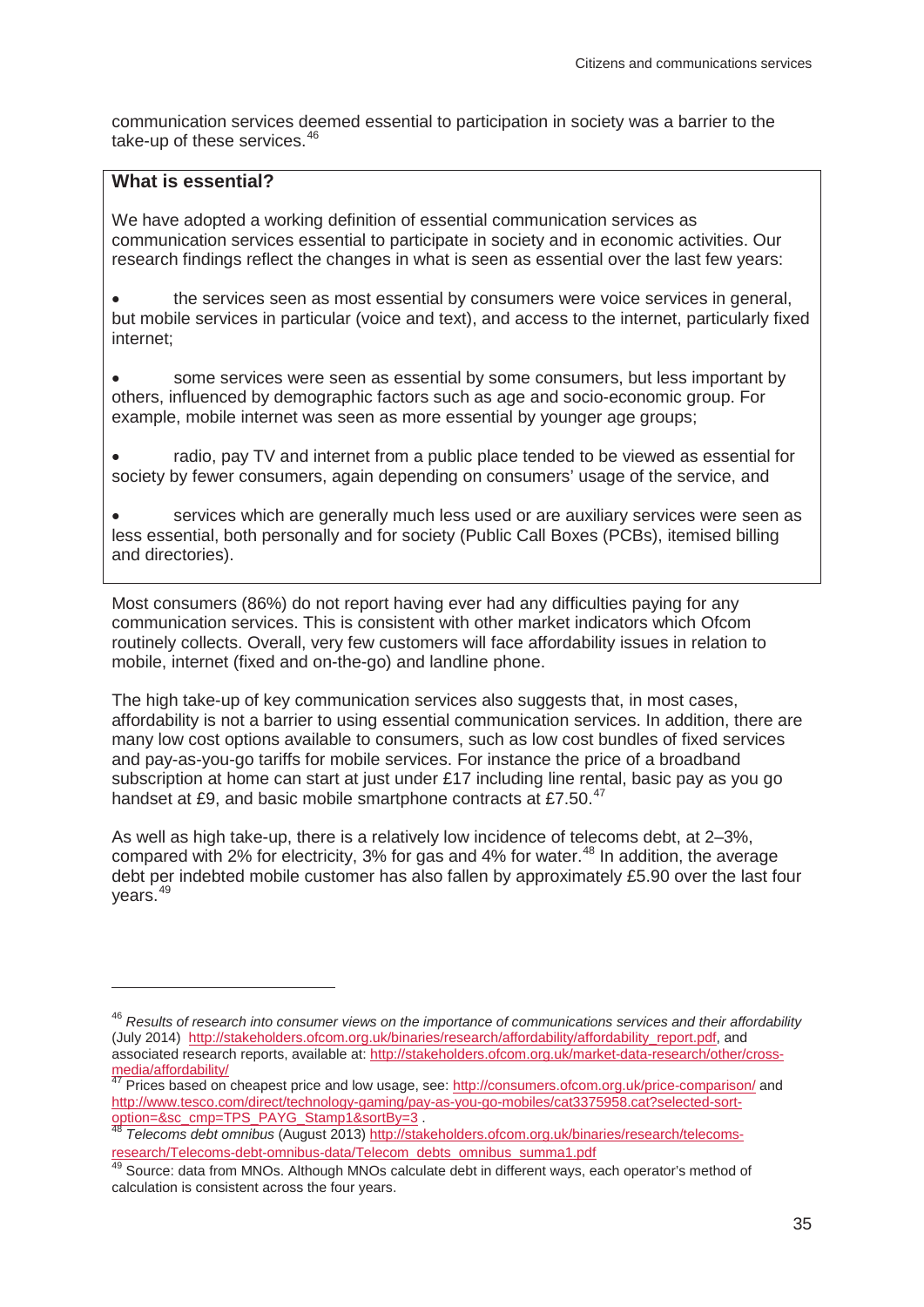#### **Value for money**

Communication services are generally seen as good value for money in comparison to other sectors.



**Consumer value for money rating (score out of 10)**

The positive perception of the value for money of communication services is also illustrated by our research. Overall, a significant number of consumers rate mobile (58%), broadband (56%), internet via tablet or smartphone (54%) and landline (49%) as very or fairly good value for money, with about another third of respondents rating these services as average value for money. However we do note that there have been some price increases in the market following the conclusion of this research, which may affect this perception.

### **Average spend**

Consumers' average monthly spending on communications services has fallen in the last five years, being £117.08 in 2013, compared with £126.73 in 2008 (at 2013 prices).<sup>[50](#page-39-0)</sup>

*Source: Firebrand Insight*

<span id="page-39-0"></span><sup>50</sup> *Consumer Experience Report 2013*, Figure 104. See [http://stakeholders.ofcom.org.uk/binaries/research/consumer-experience/tce-13/TCE\\_Research\\_final.pdf](http://stakeholders.ofcom.org.uk/binaries/research/consumer-experience/tce-13/TCE_Research_final.pdf)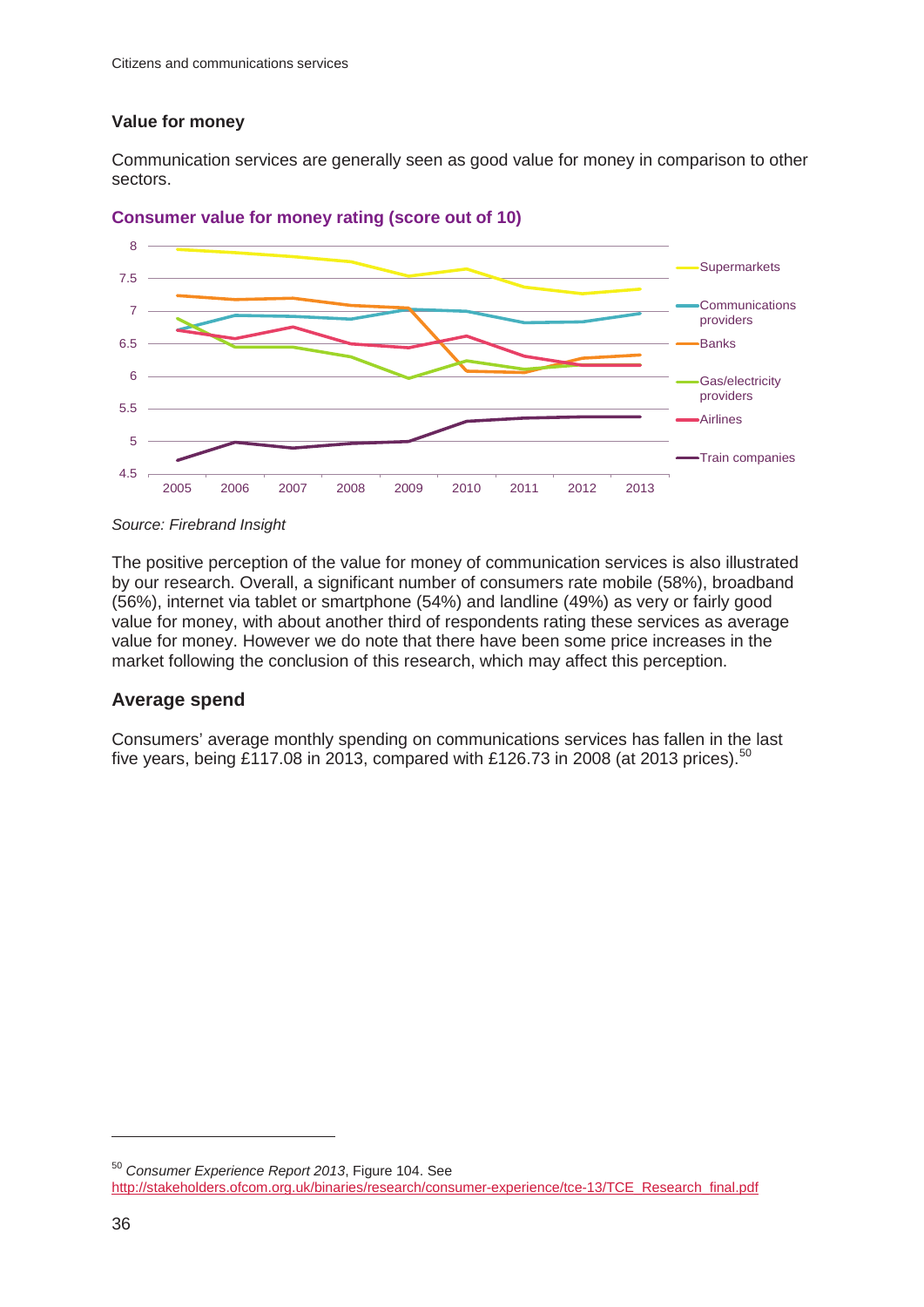

#### **Average household spend on communications services**

*Source: Ofcom / operators/ ONS*

*Notes: Fixed voice spend includes the price of fixed-line access; TV includes pay-per-view; figures are adjusted for CPI; includes VAT.*

Our analysis of spend data from the Office of National Statistics shows that low income consumers spend a higher proportion of their income on mobile services and on landline and internet than those with the highest income. In 2011, households in the lowest spend quintile spent 4.6% of their total spend on mobile contracts while the highest quintile spend 1.3%. Similarly, households in the lowest spend quintile spent 3.2% of their total spend on fixed telephony and internet, compared with 0.9% of those in the highest quintile.<sup>5</sup>

#### **Cost as a barrier?**

-

A minority of consumers say that cost is a barrier in obtaining services they would like to have and that are generally seen as essential, as shown below.

| <b>Service</b>                   | Percentage of people that<br>cite cost as the main<br>barrier |
|----------------------------------|---------------------------------------------------------------|
| <b>Broadband</b>                 | 7%                                                            |
| <b>Fixed landline</b>            | 6%                                                            |
| Internet via a smartphone/tablet | 5%                                                            |
| Internet via a dongle            | 3%                                                            |
| Mobile services                  | 1%                                                            |

*Source: Jigsaw Research for Ofcom, 2014*

About one in ten people would like to have fixed internet, internet via a smartphone or a dongle, or a landline, if cost was not an issue. When non-users who would like to have the service were asked why they do not use services, cost was the main reason in relation to fixed broadband (59%) and landline (55%) (i.e. 7% and 6% of the whole population). It is possible that responses on cost as a barrier for fixed line and broadband were linked, as a fixed line is required to have fixed internet in the home, and out of those who would like broadband and identify cost as a barrier, only 18% have a landline.

<span id="page-40-0"></span><sup>51</sup> *Results of research into consumer views on the importance of communications services and their affordability* (July 2014) [http://stakeholders.ofcom.org.uk/binaries/research/affordability/affordability\\_report.pdf](http://stakeholders.ofcom.org.uk/binaries/research/affordability/affordability_report.pdf)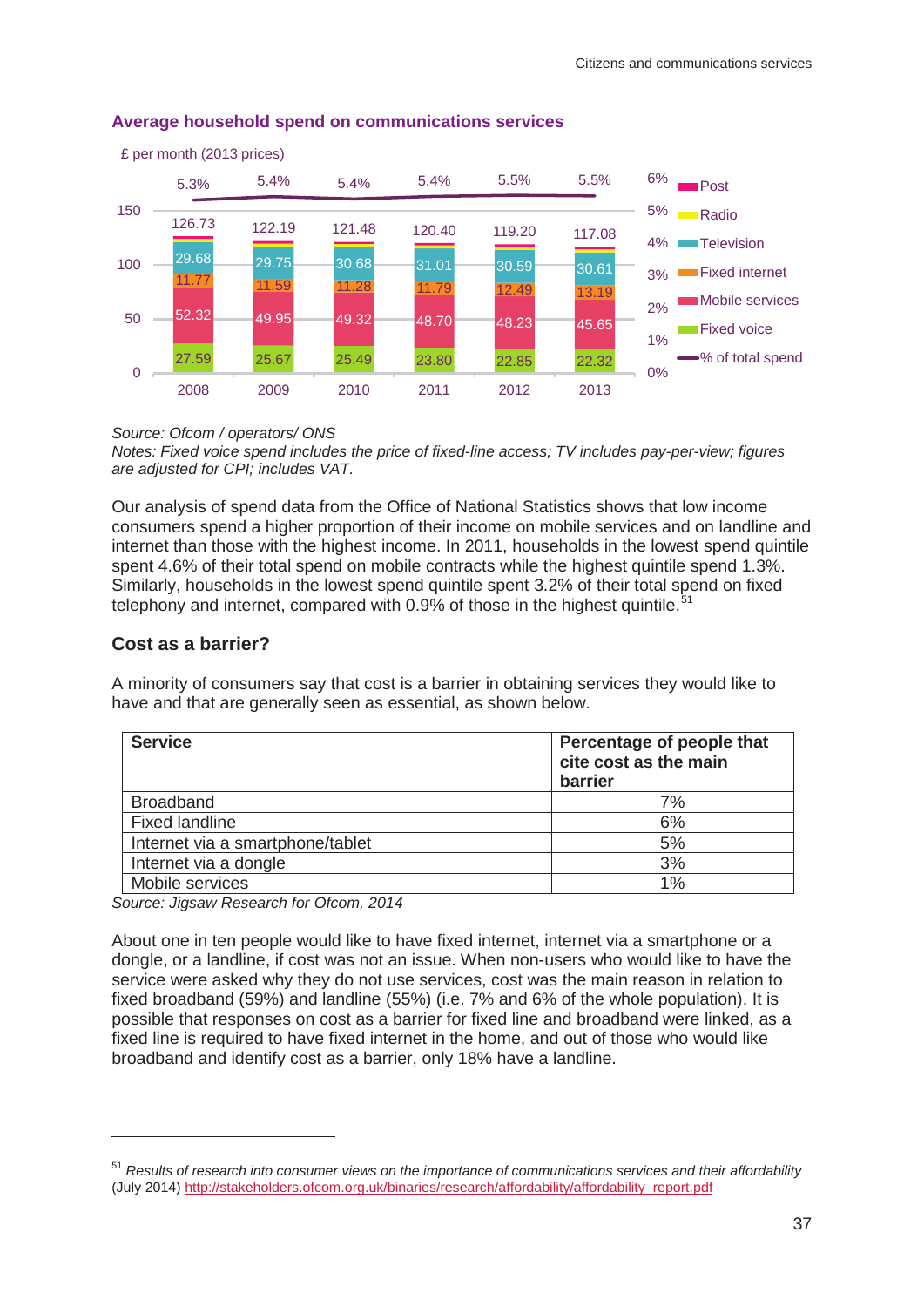The qualitative research undertaken for our work on affordability also found a few cases where the cost of the service, or of the equipment and set-up, had a role to play in limiting or preventing access to internet services. Mostly, non-users of the internet said they were uninterested in going online, but there were cases of current or former internet users who had cancelled their service or were prevented from developing their internet usage because of old desktops or laptops that were too expensive to replace. The cost of fixed internet was also a factor for some low income consumers in using mobile for broadband access.

## **7.3 Social tariffs**

**Social tariffs, such as BT Basic, play an important role in ensuring that people on low incomes can afford a landline. However, awareness amongst eligible recipients is low. We are engaging with consumer groups to target relevant consumer information to low income citizens, and exploring with industry its engagement with low income groups.** 

**Whilst social tariffs do not cover broadband access, BT has recently launched a new broadband product to BT Basic customers. BT Basic plus broadband is £9.95 a month.**

Social tariffs are designed to ensure that low-income households are not excluded from basic telecoms services by their cost. This delivers benefits to society, because all citizens are included and hence contactable.

Social tariffs derive from European universal service legislation designed to make sure that universal services are universally affordable. BT and KCom (in the Hull area only) are required to provide these tariffs as designated Universal Service providers.

The main social tariff in the UK, BT Basic, is designed for people on low incomes who make few calls but who rely on the telephone, and is available to customers in receipt of certain state benefits. BT Basic reflects the fact that for these customers, the line rental forms the vast majority of their bill. It reduces the line rental from £47.97/quarter to £15.30/quarter and includes a £4.50 call allowance. It also includes free weekend calls of up to 60 minutes' duration to 0845 and 0870 numbers.

The following services are free of charge for BT Basic customers:

- **Installation**
- Paper bills
- Caller display (this requires a compatible phone)
- Payment methods other than direct debit
- Call barring (on request) for example calls to international, mobile or premium rate numbers.
- Bill checking via Call My Bill

There is no minimum contract period for BT Basic, so customers can change from BT Basic to any other package at any time.

There are currently around 420,000 households on BT Basic.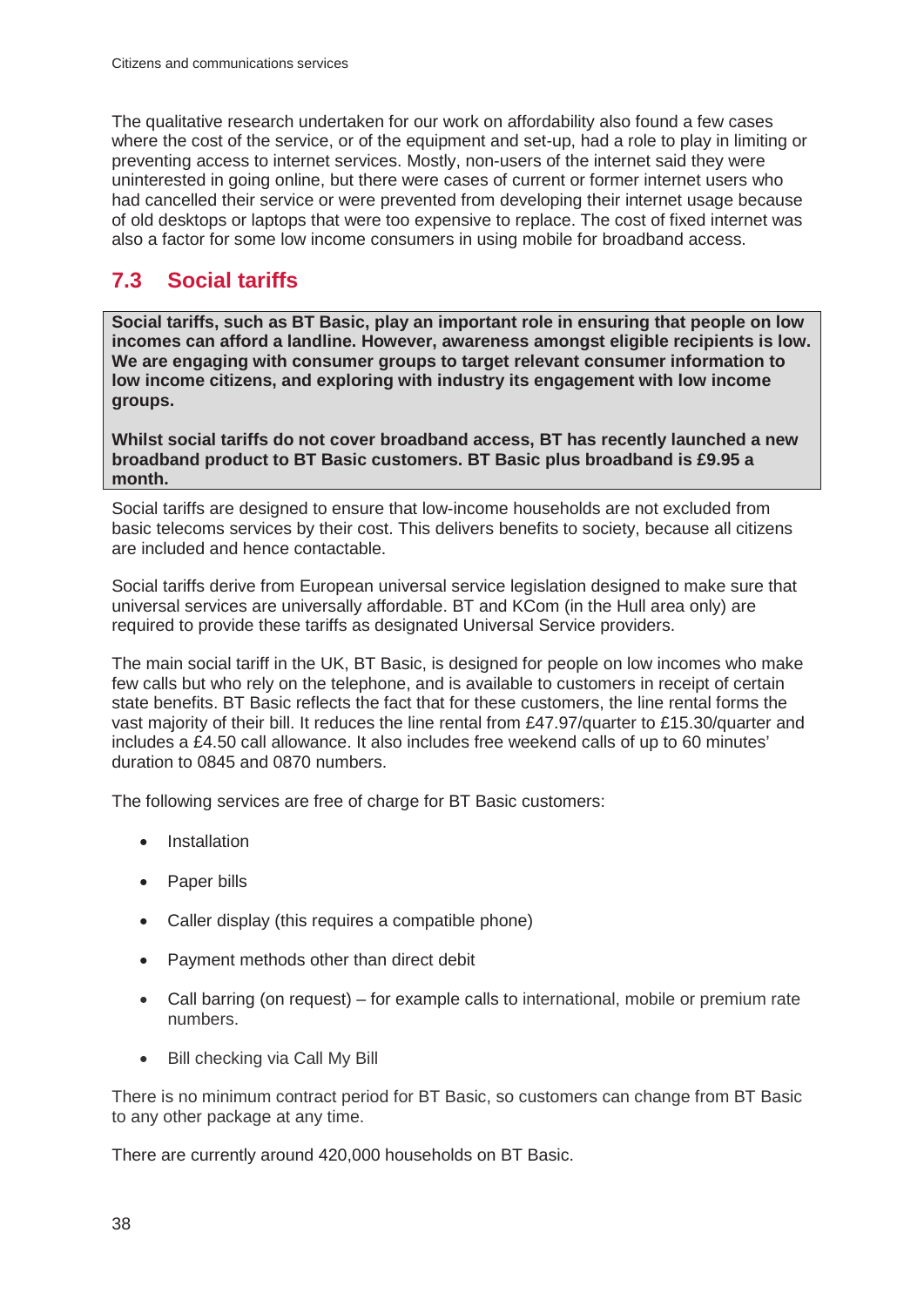#### **Case study**

Mrs P has lived alone since her husband died. She does not make many calls, but her son and daughter phone her twice a week. Mrs P relies on her phone line because she has a care alarm. She is on a low income and receives Pensions Credit (Guaranteed Credit). Being on BT Basic saves her over £130 a year.

BT Basic customers can purchase broadband alongside BT Basic, either from BT or from another provider.

BT has recently launched a new broadband service for BT Basic customers priced at £4.85/month, making it possible for BT Basic customers to purchase a voice and broadband package for £9.95 a month.

BT Basic helps to ensure that low-income households are not excluded from basic telecoms services, but does not offer the inclusive call packages that are generally provided as part of mainstream phone and broadband bundles. For people who make more than 45 minutes of calls per quarter, a tariff with inclusive calls may be better value. The market provides competitively priced packages to meet this need, for example both the Co-Op and Post Office offer budget home phone packages, and BT recently launched a new service providing a low-cost landline facility for those users who wish to make a greater number of calls.

BT Basic Broadband includes a 10 GB/month allowance. BT's website sets out a typical list of things a customer could do with this allowance:

- 30 hours of internet browsing
- Streaming of up to 10 hours of video
- Downloading of 1 film (standard definition) and up to 10 albums

Customers who are close to exceeding their allowance will receive an email, and customers who exceed their allowance will be charged for the excess.

There is no installation charge for BT Basic broadband other than for postage and packing of the router. BT Basic broadband includes parental controls.

#### **Awareness of social tariffs**

Our affordability research indicated that awareness of the BT Basic social tariff was low. In particular, 73% of those on Income Support were unaware of social tariffs.

There was also a low level of interest in these tariffs. Among non-users on Income Support, 54% said that they would not be interested. The main reason for lack of interest among these non-users is that they do not see a need for a landline (37%). 10% say the reason for their lack of interest is that they want to bundle with other services, and 9% that they only need to use the internet.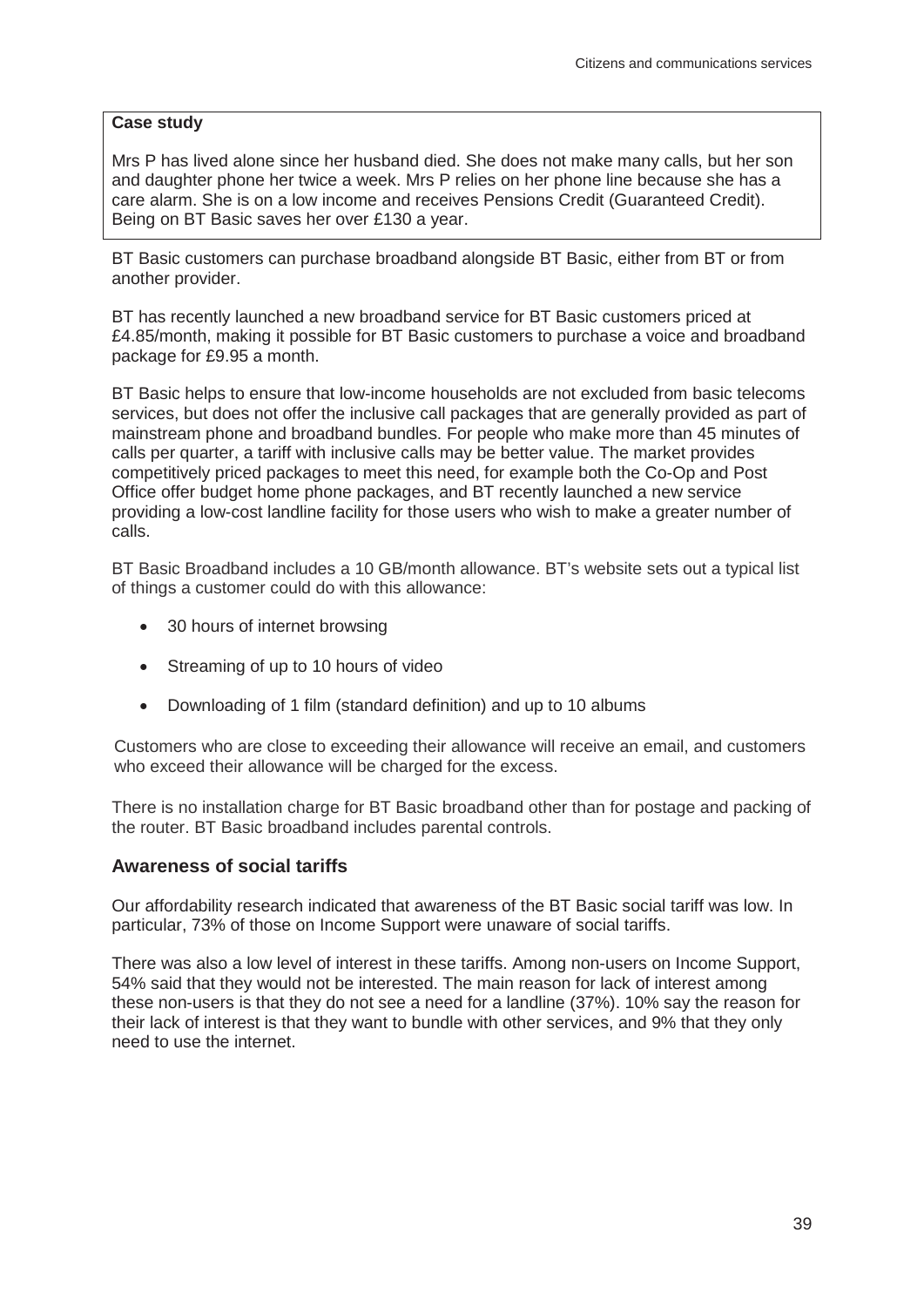## **7.4 Affordability of postal services**

**We have recently allowed Royal Mail greater pricing freedom in order to ensure the ongoing provision of the universal postal service. However, the safeguard cap on Second Class letters and large letters seeks to ensure that all citizens can continue to afford a basic postal service.**

The Postal Services Act 2011 and the EU Postal Services Directive 1997 require universal postal service prices to be affordable.

In March 2012, Ofcom gave Royal Mail significantly more pricing freedom to help secure the ongoing provision of the universal postal service, subject to certain key safeguards.<sup>[52](#page-43-0)</sup> These included a safeguard cap on Second Class stamp mail (up to 2kg) to ensure vulnerable consumers could continue to afford a basic universal postal service.

We have carried out research into the needs of citizens on low incomes and those who may be particularly reliant on postal services including, for example, the elderly and disabled, or those who lack internet access. The evidence we have collected indicates that universal postal services are affordable for virtually all citizens and consumers (including low income and other vulnerable consumers) at current prices.<sup>[53](#page-43-1)</sup>

Ofcom continues to monitor affordability through our general monitoring regime to track Royal Mail's performance.<sup>[54](#page-43-2)</sup> In particular, we will continue to carry out quantitative 'tracker' research to monitor post use, and to assess the affordability of universal postal services, value for money and satisfaction with post and postal prices. We will also commission further consumer research to explore consumer views and experiences concerning affordability if we consider that this is necessary to supplement our ongoing monitoring.

<sup>52</sup> *Securing the Universal Postal Service* (March 2012)

<span id="page-43-0"></span><http://stakeholders.ofcom.org.uk/binaries/consultations/review-of-regulatory-conditions/statement/statement.pdf> <sup>53</sup> *The affordability of universal postal services* (March 2013)

<span id="page-43-2"></span><span id="page-43-1"></span>[http://stakeholders.ofcom.org.uk/binaries/post/affordability.pdf 54](http://stakeholders.ofcom.org.uk/binaries/post/affordability.pdf) *Annual monitoring update on the postal market, financial year 2012-13* [http://stakeholders.ofcom.org.uk/binaries/post/post/Annual\\_monitoring\\_update\\_2012-13.pdf](http://stakeholders.ofcom.org.uk/binaries/post/post/Annual_monitoring_update_2012-13.pdf)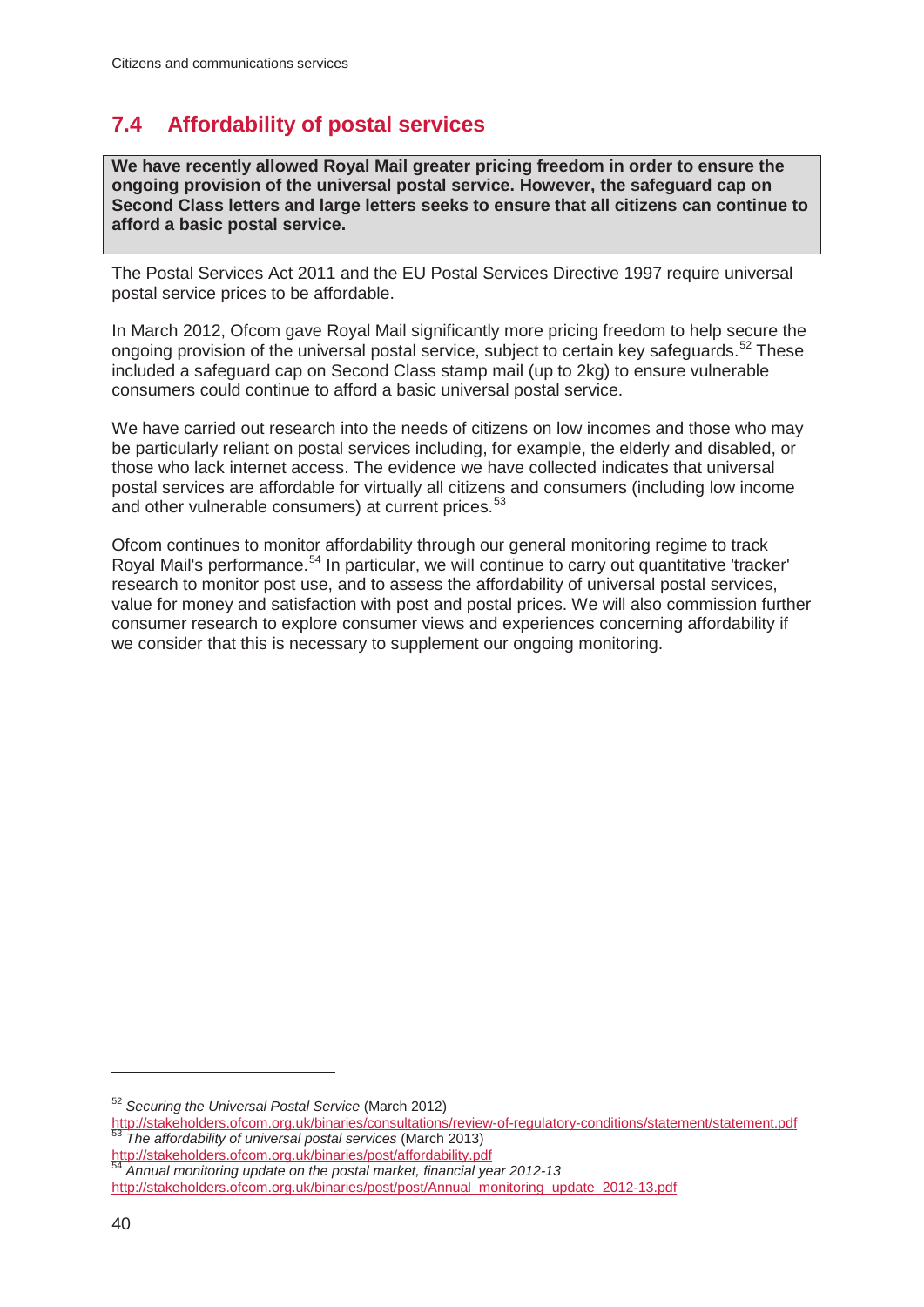#### **Section 8**

 $\overline{a}$ 

# <span id="page-44-0"></span>**Future opportunities and challenges**

### **8.1 Introduction**

The UK communications market currently furthers citizens' interest through continued industry investment and innovation, supported by effective regulation. This combination has led to meaningful choice, low prices and widespread adoption of communications services. However, like all technology-based sectors, the communications industry is very dynamic and there are no guarantees that the situation will continue this way in future. To ensure that existing service standards continue to be met, or improved, industry and policy makers must identify and address the challenges and opportunities arising from on-going technological change.

Ofcom aims to design policies that respond to citizens' needs and growing expectations, and ensure their particular circumstances are taken into consideration. We also need to ensure innovation isn't stifled, nor too heavy a regulatory burden placed on the industry, while retaining flexibility to adapt regulation in the light of technological developments. As this background of innovation offers new opportunities for citizens to participate actively in society, we need to ensure that the benefits communications services can offer are shared across society.

We will therefore need to focus our approach to regulation in light of the following challenges:

#### **1) Ensuring citizens' growing expectations are met and continue to address specific citizen needs**

#### **Meeting growing expectations for fixed broadband**

The vast majority of citizens in the UK can access a broadband speed of 2Mbit/s.<sup>[55](#page-44-1)</sup> Average actual residential fixed broadband speeds were 23.4Mbit/s in June 2014, and are increasing.

An increase in citizens' expectations of broadband speeds may be driven by developments in commercial and public services that are important for all citizens (for instance if online public service delivery starts to require a high-quality video stream or video-conferencing). It may also be that as the internet becomes an ever more pervasive feature of our lives, the need for simultaneous use of different applications requires higher speeds for all citizens.

This is not just a concern for rural areas – some urban areas also face very low broadband speeds with take-up of broadband remaining varied across major cities.<sup>56</sup>

The challenge of tackling broadband speeds is closely related to ongoing improvements to the UK's broadband network through the government's Broadband Delivery UK programme. In the absence of further intervention, however, up to 5% of the UK may still be without

<span id="page-44-1"></span><sup>&</sup>lt;sup>55</sup> The government's stated ambition is that virtually every household can receive a speed of at least 2Mbit/s, establishing this as the minimum speed for accessing essential services. At present, 96% of connections provide download speeds of at least 2Mbit/s, and of the remaining 4% of connections, half are in areas where it is not possible to upgrade to a superfast broadband connection.

<span id="page-44-2"></span><sup>56</sup> *Availability of communications services in UK cities* (June 2014) [http://stakeholders.ofcom.org.uk/binaries/research/infrastructure/UK\\_cities.pdf](http://stakeholders.ofcom.org.uk/binaries/research/infrastructure/UK_cities.pdf)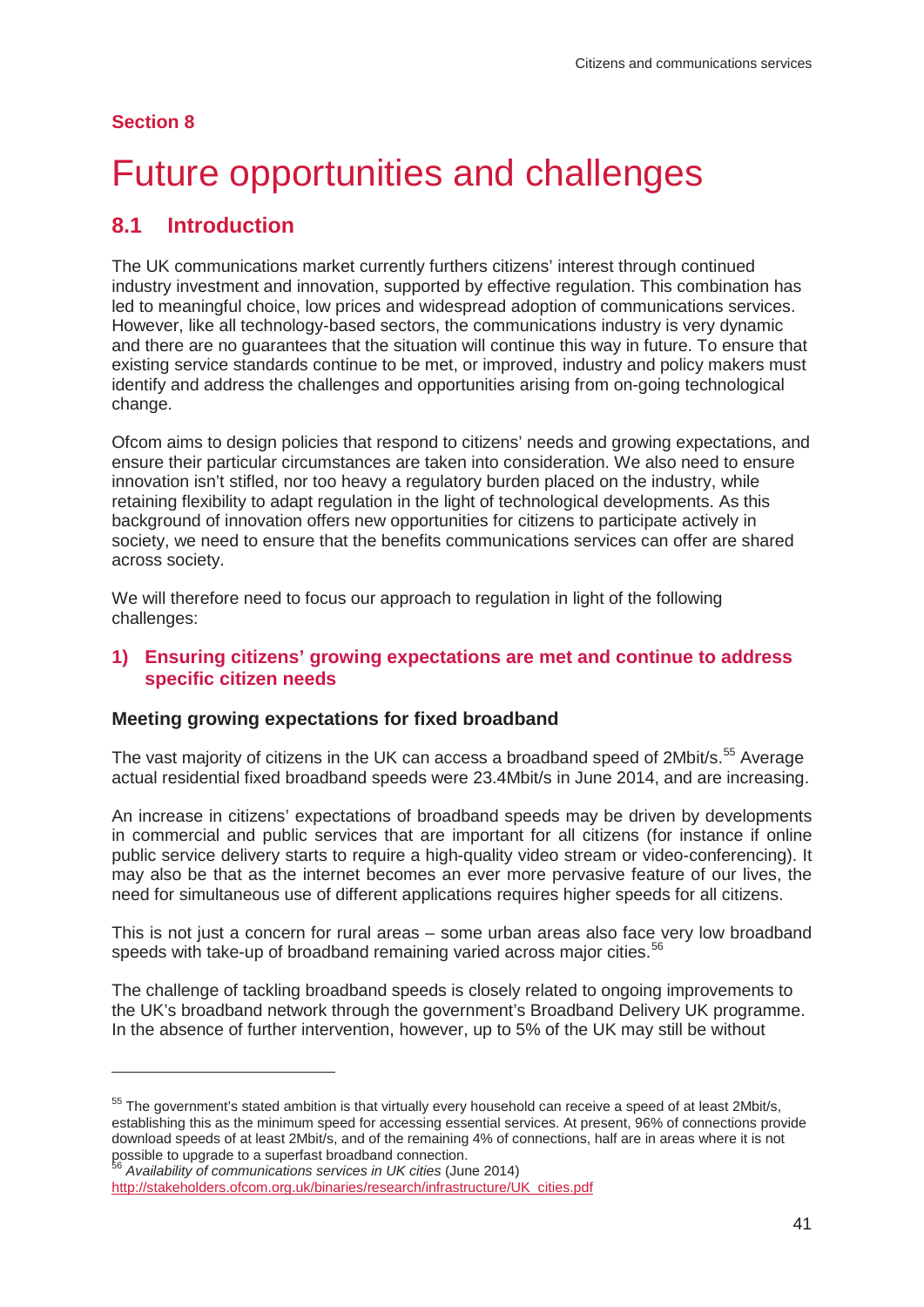superfast broadband beyond 2017, although the government is exploring ways to increase coverage even further.

#### **Meeting growing expectations for mobile coverage**

Mobile coverage is currently widespread. While the penetration of smartphones has increased, so too have citizens' expectations of where they should be able to use their mobile phone and, for data use, what the quality of the service should be.

We are aware, however, of circumstances that lead to frustration. These include poor road and rail coverage, and particularly acute problems for rural communities with little or no mobile coverage for both voice and data.

We are addressing these issues where we can, imposing an extensive 4G coverage obligation and supporting network sharing. We are also looking into the release of more spectrum to help solve the problem. For instance, we have set out plans to make the 700MHz band available for mobile services. This could help to improve coverage, but it is unlikely to provide benefits to citizens until 2020 at the earliest.

As part of our on-going work in this area we are considering a set of policy options, many of which would ultimately be for government to implement. Targeted interventions would also be required to respond to issues such as rail coverage.

None of these options are likely to be straightforward to address, and mobile coverage remains a concern which will potentially become more significant over time.

#### **2) Ensuring that the benefits of communications services are shared across society**

Collectively the communications industry, policy makers and the regulator have made a lot of effort to ensure that as many people as possible can access communications services by focusing on the *supply* of those services. However, there are still some important issues to address to increase *demand* for the services as well. This involves showing people the benefits of newer communications services; it also involves making sure they are within financial reach and offer people good value for money.

The costs associated with digital exclusion (i.e. not using the internet) are growing over time – both for people who do not use the internet and for those who use it but only for very limited uses because of their level of skill or confidence. In the future for example, online public services could include face-to-face-style services like remote medical consultations as well as the current simple processes and transactions. That would increase both the *benefits* to citizens of being online and the *costs* to those who are not.

Over time the number of citizens who are not online is likely to decrease as more people are persuaded to get connections, or as barriers fall that had stopped them before. It is, however, also likely that it will become harder to convince the most resistant households to go online. This is a challenge that will require collaboration between industry, government, Ofcom and the wider public sector and other stakeholders supporting vulnerable citizens.

#### **3) Identifying and supporting new ways in which communications services may benefit citizens**

While there are clearly some significant challenges that lie ahead for ensuring that citizens continue to be well served by communications services, it is important to recognise the many opportunities as well. As we move to an increasingly digital infrastructure across our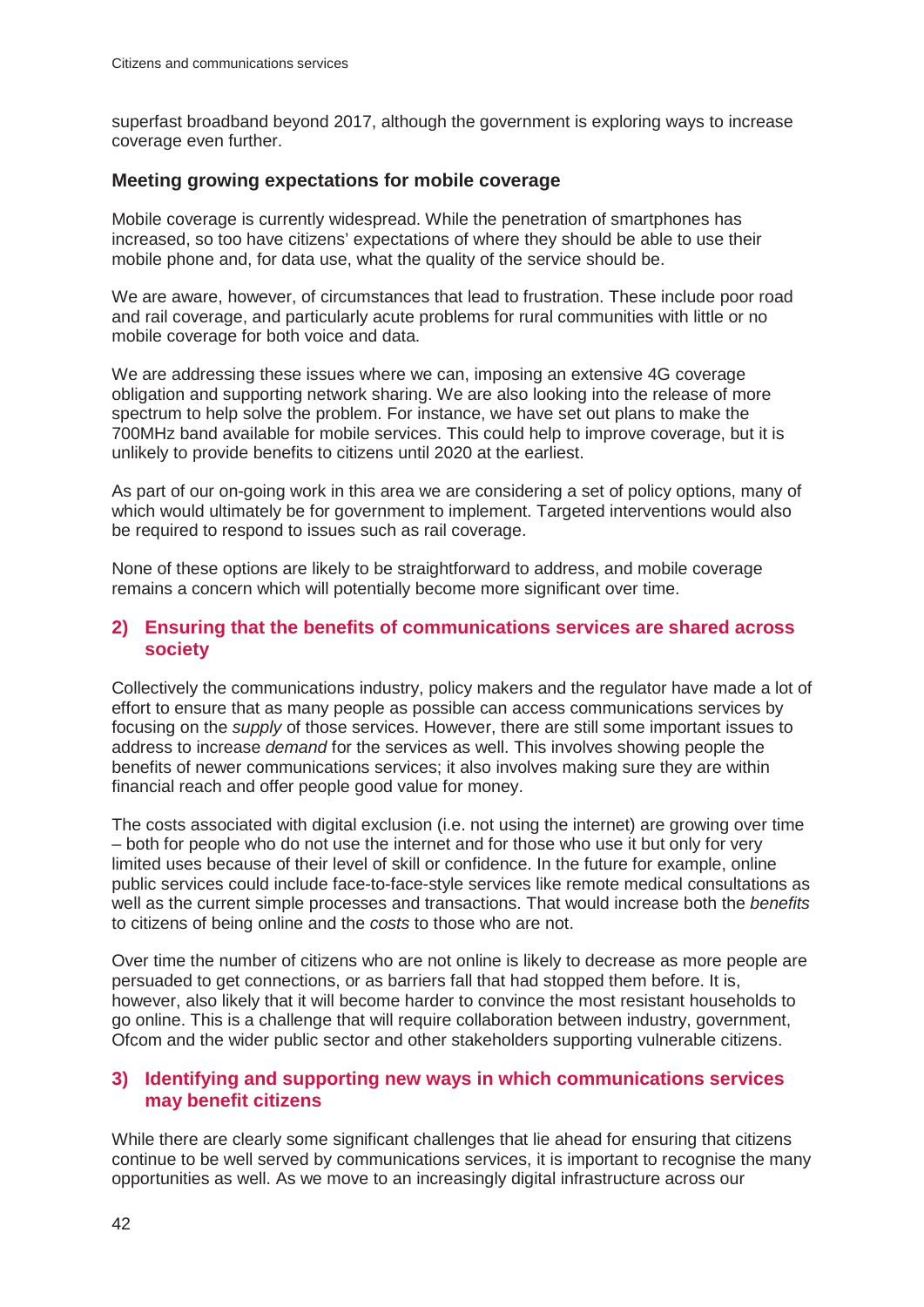economy, data and wireless services offer some of the most exciting and widespread opportunities for growth and innovation. The potential benefits to citizens and society deriving from them are likely to be large.

One example is the opportunity to enhance safety of life services. Providers currently support communications methods aside from standard voice calls, in particular emergency SMS and text relay. In the future multi-media and video services may offer improvements to help callers give better information to the emergency services and to improve the response the emergency services can offer.

Some of the biggest opportunities may ultimately come from the combined impact of a number of different developments. For example, innovations around the Smart Cities agenda have the potential to deliver public safety benefits, as well as other advantages, including information to help reduce traffic on the roads, bin collection, and water leaks.  $57$  There is a combination of technologies (Wi-Fi, mobile networks, machine-to-machine communication and long range radio) involved in delivering the smart city agenda. They could help create a complete network across the UK, sharing information and data about where resources are being consumed which would enable better monitoring and management of utilities like water and energy. This, in return, could help consumers make better informed choices about their consumption, lowering their costs.

Of course delivering these opportunities will involve confronting many of the challenges outlined above to ensure that the infrastructure will be able to deliver.

<span id="page-46-0"></span><sup>57</sup> The government's UK "Smart Cities" industry strategy was launched in October 2013.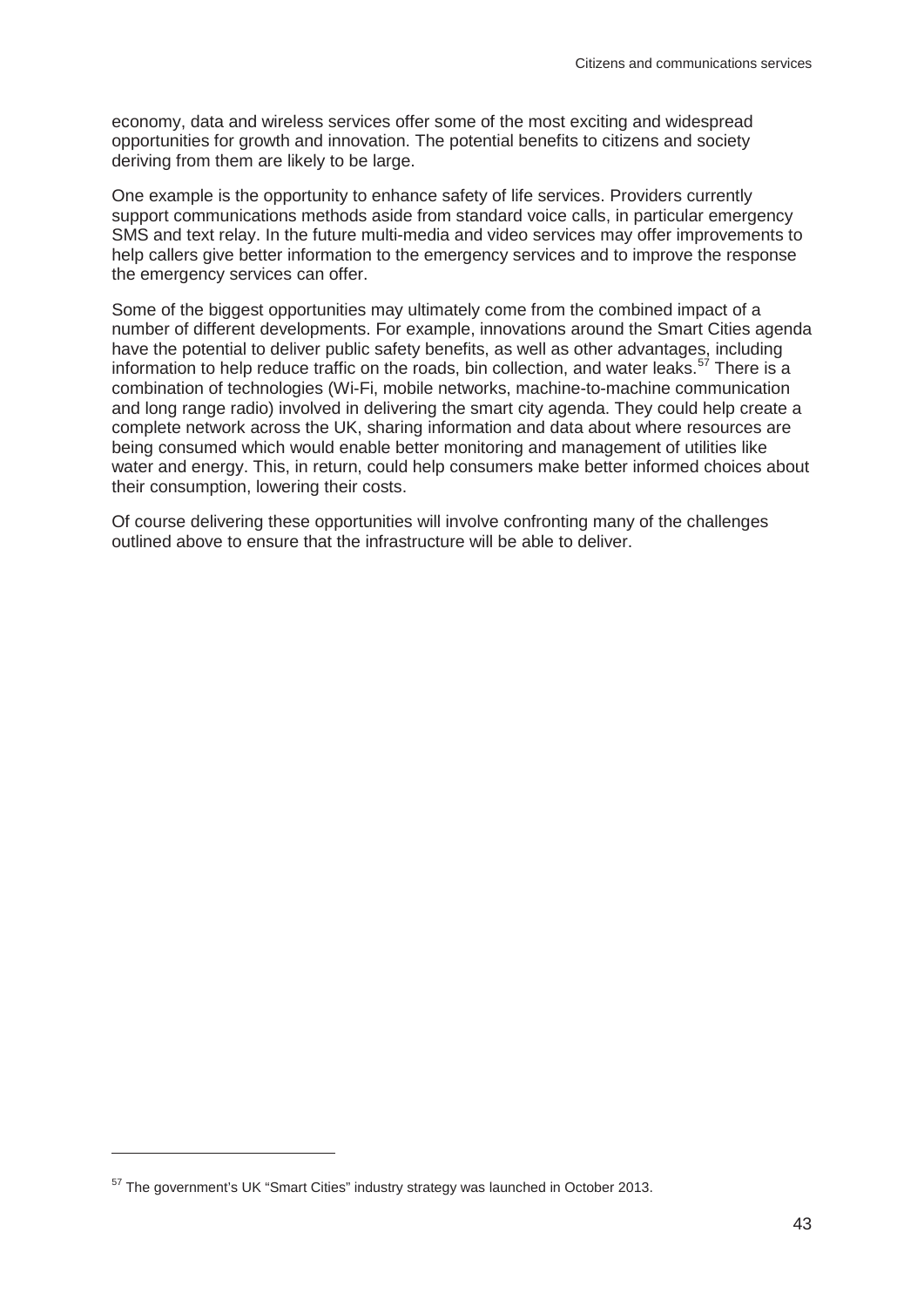# **8.2 How are we addressing these challenges?**

# **Availability**

|                           | What are the future challenges?                                                                                                                                                                                                                                                                                         | How do we intend to address them?                                                                                                                                                                                                                                                    |
|---------------------------|-------------------------------------------------------------------------------------------------------------------------------------------------------------------------------------------------------------------------------------------------------------------------------------------------------------------------|--------------------------------------------------------------------------------------------------------------------------------------------------------------------------------------------------------------------------------------------------------------------------------------|
| <b>Fixed</b><br>broadband | Developments in commercial and<br>public services and the increasing<br>importance of the internet in daily<br>life mean citizens expect universal<br>internet availability, and higher<br>broadband speeds than 2Mbit/s, the<br>level the government has<br>established as the minimum<br>acceptable level of service. | Ofcom is supporting both the<br>commercial and public intervention<br>enabled roll-out of superfast<br>broadband through technical advice to<br>government and the provision of<br>benchmark information.                                                                            |
|                           |                                                                                                                                                                                                                                                                                                                         | We will continue to ensure that our<br>regulatory approach takes account of<br>the user benefits associated with<br>increased investment in next-<br>generation networks. And we will<br>continue to publish speed data, in part<br>to encourage further investment by<br>providers. |
|                           |                                                                                                                                                                                                                                                                                                                         | Ofcom is also working with industry to<br>test how 'white space' technology<br>might be put into practice. The trials<br>test a range of uses, such as internet<br>access for rural communities.                                                                                     |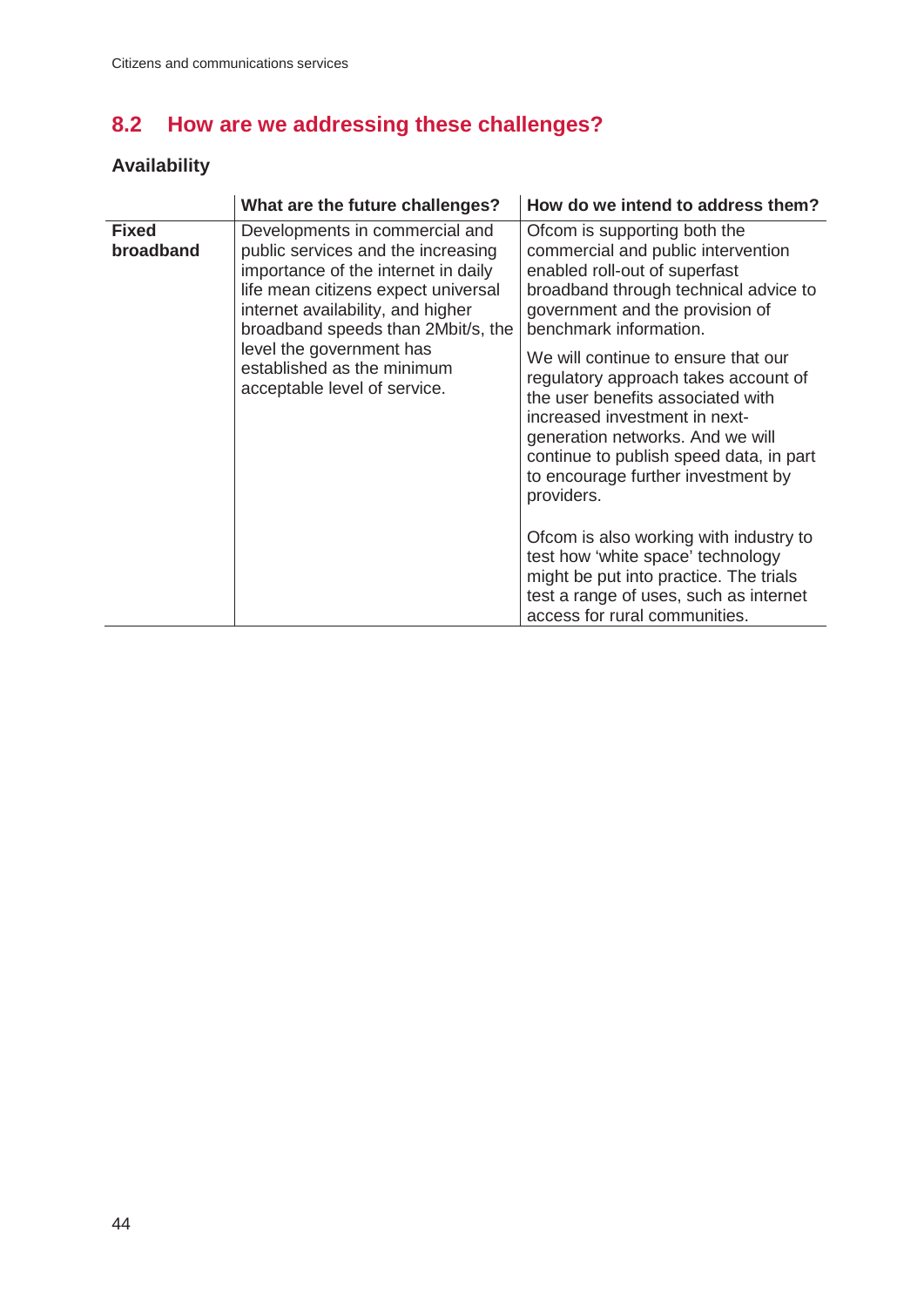|                              | What are the future challenges?                                                                                                                                                                                                                                                                                                                                                          | How do we intend to address them?                                                                                                                                                                                                                                                                                                                                                                                                                                                                                                                                                                                                                                                                                                                                                                                                                                                                                                                                                                                                                                                                                                                                                           |
|------------------------------|------------------------------------------------------------------------------------------------------------------------------------------------------------------------------------------------------------------------------------------------------------------------------------------------------------------------------------------------------------------------------------------|---------------------------------------------------------------------------------------------------------------------------------------------------------------------------------------------------------------------------------------------------------------------------------------------------------------------------------------------------------------------------------------------------------------------------------------------------------------------------------------------------------------------------------------------------------------------------------------------------------------------------------------------------------------------------------------------------------------------------------------------------------------------------------------------------------------------------------------------------------------------------------------------------------------------------------------------------------------------------------------------------------------------------------------------------------------------------------------------------------------------------------------------------------------------------------------------|
| <b>Mobile</b><br>coverage    | While there is currently widespread<br>mobile coverage, there are still<br>patchy areas or areas where there<br>is no coverage at all (e.g. road and<br>rail coverage).<br>Citizens' expectations of service<br>availability and quality of data<br>coverage are also growing.                                                                                                           | Ofcom has set out a five-point action<br>plan to improve mobile coverage and<br>address not-spots. <sup>58</sup><br>We have imposed a 98% indoor<br>coverage obligation on one of the 4G<br>licenses and have also supported<br>network sharing by the MNOs.<br>We have also set out plans to release<br>spectrum in the 700 MHz band for<br>mobile services to support wide-area<br>coverage in the longer term.<br>We provide technical support to<br>government in relation to planning and<br>other policy options that may improve<br>mobile coverage. This includes work<br>relating to the mobile infrastructure<br>project (MIP) which will extend<br>coverage into areas where there is<br>currently none.<br>We are publishing more information<br>on the coverage and quality of mobile<br>networks and services to help<br>consumers to make informed buying<br>decisions and encourage investment<br>by mobile operators.<br>We have recently published a call for<br>inputs on the use of smart repeaters to<br>improve mobile coverage within<br>buildings and are also undertaking<br>work to better understand the impact<br>of using mobile phones whilst in<br>vehicles. |
| <b>Emergency</b><br>services | As technologies continue to evolve,<br>we must strike the balance between<br>ensuring new, innovative services<br>are available to consumers, and<br>protecting citizens through<br>standards for access to emergency<br>services.<br>Future policy opportunities include<br>the potential for emergency service<br>contact through a range of next<br>generation networks and services. | We are in discussion with<br>communications providers to ensure<br>that new technology services offer<br>resilient and reliable access to<br>emergency services.<br>We are also monitoring the adoption<br>and effectiveness of industry initiatives<br>to allow the emergency services to get<br>better mobile location based on, for<br>example, GPS-type location<br>information.                                                                                                                                                                                                                                                                                                                                                                                                                                                                                                                                                                                                                                                                                                                                                                                                        |

<span id="page-48-0"></span><sup>58</sup> <http://consumers.ofcom.org.uk/phone/mobile-phones/coverage/five-point-plan-to-improving-mobile-coverage/>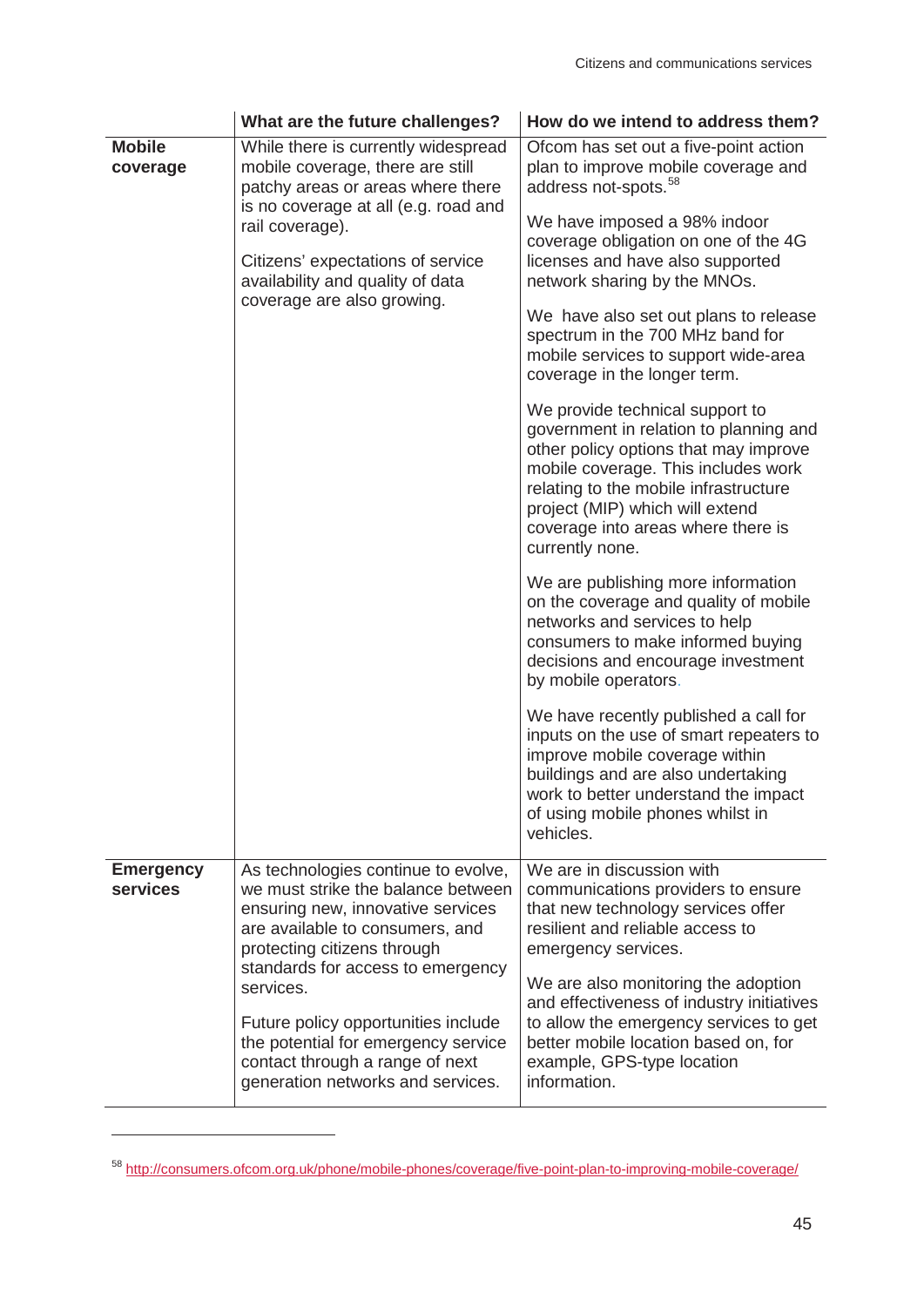## **Accessibility**

|                                                   | What are the future challenges?                                                                                                                                                                                                                                                                                                                                                                                                                                                     | How do we intend to address<br>them?                                                                                                                                                                                                                                                                                                                                                                                                    |
|---------------------------------------------------|-------------------------------------------------------------------------------------------------------------------------------------------------------------------------------------------------------------------------------------------------------------------------------------------------------------------------------------------------------------------------------------------------------------------------------------------------------------------------------------|-----------------------------------------------------------------------------------------------------------------------------------------------------------------------------------------------------------------------------------------------------------------------------------------------------------------------------------------------------------------------------------------------------------------------------------------|
| <b>Digital</b><br>inclusion and<br>media literacy | The costs associated with digital<br>exclusion are growing over time.<br>The challenges fall into two fields:<br>1. Promoting digital inclusion by<br>helping those who are not using<br>the internet to become more<br>aware of its benefits and the<br>options for getting online.<br>2. Promoting digital competence<br>and confidence, giving people<br>the means to make full use of<br>digital technology and services<br>as well as informed choices<br>about their content. | We will continue to support the work<br>of other agencies and encourage the<br>industry to promote safe, confident<br>use of the internet.<br>We provide and disseminate the<br>findings of our media literacy<br>research and affordability research to<br>help understand issues such as the<br>barriers to going online, and once<br>people are online, the levels of use<br>and understanding related to the<br>online environment. |

## **Affordability**

|                                            | What are the future challenges?                                                                                                                                                                                                                                                                                                                            | How do we intend to address<br>them?                                                                                                                                                                                                                                                                                                                                                                                                                                                                                                                                                                                                                                                                                |
|--------------------------------------------|------------------------------------------------------------------------------------------------------------------------------------------------------------------------------------------------------------------------------------------------------------------------------------------------------------------------------------------------------------|---------------------------------------------------------------------------------------------------------------------------------------------------------------------------------------------------------------------------------------------------------------------------------------------------------------------------------------------------------------------------------------------------------------------------------------------------------------------------------------------------------------------------------------------------------------------------------------------------------------------------------------------------------------------------------------------------------------------|
| <b>Helping low</b><br>income<br>households | The cost of internet access remains<br>a barrier for around 7% of people.<br>There is sometimes low awareness<br>of cheap deals among low-income<br>groups.<br>Some consumers face affordability<br>issues when buying services, e.g.<br>2% report debt in relation to<br>communication services when<br>facing difficulties paying for these<br>services. | Ofcom will continue to work to<br>improve awareness of the most<br>affordable deals and to help<br>consumers switch when they want to.<br>Levels of debt are consistent with<br>previous findings and industry<br>information shows that levels of debt<br>and percentage of indebted<br>consumers have fallen between 2010<br>and 2013. We are improving links<br>between debt charities and<br>communication providers (CPs), to<br>encourage them to be more<br>responsive to the changing<br>circumstances of consumers<br>We will develop further indicators to<br>monitor affordability and report on our<br>findings annually to track the<br>prevalence of debt and costs as a<br>barrier to participation. |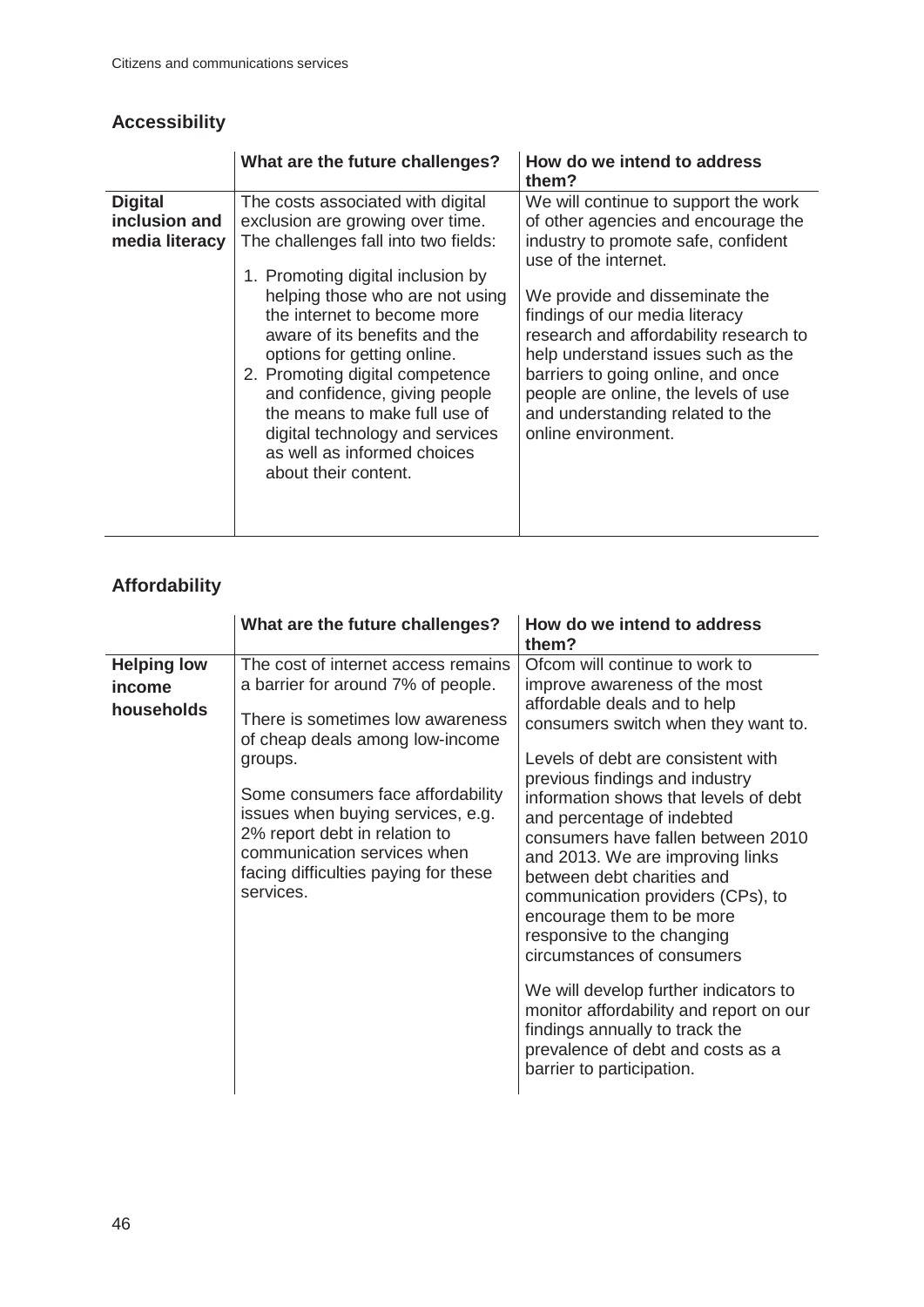#### **Section 9**

# <span id="page-50-0"></span>**Glossary**

**2G** Second generation of mobile telephony systems. Uses digital transmission to support voice, low-speed data communications, and short messaging services.

**3G** Third generation of mobile systems. Provides high-speed data transmission and supports multimedia applications such as full-motion video, video-conferencing and internet access, alongside conventional voice services.

**4G** The fourth generation of mobile phone mobile communication technology standards, which provides faster mobile data speeds than the 3G standards that it succeeds.

**ADSL** Asymmetric digital subscriber line. A digital technology that allows the use of a standard telephone line to provide high-speed data communications. Allows higher speeds in one direction (towards the customer) than the other.

**ADSL2+** A technology which extends the maximum theoretical downstream data speed of ADSL from 8Mbit/s to 24Mbit/s/

**AM** Amplitude modulation. Type of modulation produced by varying the strength of a radio signal. This type of modulation is used by broadcasters in three frequency bands: medium frequency (MF, also known as medium wave (MW)); low frequency (LF, also known as long wave (LW)), and high frequency ((HF, also known as short wave (SW)). The term AM is also used to refer to the medium frequency band (see MF, below).

**Broadband** A service or connection generally defined as being 'always on' and providing a bandwidth greater than narrowband.

**Communications Act** Communications Act 2003, which came into force in July 2003.

**DAB** Digital audio broadcasting. A set of internationally-accepted standards for the technology by which terrestrial digital radio multiplex services are broadcast in the UK.

**Digital switchover** The process of switching over the analogue television or radio broadcasting system to digital.

**DOCSIS** Data Over Cable Service Interface Specification. It is a standard for the high speed transmission of data over cable networks. The latest commercially-available generation of the technology is known as DOCSIS 3.0.

**DTT** Digital terrestrial television. The television technology that carries the Freeview service.

**EPG** Electronic programme guide. A programme schedule, typically broadcast alongside digital television or radio services, to provide information on the content and scheduling of current and future programmes.

**Fibre-to-the-cabinet** Access network consisting of optical fibre extending from the access node to the street cabinet. The street cabinet is usually located only a few hundred metres from the subscriber premises. The remaining segment of the access network from the cabinet to the customer is usually a copper pair but could use another technology, such as wireless.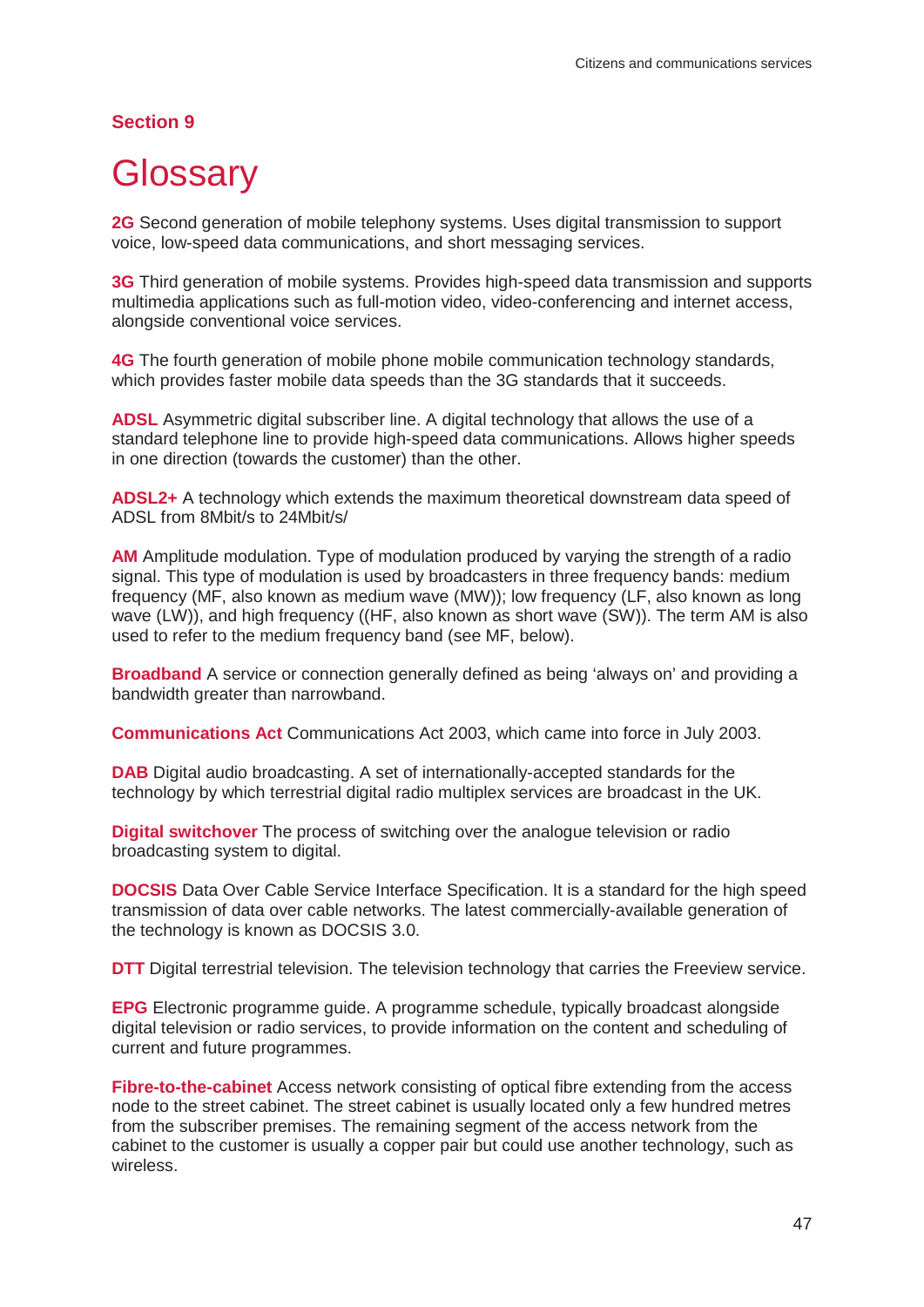**FM** Frequency modulation. Type of modulation produced by varying the frequency of a radio carrier in response to the signal to be transmitted. This is the type of modulation used by broadcasters in part of the VHF (Very High Frequency) band, known as VHF Band 2. 407

**Free-to-air** Broadcast content that people can watch or listen to without having to pay a subscription.

**Internet** A global network of networks, using a common set of standards (e.g. internet protocol), accessed by users with a computer via a service provider.

**Large letter** This refers to Royal Mail's definition Large Letter. A Large Letter is any item larger than a Letter and up to 353mm in length, 250mm in width and 25mm in thickness, with a maximum weight of 750g.

**LLU (local loop unbundling)** LLU is the process where the incumbent operators (in the UK it is BT and Kingston Communications) make their local network (the lines that run from customers premises to the telephone exchange) available to other communications providers. The process requires the competitor to deploy its own equipment in the incumbent's local exchange and to establish a backhaul connection between this equipment and its core network.

**Machine to machine (M2M)** – wired and wireless technologies that allow systems to communicate with each other.

**MNO** Mobile Network Operator, a provider which owns a cellular mobile network.

**Mobile broadband** Various types of wireless high-speed internet access through a portable modem, telephone or other device.

**Multiplex** A device that sends multiple signals or streams of information on a carrier at the same time in the form of a single, complex signal. The separate signals are then recovered at the receiving end.

**Next-generation access networks (NGA)** New or upgraded access networks that will allow substantial improvements in broadband speeds. This can be based on a number of technologies including cable, fixed wireless and mobile. Most often used to refer to networks using fibre optic technology.

**PSB** Public service broadcasting, or public service broadcaster. The Communications Act in the UK defines the PSBs as including the BBC, ITV1 (including GMTV1), Channel 4, Five and S4C.

**Smartphone** A mobile phone that offers more advanced computing ability and connectivity than a contemporary basic 'feature phone'.

**SMS** Short Messaging Service, usually used to refer to mobile text messaging.

**Social networking site (SNS)** A website that allows users to join communities and interact with friends or others who share common interests.

**Superfast broadband** Sometimes known as next-generation broadband, super-fast broadband delivers headline download speeds of at least 30Mbit/s.

**Telecommunications, or 'telecoms'** Conveyance over distance of speech, music and other